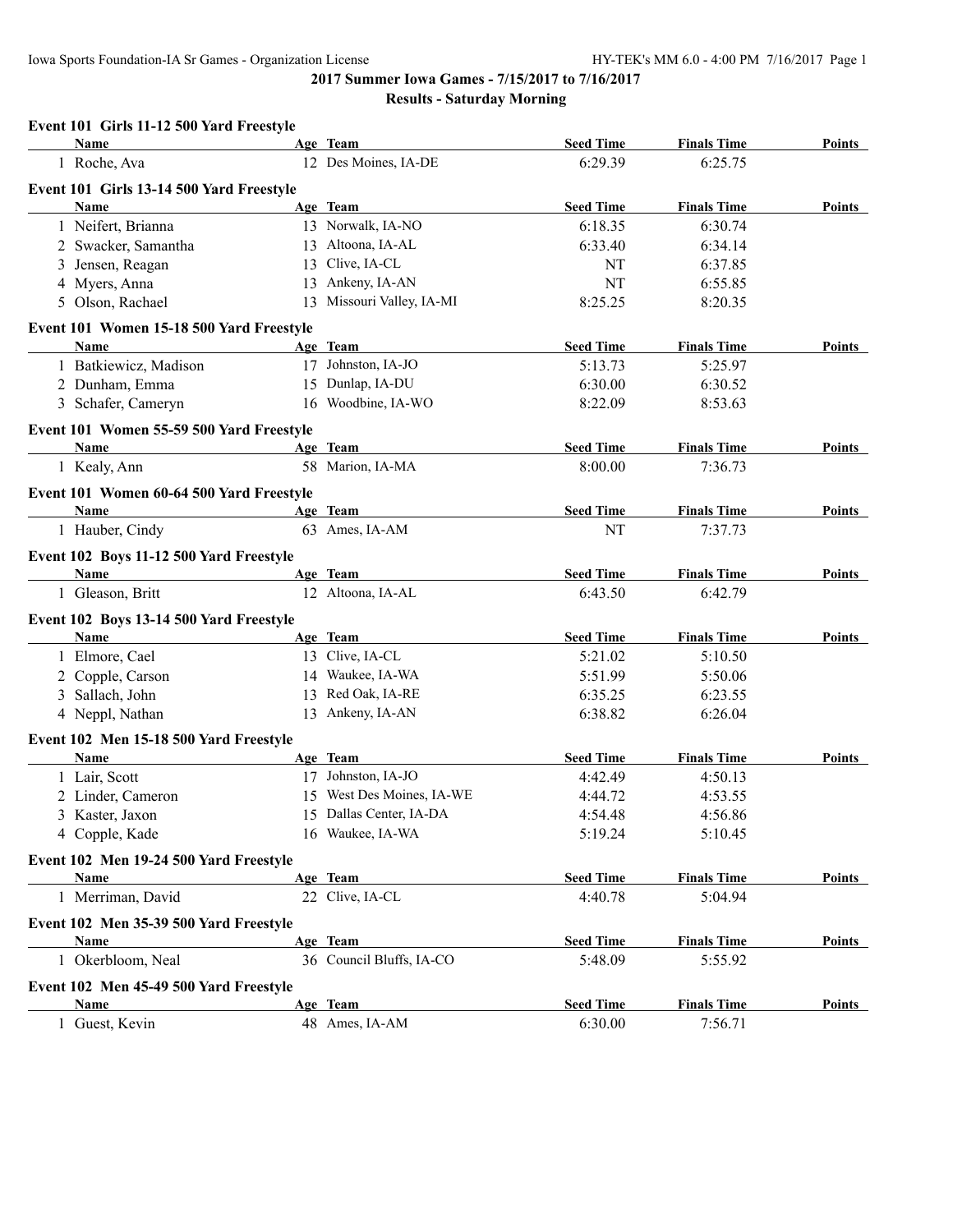| Event 102 Men 50-54 500 Yard Freestyle          |    |                           |                  |                    |               |
|-------------------------------------------------|----|---------------------------|------------------|--------------------|---------------|
| Name                                            |    | Age Team                  | <b>Seed Time</b> | <b>Finals Time</b> | <b>Points</b> |
| 1 Hillenbrand, Mark                             |    | 52 West Des Moines, IA-WE | 6:35.00          | 6:32.49            |               |
| 2 Nystrom, Jerry                                |    | 53 Boone, IA-BO           | 10:19.00         | 6:56.95            |               |
| Event 102 Men 60-64 500 Yard Freestyle          |    |                           |                  |                    |               |
| Name                                            |    | Age Team                  | <b>Seed Time</b> | <b>Finals Time</b> | Points        |
| 1 Kealy, Tom                                    |    | 60 Council Bluffs, IA-CO  | 6:10.00          | 6:03.82            |               |
| Event 102 Men 65-69 500 Yard Freestyle          |    |                           |                  |                    |               |
| Name                                            |    | Age Team                  | <b>Seed Time</b> | <b>Finals Time</b> | Points        |
| 1 LeMaster, Stan                                |    | 69 Council Bluffs, IA-CO  | 6:35.14          | 6:35.67            |               |
| Event 102 Men 80-84 500 Yard Freestyle          |    |                           |                  |                    |               |
| Name                                            |    | Age Team                  | <b>Seed Time</b> | <b>Finals Time</b> | Points        |
| 1 Roberts, Daryl                                |    | 80 Independence, IA-IN    | NT               | 15:37.98           |               |
| Event 103 Girls 13-14 200 Yard Freestyle        |    |                           |                  |                    |               |
| Name                                            |    | Age Team                  | <b>Seed Time</b> | <b>Finals Time</b> | Points        |
| 1 Neifert, Brianna                              |    | 13 Norwalk, IA-NO         | 2:24.90          | 2:23.93            |               |
| 2 Myers, Anna                                   |    | 13 Ankeny, IA-AN          | NT               | 2:38.32            |               |
| 3 Beukema, Valerie                              | 13 | Bondurant, IA-BO          | NT               | 2:38.94            |               |
| --- Jurgens, Ainsley                            |    | 13 Ames, IA-AM            | NT               | DQ                 |               |
|                                                 |    |                           |                  |                    |               |
| Event 104 Boys 13-14 200 Yard Freestyle<br>Name |    | Age Team                  | <b>Seed Time</b> | <b>Finals Time</b> | Points        |
| 1 Frandson, Trent                               |    | 14 Ankeny, IA-AN          | 1:45.57          | 1:48.52            |               |
|                                                 |    | 14 Polk City, IA-PO       | NT               | 1:53.20            |               |
| 2 Stukerjurgen, Brek<br>3 Korthals, Ryan        |    | 14 Forest City, IA-FO     | NT               | 2:13.21            |               |
| 4 Miller, Jaden                                 | 13 | Blair, NE-BL              | NT               | 2:24.08            |               |
| 5 Beukema, Brett                                | 13 | Bondurant, IA-BO          | 2:33.20          | 2:29.17            |               |
| 6 Mullen, Eden                                  |    | 13 Bondurant, IA-BO       | 2:55.93          | 2:52.53            |               |
|                                                 |    |                           |                  |                    |               |
| Event 105 Girls 15-18 200 Yard Freestyle        |    |                           |                  |                    |               |
| Name                                            |    | Age Team                  | <b>Seed Time</b> | <b>Finals Time</b> | Points        |
| 1 Baeth, Emily                                  |    | 16 Urbandale, IA-UR       | 1:49.42          | 1:51.87            |               |
| 2 Thorson, Alex                                 |    | 17 West Des Moines, IA-WE | NT               | 1:54.08            |               |
| 3 Doruska, Erin                                 |    | 16 Ankeny, IA-AN          | 1:55.68          | 1:55.14            |               |
| 4 Davey, Gillian                                |    | 15 Urbandale, IA-UR       | NT               | 1:58.99            |               |
| 5 Ware, Christina                               |    | 17 Ankeny, IA-AN          | 1:57.86          | 2:01.42            |               |
| 6 Horner, Lexi                                  |    | 18 Johnston, IA-JO        | 1:58.05          | 2:01.57            |               |
| 7 Ault, Nikki                                   |    | 17 Ankeny, IA-AN          | 1:57.22          | 2:02.10            |               |
| 8 Schulz, Jamie                                 |    | 17 Logan, IA-LO           | 2:30.00          | 2:38.28            |               |
| 9 Baxter, Sonya                                 |    | 18 Woodbine, IA-WO        | NT               | 2:55.09            |               |
| 10 Schafer, Cameryn                             |    | 16 Woodbine, IA-WO        | 3:11.88          | 3:23.26            |               |
| Event 106 Boys 15-18 200 Yard Freestyle         |    |                           |                  |                    |               |
| Name                                            |    | Age Team                  | <b>Seed Time</b> | <b>Finals Time</b> | <b>Points</b> |
| 1 Linder, Zach                                  |    | 18 West Des Moines, IA-WE | 1:40.10          | 1:46.54            |               |
| 2 Eichenseer Buxton, Simon                      | 17 | Des Moines, IA-DE         | 2:00.74          | 1:50.06            |               |
| 3 Johnson, Kade                                 |    | 16 Johnston, IA-JO        | 1:49.70          | 1:51.14            |               |
| Event 107 Women 19-24 200 Yard Freestyle        |    |                           |                  |                    |               |
| Name                                            |    | Age Team                  | <b>Seed Time</b> | <b>Finals Time</b> | <b>Points</b> |
| --- Yang, Zhao                                  |    | 24 Ames, IA-AM            | NT               | <b>DNF</b>         |               |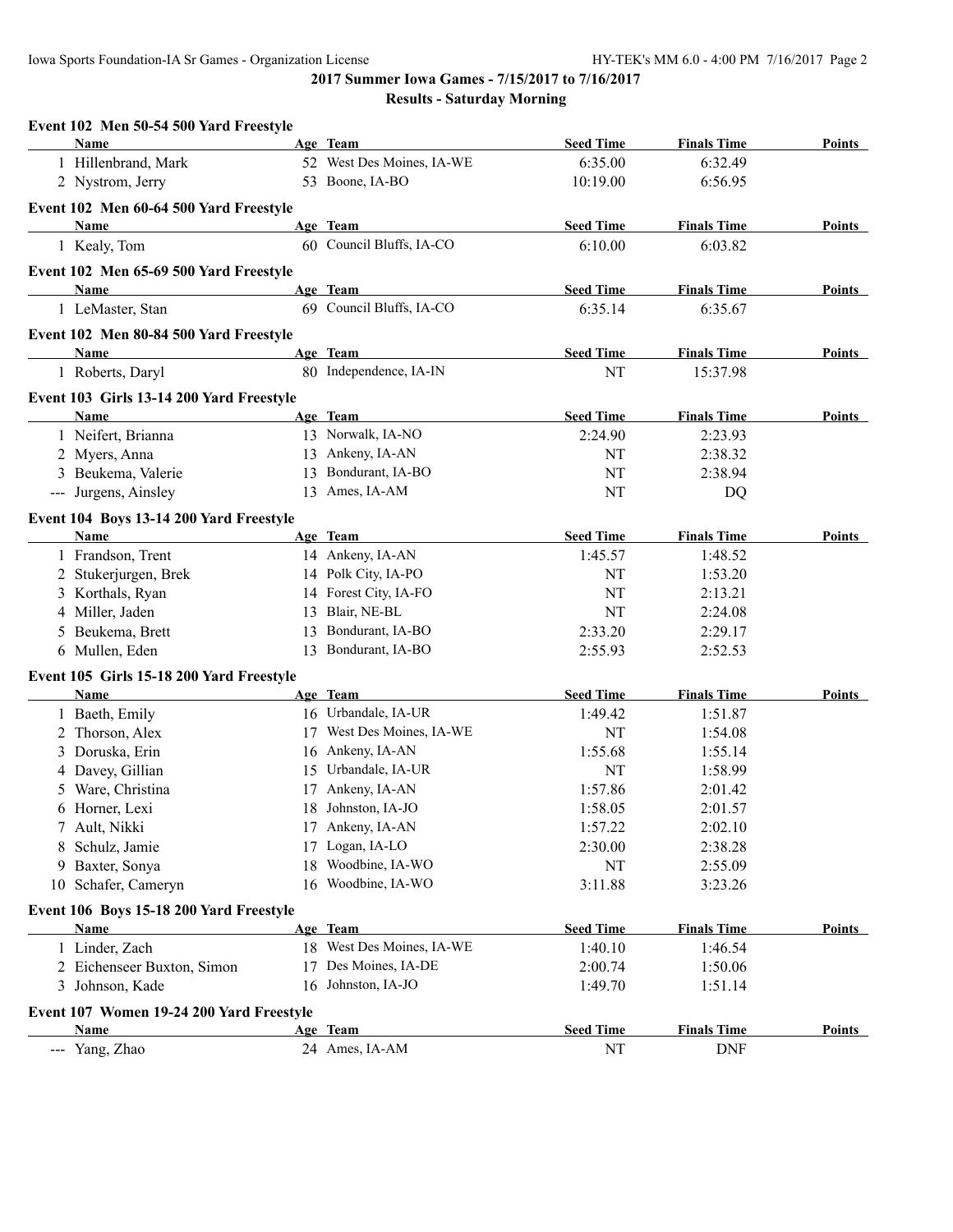| Name<br><b>Seed Time</b><br><b>Finals Time</b><br>Age Team<br>Points<br>the control of the control of the control of the<br>58 Marion, IA-MA<br>3:00.00<br>1 Kealy, Ann<br>2:48.29<br>Event 107 Women 60-64 200 Yard Freestyle<br>Age Team<br><b>Seed Time</b><br><b>Finals Time</b><br>Name<br>Points<br>63 Ames, IA-AM<br>NT<br>1 Hauber, Cindy<br>2:53.61<br>Event 108 Men 35-39 200 Yard Freestyle<br>Age Team<br>Name<br><b>Seed Time</b><br><b>Finals Time</b><br>Points<br>39 Des Moines, IA-DE<br>1 Woolums, Todd<br>NT<br>2:43.34<br>Event 108 Men 40-44 200 Yard Freestyle<br>Age Team<br>Name<br><b>Seed Time</b><br><b>Finals Time</b><br>Points<br>42 Urbandale, IA-UR<br>2:30.00<br>1 Brown, Curtis<br>2:34.70<br>Event 108 Men 45-49 200 Yard Freestyle<br>Age Team<br><b>Seed Time</b><br><b>Finals Time</b><br>Points<br>Name<br>48 Ames, IA-AM<br>1 Guest, Kevin<br>2:35.00<br>2:56.27<br>Event 108 Men 50-54 200 Yard Freestyle<br>Name<br><b>Seed Time</b><br><b>Finals Time</b><br>Age Team<br>Points<br>52 West Des Moines, IA-WE<br>1 Hillenbrand, Mark<br>2:30.00<br>2:22.92<br>53 Boone, IA-BO<br>2 Nystrom, Jerry<br>2:30.00<br>2:29.61<br>Event 108 Men 60-64 200 Yard Freestyle<br>Age Team<br><b>Seed Time</b><br><b>Finals Time</b><br>Name<br>Points<br>60 Council Bluffs, IA-CO<br>1 Kealy, Tom<br>2:12.00<br>2:13.85<br>63 Davenport, IA-DA<br>2 Bower, Norman<br>2:30.00<br>3:07.30<br>Event 108 Men 65-69 200 Yard Freestyle<br>Age Team<br><b>Seed Time</b><br><b>Finals Time</b><br>Name<br>Points<br>69 Council Bluffs, IA-CO<br>2:26.53<br>2:26.33<br>1 LeMaster, Stan<br>Event 108 Men 80-84 200 Yard Freestyle<br>Age Team<br><b>Seed Time</b><br><b>Finals Time</b><br>Name<br>Points<br>80 Independence, IA-IN<br>1 Roberts, Daryl<br>NT<br>5:54.53<br>Event 109 Girls 13-14 100 Yard Breaststroke<br><b>Seed Time</b><br><b>Finals Time</b><br>Name<br>Age Team<br>Points<br>1 Haus, Catherine<br>14 Urbandale, IA-UR<br>NT<br>1:15.02<br>2 Kaster, Brooklynn<br>13 Dallas Center, IA-DA<br>1:18.06<br>1:17.17<br>1:53.96<br>3 Beukema, Valerie<br>13 Bondurant, IA-BO<br>1:34.60<br>13 Altoona, IA-AL<br>4 Swacker, Samantha<br>1:38.70<br>1:32.74<br>13 Missouri Valley, IA-MI<br>5 Olson, Rachael<br>1:39.25<br>1:47.11<br>14 Waukee, IA-WA<br>--- Marquardt, Bailey<br>1:13.28<br>DQ<br>Event 110 Boys 13-14 100 Yard Breaststroke<br><b>Seed Time</b><br><b>Finals Time</b><br>Age Team<br><b>Points</b><br><u>Name</u><br>13 West Des Moines, IA-WE<br>1 Reiter, Drew<br>1:11.29<br>1:04.66<br>14 Grimes, IA-GR<br>2 Olson, Spencer<br>1:08.87<br>1:09.49<br>14 Waukee, IA-WA<br>3 Copple, Carson<br>1:08.80<br>1:12.04<br>14 Forest City, IA-FO<br>4 Korthals, Ryan<br>NT<br>1:15.42<br>14 Clarinda, IA-CL<br>5 Muff, Alec<br>1:28.92<br>1:21.07<br>13 Ankeny, IA-AN<br>6 Neppl, Nathan<br>1:21.91<br>1:27.53<br>13 Missouri Valley, IA-MI<br>7 Frazier, James<br>1:46.41<br>1:40.98 | Event 107 Women 55-59 200 Yard Freestyle |  |  |  |
|-----------------------------------------------------------------------------------------------------------------------------------------------------------------------------------------------------------------------------------------------------------------------------------------------------------------------------------------------------------------------------------------------------------------------------------------------------------------------------------------------------------------------------------------------------------------------------------------------------------------------------------------------------------------------------------------------------------------------------------------------------------------------------------------------------------------------------------------------------------------------------------------------------------------------------------------------------------------------------------------------------------------------------------------------------------------------------------------------------------------------------------------------------------------------------------------------------------------------------------------------------------------------------------------------------------------------------------------------------------------------------------------------------------------------------------------------------------------------------------------------------------------------------------------------------------------------------------------------------------------------------------------------------------------------------------------------------------------------------------------------------------------------------------------------------------------------------------------------------------------------------------------------------------------------------------------------------------------------------------------------------------------------------------------------------------------------------------------------------------------------------------------------------------------------------------------------------------------------------------------------------------------------------------------------------------------------------------------------------------------------------------------------------------------------------------------------------------------------------------------------------------------------------------------------------------------------------------------------------------------------------------------------------------------------------------------------------------------------------------------------------------------------------------------------------------------------------------------------------------------------------------------------------------------------------------------|------------------------------------------|--|--|--|
|                                                                                                                                                                                                                                                                                                                                                                                                                                                                                                                                                                                                                                                                                                                                                                                                                                                                                                                                                                                                                                                                                                                                                                                                                                                                                                                                                                                                                                                                                                                                                                                                                                                                                                                                                                                                                                                                                                                                                                                                                                                                                                                                                                                                                                                                                                                                                                                                                                                                                                                                                                                                                                                                                                                                                                                                                                                                                                                                         |                                          |  |  |  |
|                                                                                                                                                                                                                                                                                                                                                                                                                                                                                                                                                                                                                                                                                                                                                                                                                                                                                                                                                                                                                                                                                                                                                                                                                                                                                                                                                                                                                                                                                                                                                                                                                                                                                                                                                                                                                                                                                                                                                                                                                                                                                                                                                                                                                                                                                                                                                                                                                                                                                                                                                                                                                                                                                                                                                                                                                                                                                                                                         |                                          |  |  |  |
|                                                                                                                                                                                                                                                                                                                                                                                                                                                                                                                                                                                                                                                                                                                                                                                                                                                                                                                                                                                                                                                                                                                                                                                                                                                                                                                                                                                                                                                                                                                                                                                                                                                                                                                                                                                                                                                                                                                                                                                                                                                                                                                                                                                                                                                                                                                                                                                                                                                                                                                                                                                                                                                                                                                                                                                                                                                                                                                                         |                                          |  |  |  |
|                                                                                                                                                                                                                                                                                                                                                                                                                                                                                                                                                                                                                                                                                                                                                                                                                                                                                                                                                                                                                                                                                                                                                                                                                                                                                                                                                                                                                                                                                                                                                                                                                                                                                                                                                                                                                                                                                                                                                                                                                                                                                                                                                                                                                                                                                                                                                                                                                                                                                                                                                                                                                                                                                                                                                                                                                                                                                                                                         |                                          |  |  |  |
|                                                                                                                                                                                                                                                                                                                                                                                                                                                                                                                                                                                                                                                                                                                                                                                                                                                                                                                                                                                                                                                                                                                                                                                                                                                                                                                                                                                                                                                                                                                                                                                                                                                                                                                                                                                                                                                                                                                                                                                                                                                                                                                                                                                                                                                                                                                                                                                                                                                                                                                                                                                                                                                                                                                                                                                                                                                                                                                                         |                                          |  |  |  |
|                                                                                                                                                                                                                                                                                                                                                                                                                                                                                                                                                                                                                                                                                                                                                                                                                                                                                                                                                                                                                                                                                                                                                                                                                                                                                                                                                                                                                                                                                                                                                                                                                                                                                                                                                                                                                                                                                                                                                                                                                                                                                                                                                                                                                                                                                                                                                                                                                                                                                                                                                                                                                                                                                                                                                                                                                                                                                                                                         |                                          |  |  |  |
|                                                                                                                                                                                                                                                                                                                                                                                                                                                                                                                                                                                                                                                                                                                                                                                                                                                                                                                                                                                                                                                                                                                                                                                                                                                                                                                                                                                                                                                                                                                                                                                                                                                                                                                                                                                                                                                                                                                                                                                                                                                                                                                                                                                                                                                                                                                                                                                                                                                                                                                                                                                                                                                                                                                                                                                                                                                                                                                                         |                                          |  |  |  |
|                                                                                                                                                                                                                                                                                                                                                                                                                                                                                                                                                                                                                                                                                                                                                                                                                                                                                                                                                                                                                                                                                                                                                                                                                                                                                                                                                                                                                                                                                                                                                                                                                                                                                                                                                                                                                                                                                                                                                                                                                                                                                                                                                                                                                                                                                                                                                                                                                                                                                                                                                                                                                                                                                                                                                                                                                                                                                                                                         |                                          |  |  |  |
|                                                                                                                                                                                                                                                                                                                                                                                                                                                                                                                                                                                                                                                                                                                                                                                                                                                                                                                                                                                                                                                                                                                                                                                                                                                                                                                                                                                                                                                                                                                                                                                                                                                                                                                                                                                                                                                                                                                                                                                                                                                                                                                                                                                                                                                                                                                                                                                                                                                                                                                                                                                                                                                                                                                                                                                                                                                                                                                                         |                                          |  |  |  |
|                                                                                                                                                                                                                                                                                                                                                                                                                                                                                                                                                                                                                                                                                                                                                                                                                                                                                                                                                                                                                                                                                                                                                                                                                                                                                                                                                                                                                                                                                                                                                                                                                                                                                                                                                                                                                                                                                                                                                                                                                                                                                                                                                                                                                                                                                                                                                                                                                                                                                                                                                                                                                                                                                                                                                                                                                                                                                                                                         |                                          |  |  |  |
|                                                                                                                                                                                                                                                                                                                                                                                                                                                                                                                                                                                                                                                                                                                                                                                                                                                                                                                                                                                                                                                                                                                                                                                                                                                                                                                                                                                                                                                                                                                                                                                                                                                                                                                                                                                                                                                                                                                                                                                                                                                                                                                                                                                                                                                                                                                                                                                                                                                                                                                                                                                                                                                                                                                                                                                                                                                                                                                                         |                                          |  |  |  |
|                                                                                                                                                                                                                                                                                                                                                                                                                                                                                                                                                                                                                                                                                                                                                                                                                                                                                                                                                                                                                                                                                                                                                                                                                                                                                                                                                                                                                                                                                                                                                                                                                                                                                                                                                                                                                                                                                                                                                                                                                                                                                                                                                                                                                                                                                                                                                                                                                                                                                                                                                                                                                                                                                                                                                                                                                                                                                                                                         |                                          |  |  |  |
|                                                                                                                                                                                                                                                                                                                                                                                                                                                                                                                                                                                                                                                                                                                                                                                                                                                                                                                                                                                                                                                                                                                                                                                                                                                                                                                                                                                                                                                                                                                                                                                                                                                                                                                                                                                                                                                                                                                                                                                                                                                                                                                                                                                                                                                                                                                                                                                                                                                                                                                                                                                                                                                                                                                                                                                                                                                                                                                                         |                                          |  |  |  |
|                                                                                                                                                                                                                                                                                                                                                                                                                                                                                                                                                                                                                                                                                                                                                                                                                                                                                                                                                                                                                                                                                                                                                                                                                                                                                                                                                                                                                                                                                                                                                                                                                                                                                                                                                                                                                                                                                                                                                                                                                                                                                                                                                                                                                                                                                                                                                                                                                                                                                                                                                                                                                                                                                                                                                                                                                                                                                                                                         |                                          |  |  |  |
|                                                                                                                                                                                                                                                                                                                                                                                                                                                                                                                                                                                                                                                                                                                                                                                                                                                                                                                                                                                                                                                                                                                                                                                                                                                                                                                                                                                                                                                                                                                                                                                                                                                                                                                                                                                                                                                                                                                                                                                                                                                                                                                                                                                                                                                                                                                                                                                                                                                                                                                                                                                                                                                                                                                                                                                                                                                                                                                                         |                                          |  |  |  |
|                                                                                                                                                                                                                                                                                                                                                                                                                                                                                                                                                                                                                                                                                                                                                                                                                                                                                                                                                                                                                                                                                                                                                                                                                                                                                                                                                                                                                                                                                                                                                                                                                                                                                                                                                                                                                                                                                                                                                                                                                                                                                                                                                                                                                                                                                                                                                                                                                                                                                                                                                                                                                                                                                                                                                                                                                                                                                                                                         |                                          |  |  |  |
|                                                                                                                                                                                                                                                                                                                                                                                                                                                                                                                                                                                                                                                                                                                                                                                                                                                                                                                                                                                                                                                                                                                                                                                                                                                                                                                                                                                                                                                                                                                                                                                                                                                                                                                                                                                                                                                                                                                                                                                                                                                                                                                                                                                                                                                                                                                                                                                                                                                                                                                                                                                                                                                                                                                                                                                                                                                                                                                                         |                                          |  |  |  |
|                                                                                                                                                                                                                                                                                                                                                                                                                                                                                                                                                                                                                                                                                                                                                                                                                                                                                                                                                                                                                                                                                                                                                                                                                                                                                                                                                                                                                                                                                                                                                                                                                                                                                                                                                                                                                                                                                                                                                                                                                                                                                                                                                                                                                                                                                                                                                                                                                                                                                                                                                                                                                                                                                                                                                                                                                                                                                                                                         |                                          |  |  |  |
|                                                                                                                                                                                                                                                                                                                                                                                                                                                                                                                                                                                                                                                                                                                                                                                                                                                                                                                                                                                                                                                                                                                                                                                                                                                                                                                                                                                                                                                                                                                                                                                                                                                                                                                                                                                                                                                                                                                                                                                                                                                                                                                                                                                                                                                                                                                                                                                                                                                                                                                                                                                                                                                                                                                                                                                                                                                                                                                                         |                                          |  |  |  |
|                                                                                                                                                                                                                                                                                                                                                                                                                                                                                                                                                                                                                                                                                                                                                                                                                                                                                                                                                                                                                                                                                                                                                                                                                                                                                                                                                                                                                                                                                                                                                                                                                                                                                                                                                                                                                                                                                                                                                                                                                                                                                                                                                                                                                                                                                                                                                                                                                                                                                                                                                                                                                                                                                                                                                                                                                                                                                                                                         |                                          |  |  |  |
|                                                                                                                                                                                                                                                                                                                                                                                                                                                                                                                                                                                                                                                                                                                                                                                                                                                                                                                                                                                                                                                                                                                                                                                                                                                                                                                                                                                                                                                                                                                                                                                                                                                                                                                                                                                                                                                                                                                                                                                                                                                                                                                                                                                                                                                                                                                                                                                                                                                                                                                                                                                                                                                                                                                                                                                                                                                                                                                                         |                                          |  |  |  |
|                                                                                                                                                                                                                                                                                                                                                                                                                                                                                                                                                                                                                                                                                                                                                                                                                                                                                                                                                                                                                                                                                                                                                                                                                                                                                                                                                                                                                                                                                                                                                                                                                                                                                                                                                                                                                                                                                                                                                                                                                                                                                                                                                                                                                                                                                                                                                                                                                                                                                                                                                                                                                                                                                                                                                                                                                                                                                                                                         |                                          |  |  |  |
|                                                                                                                                                                                                                                                                                                                                                                                                                                                                                                                                                                                                                                                                                                                                                                                                                                                                                                                                                                                                                                                                                                                                                                                                                                                                                                                                                                                                                                                                                                                                                                                                                                                                                                                                                                                                                                                                                                                                                                                                                                                                                                                                                                                                                                                                                                                                                                                                                                                                                                                                                                                                                                                                                                                                                                                                                                                                                                                                         |                                          |  |  |  |
|                                                                                                                                                                                                                                                                                                                                                                                                                                                                                                                                                                                                                                                                                                                                                                                                                                                                                                                                                                                                                                                                                                                                                                                                                                                                                                                                                                                                                                                                                                                                                                                                                                                                                                                                                                                                                                                                                                                                                                                                                                                                                                                                                                                                                                                                                                                                                                                                                                                                                                                                                                                                                                                                                                                                                                                                                                                                                                                                         |                                          |  |  |  |
|                                                                                                                                                                                                                                                                                                                                                                                                                                                                                                                                                                                                                                                                                                                                                                                                                                                                                                                                                                                                                                                                                                                                                                                                                                                                                                                                                                                                                                                                                                                                                                                                                                                                                                                                                                                                                                                                                                                                                                                                                                                                                                                                                                                                                                                                                                                                                                                                                                                                                                                                                                                                                                                                                                                                                                                                                                                                                                                                         |                                          |  |  |  |
|                                                                                                                                                                                                                                                                                                                                                                                                                                                                                                                                                                                                                                                                                                                                                                                                                                                                                                                                                                                                                                                                                                                                                                                                                                                                                                                                                                                                                                                                                                                                                                                                                                                                                                                                                                                                                                                                                                                                                                                                                                                                                                                                                                                                                                                                                                                                                                                                                                                                                                                                                                                                                                                                                                                                                                                                                                                                                                                                         |                                          |  |  |  |
|                                                                                                                                                                                                                                                                                                                                                                                                                                                                                                                                                                                                                                                                                                                                                                                                                                                                                                                                                                                                                                                                                                                                                                                                                                                                                                                                                                                                                                                                                                                                                                                                                                                                                                                                                                                                                                                                                                                                                                                                                                                                                                                                                                                                                                                                                                                                                                                                                                                                                                                                                                                                                                                                                                                                                                                                                                                                                                                                         |                                          |  |  |  |
|                                                                                                                                                                                                                                                                                                                                                                                                                                                                                                                                                                                                                                                                                                                                                                                                                                                                                                                                                                                                                                                                                                                                                                                                                                                                                                                                                                                                                                                                                                                                                                                                                                                                                                                                                                                                                                                                                                                                                                                                                                                                                                                                                                                                                                                                                                                                                                                                                                                                                                                                                                                                                                                                                                                                                                                                                                                                                                                                         |                                          |  |  |  |
|                                                                                                                                                                                                                                                                                                                                                                                                                                                                                                                                                                                                                                                                                                                                                                                                                                                                                                                                                                                                                                                                                                                                                                                                                                                                                                                                                                                                                                                                                                                                                                                                                                                                                                                                                                                                                                                                                                                                                                                                                                                                                                                                                                                                                                                                                                                                                                                                                                                                                                                                                                                                                                                                                                                                                                                                                                                                                                                                         |                                          |  |  |  |
|                                                                                                                                                                                                                                                                                                                                                                                                                                                                                                                                                                                                                                                                                                                                                                                                                                                                                                                                                                                                                                                                                                                                                                                                                                                                                                                                                                                                                                                                                                                                                                                                                                                                                                                                                                                                                                                                                                                                                                                                                                                                                                                                                                                                                                                                                                                                                                                                                                                                                                                                                                                                                                                                                                                                                                                                                                                                                                                                         |                                          |  |  |  |
|                                                                                                                                                                                                                                                                                                                                                                                                                                                                                                                                                                                                                                                                                                                                                                                                                                                                                                                                                                                                                                                                                                                                                                                                                                                                                                                                                                                                                                                                                                                                                                                                                                                                                                                                                                                                                                                                                                                                                                                                                                                                                                                                                                                                                                                                                                                                                                                                                                                                                                                                                                                                                                                                                                                                                                                                                                                                                                                                         |                                          |  |  |  |
|                                                                                                                                                                                                                                                                                                                                                                                                                                                                                                                                                                                                                                                                                                                                                                                                                                                                                                                                                                                                                                                                                                                                                                                                                                                                                                                                                                                                                                                                                                                                                                                                                                                                                                                                                                                                                                                                                                                                                                                                                                                                                                                                                                                                                                                                                                                                                                                                                                                                                                                                                                                                                                                                                                                                                                                                                                                                                                                                         |                                          |  |  |  |
|                                                                                                                                                                                                                                                                                                                                                                                                                                                                                                                                                                                                                                                                                                                                                                                                                                                                                                                                                                                                                                                                                                                                                                                                                                                                                                                                                                                                                                                                                                                                                                                                                                                                                                                                                                                                                                                                                                                                                                                                                                                                                                                                                                                                                                                                                                                                                                                                                                                                                                                                                                                                                                                                                                                                                                                                                                                                                                                                         |                                          |  |  |  |
|                                                                                                                                                                                                                                                                                                                                                                                                                                                                                                                                                                                                                                                                                                                                                                                                                                                                                                                                                                                                                                                                                                                                                                                                                                                                                                                                                                                                                                                                                                                                                                                                                                                                                                                                                                                                                                                                                                                                                                                                                                                                                                                                                                                                                                                                                                                                                                                                                                                                                                                                                                                                                                                                                                                                                                                                                                                                                                                                         |                                          |  |  |  |
|                                                                                                                                                                                                                                                                                                                                                                                                                                                                                                                                                                                                                                                                                                                                                                                                                                                                                                                                                                                                                                                                                                                                                                                                                                                                                                                                                                                                                                                                                                                                                                                                                                                                                                                                                                                                                                                                                                                                                                                                                                                                                                                                                                                                                                                                                                                                                                                                                                                                                                                                                                                                                                                                                                                                                                                                                                                                                                                                         |                                          |  |  |  |
|                                                                                                                                                                                                                                                                                                                                                                                                                                                                                                                                                                                                                                                                                                                                                                                                                                                                                                                                                                                                                                                                                                                                                                                                                                                                                                                                                                                                                                                                                                                                                                                                                                                                                                                                                                                                                                                                                                                                                                                                                                                                                                                                                                                                                                                                                                                                                                                                                                                                                                                                                                                                                                                                                                                                                                                                                                                                                                                                         |                                          |  |  |  |
|                                                                                                                                                                                                                                                                                                                                                                                                                                                                                                                                                                                                                                                                                                                                                                                                                                                                                                                                                                                                                                                                                                                                                                                                                                                                                                                                                                                                                                                                                                                                                                                                                                                                                                                                                                                                                                                                                                                                                                                                                                                                                                                                                                                                                                                                                                                                                                                                                                                                                                                                                                                                                                                                                                                                                                                                                                                                                                                                         |                                          |  |  |  |
|                                                                                                                                                                                                                                                                                                                                                                                                                                                                                                                                                                                                                                                                                                                                                                                                                                                                                                                                                                                                                                                                                                                                                                                                                                                                                                                                                                                                                                                                                                                                                                                                                                                                                                                                                                                                                                                                                                                                                                                                                                                                                                                                                                                                                                                                                                                                                                                                                                                                                                                                                                                                                                                                                                                                                                                                                                                                                                                                         |                                          |  |  |  |
|                                                                                                                                                                                                                                                                                                                                                                                                                                                                                                                                                                                                                                                                                                                                                                                                                                                                                                                                                                                                                                                                                                                                                                                                                                                                                                                                                                                                                                                                                                                                                                                                                                                                                                                                                                                                                                                                                                                                                                                                                                                                                                                                                                                                                                                                                                                                                                                                                                                                                                                                                                                                                                                                                                                                                                                                                                                                                                                                         |                                          |  |  |  |
|                                                                                                                                                                                                                                                                                                                                                                                                                                                                                                                                                                                                                                                                                                                                                                                                                                                                                                                                                                                                                                                                                                                                                                                                                                                                                                                                                                                                                                                                                                                                                                                                                                                                                                                                                                                                                                                                                                                                                                                                                                                                                                                                                                                                                                                                                                                                                                                                                                                                                                                                                                                                                                                                                                                                                                                                                                                                                                                                         |                                          |  |  |  |
|                                                                                                                                                                                                                                                                                                                                                                                                                                                                                                                                                                                                                                                                                                                                                                                                                                                                                                                                                                                                                                                                                                                                                                                                                                                                                                                                                                                                                                                                                                                                                                                                                                                                                                                                                                                                                                                                                                                                                                                                                                                                                                                                                                                                                                                                                                                                                                                                                                                                                                                                                                                                                                                                                                                                                                                                                                                                                                                                         |                                          |  |  |  |
|                                                                                                                                                                                                                                                                                                                                                                                                                                                                                                                                                                                                                                                                                                                                                                                                                                                                                                                                                                                                                                                                                                                                                                                                                                                                                                                                                                                                                                                                                                                                                                                                                                                                                                                                                                                                                                                                                                                                                                                                                                                                                                                                                                                                                                                                                                                                                                                                                                                                                                                                                                                                                                                                                                                                                                                                                                                                                                                                         |                                          |  |  |  |
|                                                                                                                                                                                                                                                                                                                                                                                                                                                                                                                                                                                                                                                                                                                                                                                                                                                                                                                                                                                                                                                                                                                                                                                                                                                                                                                                                                                                                                                                                                                                                                                                                                                                                                                                                                                                                                                                                                                                                                                                                                                                                                                                                                                                                                                                                                                                                                                                                                                                                                                                                                                                                                                                                                                                                                                                                                                                                                                                         |                                          |  |  |  |
|                                                                                                                                                                                                                                                                                                                                                                                                                                                                                                                                                                                                                                                                                                                                                                                                                                                                                                                                                                                                                                                                                                                                                                                                                                                                                                                                                                                                                                                                                                                                                                                                                                                                                                                                                                                                                                                                                                                                                                                                                                                                                                                                                                                                                                                                                                                                                                                                                                                                                                                                                                                                                                                                                                                                                                                                                                                                                                                                         |                                          |  |  |  |
|                                                                                                                                                                                                                                                                                                                                                                                                                                                                                                                                                                                                                                                                                                                                                                                                                                                                                                                                                                                                                                                                                                                                                                                                                                                                                                                                                                                                                                                                                                                                                                                                                                                                                                                                                                                                                                                                                                                                                                                                                                                                                                                                                                                                                                                                                                                                                                                                                                                                                                                                                                                                                                                                                                                                                                                                                                                                                                                                         |                                          |  |  |  |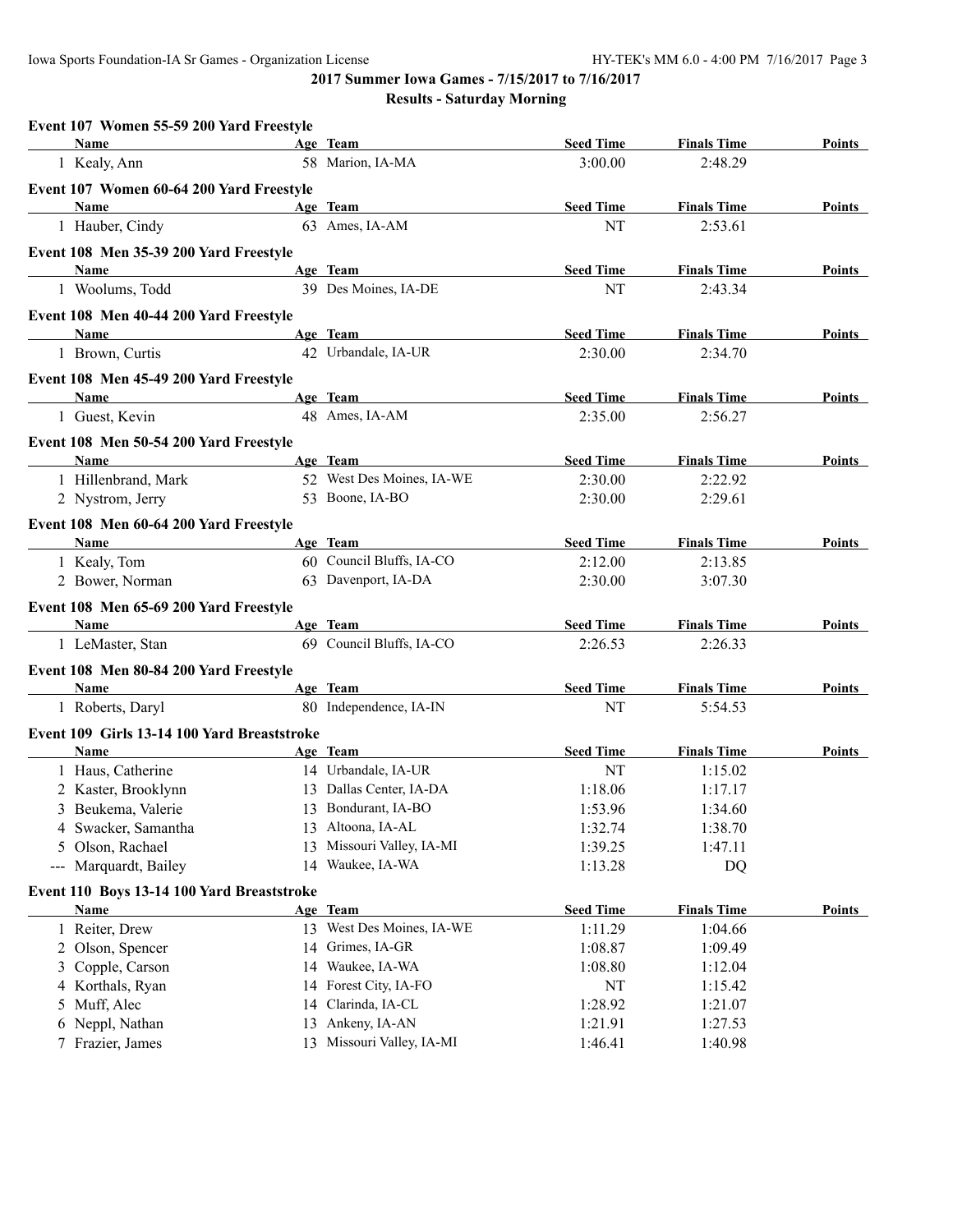#### **Results - Saturday Morning**

#### **(Event 110 Boys 13-14 100 Yard Breaststroke)**

| Name                                              |    | Age Team                  | <b>Seed Time</b> | <b>Finals Time</b> | <b>Points</b> |
|---------------------------------------------------|----|---------------------------|------------------|--------------------|---------------|
| 8 Mullen, Eden                                    |    | 13 Bondurant, IA-BO       | 1:48.52          | 1:45.98            |               |
| Event 111 Girls 15-18 100 Yard Breaststroke       |    |                           |                  |                    |               |
| Name                                              |    | Age Team                  | <b>Seed Time</b> | <b>Finals Time</b> | Points        |
| 1 Davey, Gillian                                  |    | 15 Urbandale, IA-UR       | NT               | 1:06.29            |               |
| 2 Crouse, Olivia                                  |    | 17 Urbandale, IA-UR       | 1:08.08          | 1:09.26            |               |
| 3 Olson, Jessica                                  |    | 18 Missouri Valley, IA-MI | 1:22.25          | 1:21.44            |               |
| 4 Dooley, Lilly                                   |    | 15 Missouri Valley, IA-MI | NT               | 1:24.32            |               |
| 5 Smyth, Jenna                                    |    | 15 Bondurant, IA-BO       | 1:27.97          | 1:26.98            |               |
| 6 Dunham, Emma                                    | 15 | Dunlap, IA-DU             | 1:32.00          | 1:28.19            |               |
| --- Schafer, Cameryn                              | 16 | Woodbine, IA-WO           | 1:44.96          | DQ                 |               |
| --- Baxter, Sonya                                 | 18 | Woodbine, IA-WO           | NT               | DQ                 |               |
| Event 112 Boys 15-18 100 Yard Breaststroke        |    |                           |                  |                    |               |
| Name                                              |    | Age Team                  | <b>Seed Time</b> | <b>Finals Time</b> | Points        |
| 1 Cohen, Ethan                                    |    | 16 Waukee, IA-WA          | 1:02.68          | 1:04.99            |               |
| 2 Kaster, Jaxon                                   |    | 15 Dallas Center, IA-DA   | 1:11.39          | 1:09.50            |               |
| 3 Boot, Wyatt                                     |    | 15 Clive, IA-CL           | 1:11.31          | 1:12.31            |               |
| Event 113 Women 19-24 100 Yard Breaststroke       |    |                           |                  |                    |               |
| Name                                              |    | Age Team                  | <b>Seed Time</b> | <b>Finals Time</b> | Points        |
| 1 Ross, Moriah                                    |    | 20 Des Moines, IA-DE      | 1:03.90          | 1:05.81            |               |
| --- Yang, Zhao                                    |    | 24 Ames, IA-AM            | NT               | DQ                 |               |
| Event 113 Women 30-34 100 Yard Breaststroke       |    |                           |                  |                    |               |
| Name                                              |    | Age Team                  | <b>Seed Time</b> | <b>Finals Time</b> | Points        |
| 1 Messerschmidt, Amanda                           |    | 31 Missouri Valley, IA-MI | NT               | 1:46.65            |               |
| 2 Cingle, Danette                                 |    | 34 Pella, IA-PE           | NT               | 2:01.59            |               |
| Event 113 Women 65-69 100 Yard Breaststroke       |    |                           |                  |                    |               |
| Name                                              |    | Age Team                  | <b>Seed Time</b> | <b>Finals Time</b> | Points        |
| --- Johnson, Lynn                                 |    | 69 Sioux City, IA-SI      | NT               | DQ                 |               |
|                                                   |    |                           |                  |                    |               |
| Event 114 Men 19-24 100 Yard Breaststroke<br>Name |    | Age Team                  | <b>Seed Time</b> | <b>Finals Time</b> | <b>Points</b> |
| 1 Winnett, Justin                                 |    | 21 Woodward, IA-WO        | 54.12            | 54.89              |               |
| 2 Best, Steven                                    |    | 24 Des Moines, IA-DE      | NT               | 1:16.95            |               |
|                                                   |    |                           |                  |                    |               |
| Event 114 Men 35-39 100 Yard Breaststroke         |    |                           |                  |                    |               |
| Name                                              |    | Age Team                  | <b>Seed Time</b> | <b>Finals Time</b> | Points        |
| 1 Okerbloom, Neal                                 |    | 36 Council Bluffs, IA-CO  | 1:14.12          | 1:14.51            |               |
| Event 114 Men 40-44 100 Yard Breaststroke         |    |                           |                  |                    |               |
| Name                                              |    | Age Team                  | <b>Seed Time</b> | <b>Finals Time</b> | Points        |
| 1 Matthews, Pete                                  |    | 43 Huxley, IA-HU          | 1:13.00          | 1:14.52            |               |
| Event 114 Men 50-54 100 Yard Breaststroke         |    |                           |                  |                    |               |
| Name                                              |    | Age Team                  | <b>Seed Time</b> | <b>Finals Time</b> | Points        |
| 1 Grove, Phillip                                  |    | 52 Van Meter, IA-VA       | 1:40.00          | 1:26.12            |               |
| Event 114 Men 65-69 100 Yard Breaststroke         |    |                           |                  |                    |               |
| <b>Name</b>                                       |    | Age Team                  | <b>Seed Time</b> | <b>Finals Time</b> | Points        |
| 1 Trujillo, Juan                                  |    | 68 Webster City, IA-WE    | $\rm{NT}$        | 3:21.41            |               |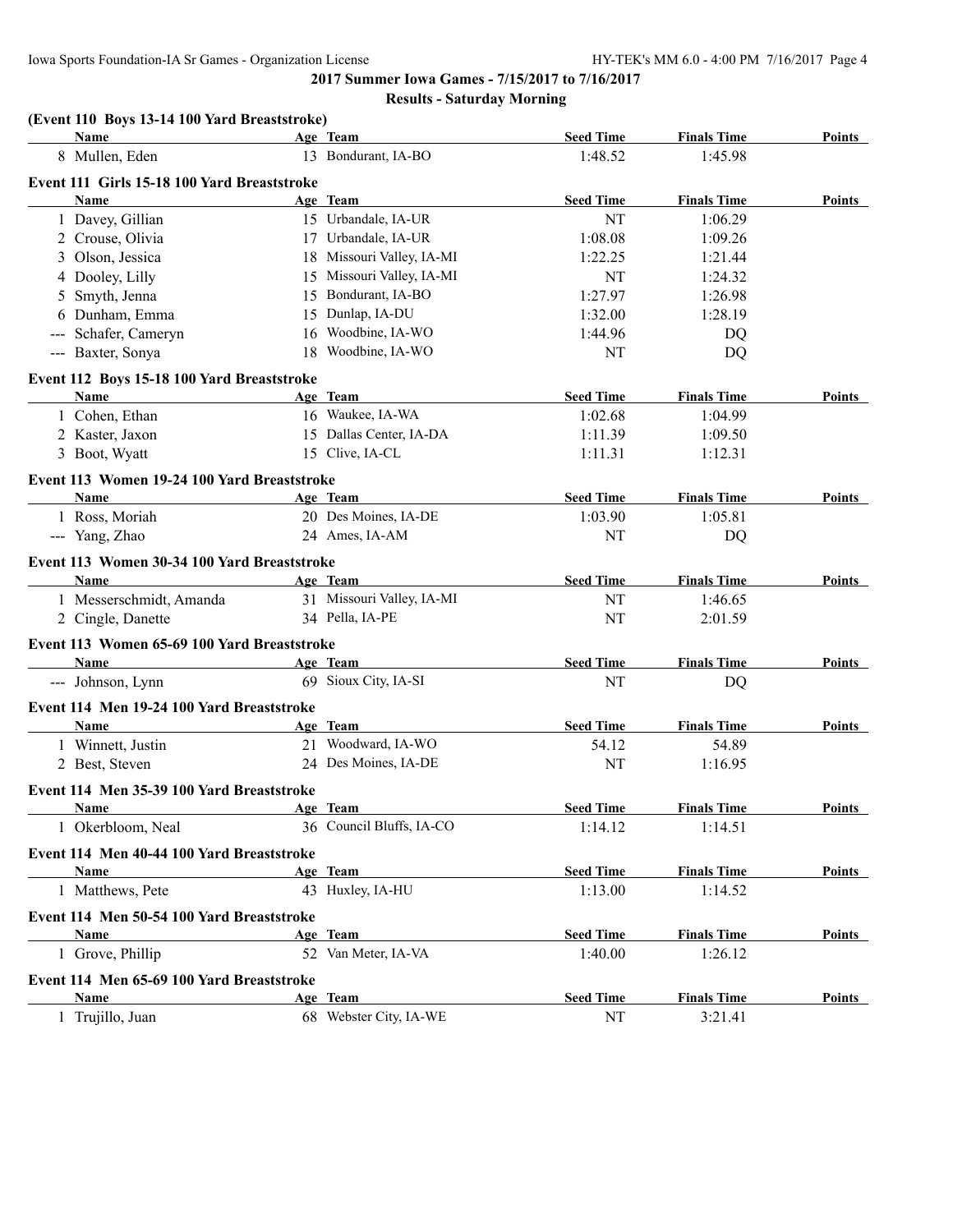Iowa Sports Foundation-IA Sr Games - Organization License HY-TEK's MM 6.0 - 4:00 PM 7/16/2017 Page 5

**2017 Summer Iowa Games - 7/15/2017 to 7/16/2017 Results - Saturday Morning**

| Event 115 Girls 13-14 100 Yard Butterfly        |    |                           |                  |                    |               |
|-------------------------------------------------|----|---------------------------|------------------|--------------------|---------------|
| Name                                            |    | Age Team                  | <b>Seed Time</b> | <b>Finals Time</b> | <b>Points</b> |
| 1 Kaster, Brooklynn                             |    | 13 Dallas Center, IA-DA   | 1:02.98          | 1:02.41            |               |
| 2 Jurgens, Ainsley                              |    | 13 Ames, IA-AM            | NT               | 1:13.40            |               |
| 3 Jensen, Reagan                                |    | 13 Clive, IA-CL           | NT               | 1:17.01            |               |
|                                                 |    |                           |                  |                    |               |
| Event 116 Boys 13-14 100 Yard Butterfly<br>Name |    | Age Team                  | <b>Seed Time</b> | <b>Finals Time</b> | Points        |
|                                                 |    |                           |                  |                    |               |
| 1 Reiter, Drew                                  |    | 13 West Des Moines, IA-WE | 1:03.76          | 57.91              |               |
| 2 Elmore, Cael                                  |    | 13 Clive, IA-CL           | 1:00.67          | 59.65              |               |
| 3 Overton, Ryan                                 |    | 13 Johnston, IA-JO        | 1:05.95          | 1:00.99            |               |
| 4 Miller, Jaden                                 | 13 | Blair, NE-BL              | NT               | 1:16.54            |               |
| 5 Neppl, Nathan                                 | 13 | Ankeny, IA-AN             | 1:27.37          | 1:22.19            |               |
| 6 Frazier, James                                |    | 13 Missouri Valley, IA-MI | NT               | 2:15.98            |               |
| Event 117 Girls 15-18 100 Yard Butterfly        |    |                           |                  |                    |               |
| Name                                            |    | Age Team                  | <b>Seed Time</b> | <b>Finals Time</b> | <b>Points</b> |
| 1 Winnett, Lexie                                |    | 18 Woodward, IA-WO        | 56.85            | 57.82              |               |
| 2 Rinderknecht, Kayla                           | 17 | Urbandale, IA-UR          | 56.73            | 58.17              |               |
| 3 Baeth, Emily                                  | 16 | Urbandale, IA-UR          | 57.15            | 58.42              |               |
| 4 Doruska, Erin                                 |    | 16 Ankeny, IA-AN          | 1:00.28          | 59.25              |               |
| 5 Horner, Lexi                                  | 18 | Johnston, IA-JO           | 57.36            | 1:01.07            |               |
| 6 Batkiewicz, Madison                           | 17 | Johnston, IA-JO           | 1:01.74          | 1:03.09            |               |
| 7 Schulz, Jamie                                 |    | 17 Logan, IA-LO           | 1:30.00          | 1:24.61            |               |
|                                                 |    |                           |                  |                    |               |
| Event 118 Boys 15-18 100 Yard Butterfly         |    |                           |                  |                    |               |
| Name                                            |    | Age Team                  | <b>Seed Time</b> | <b>Finals Time</b> | Points        |
| 1 Eichenseer Buxton, Simon                      |    | 17 Des Moines, IA-DE      | 59.05            | 53.46              |               |
| 2 Rottinghaus, Andrew                           |    | 17 Johnston, IA-JO        | 52.97            | 54.45              |               |
| 3 Lair, Grant                                   |    | 17 Johnston, IA-JO        | 56.10            | 55.12              |               |
| 4 Cohen, Ethan                                  | 16 | Waukee, IA-WA             | 1:00.64          | 1:02.46            |               |
| 5 Copple, Kade                                  |    | 16 Waukee, IA-WA          | 1:06.00          | 1:04.02            |               |
| Event 120 Men 60-64 100 Yard Butterfly          |    |                           |                  |                    |               |
| Name                                            |    | Age Team                  | <b>Seed Time</b> | <b>Finals Time</b> | <b>Points</b> |
| 1 Kealy, Tom                                    |    | 60 Council Bluffs, IA-CO  | 1:12.00          | 1:13.56            |               |
| 2 Kuhn, Michael                                 |    | 62 Sioux City, IA-SI      | 1:50.00          | 1:25.96            |               |
|                                                 |    |                           |                  |                    |               |
| Event 120 Men 65-69 100 Yard Butterfly          |    |                           |                  |                    |               |
| Name                                            |    | Age Team                  | <b>Seed Time</b> | <b>Finals Time</b> | <b>Points</b> |
| LeMaster, Stan<br>$\mathbf{I}$                  |    | 69 Council Bluffs, IA-CO  | 1:27.69          | 1:28.03            |               |
| Event 121 Girls 13-14 50 Yard Freestyle         |    |                           |                  |                    |               |
| <b>Name</b>                                     |    | Age Team                  | <b>Seed Time</b> | <b>Finals Time</b> | <b>Points</b> |
| 1 Haus, Catherine                               |    | 14 Urbandale, IA-UR       | NT               | 27.79              |               |
| 2 Marquardt, Bailey                             | 14 | Waukee, IA-WA             | 27.97            | 28.75              |               |
| 3 Lefeber, Lillian                              | 13 | Woodbine, IA-WO           | 28.45            | 29.23              |               |
| 4 Neifert, Brianna                              | 13 | Norwalk, IA-NO            | 29.15            | 30.33              |               |
| Jensen, Reagan<br>5                             | 13 | Clive, IA-CL              | NT               | 30.40              |               |
| Myers, Anna<br>6                                | 13 | Ankeny, IA-AN             | 36.27            | 31.85              |               |
| Beukema, Valerie<br>7                           | 13 | Bondurant, IA-BO          | 33.22            | 31.99              |               |
| Olson, Rachael<br>8                             | 13 | Missouri Valley, IA-MI    | 34.25            | 32.02              |               |
| Anderson, Juliette<br>9.                        |    | 13 West Des Moines, IA-WE | NT               | 36.24              |               |
|                                                 |    |                           |                  |                    |               |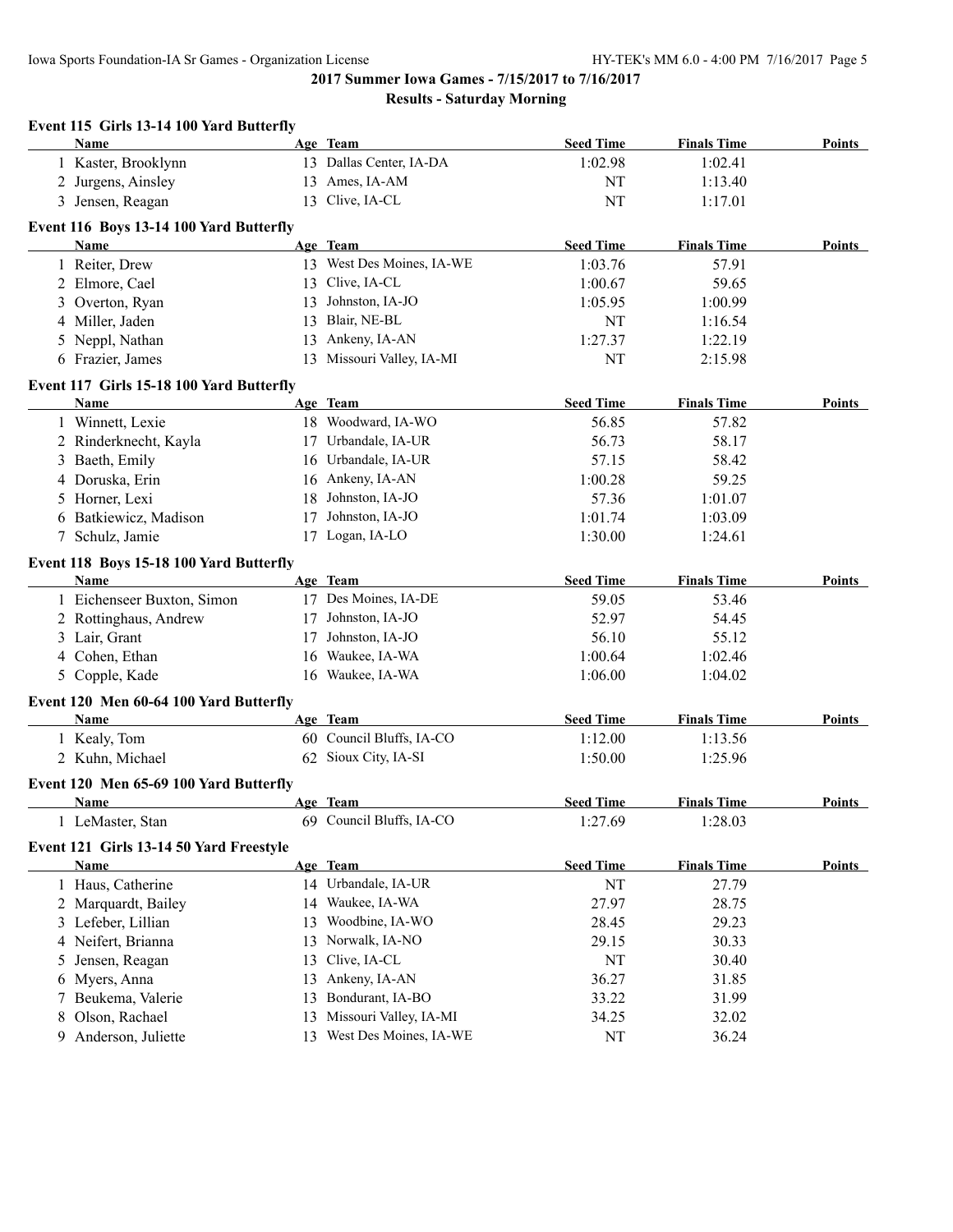#### **Results - Saturday Morning**

#### **Event 122 Boys 13-14 50 Yard Freestyle**

|    | <b>Name</b>                             |    | Age Team                       | <b>Seed Time</b> | <b>Finals Time</b> | <b>Points</b> |
|----|-----------------------------------------|----|--------------------------------|------------------|--------------------|---------------|
|    | 1 Frandson, Trent                       |    | 14 Ankeny, IA-AN               | 22.89            | 24.18              |               |
|    | 2 Overton, Ryan                         | 13 | Johnston, IA-JO                | 27.03            | 25.98              |               |
| 3  | Korthals, Ryan                          |    | 14 Forest City, IA-FO          | NT               | 27.25              |               |
| 4  | Muff, Alec                              | 14 | Clarinda, IA-CL                | 28.27            | 27.95              |               |
| 5. | Miller, Jaden                           | 13 | Blair, NE-BL                   | NT               | 28.24              |               |
| 6  | Beukema, Brett                          | 13 | Bondurant, IA-BO               | 30.01            | 29.50              |               |
| 7  | Mullen, Eden                            | 13 | Bondurant, IA-BO               | 38.17            | 35.55              |               |
|    | 8 Frazier, James                        | 13 | Missouri Valley, IA-MI         | 35.92            | 36.05              |               |
|    | Event 123 Girls 15-18 50 Yard Freestyle |    |                                |                  |                    |               |
|    | <b>Name</b>                             |    | Age Team                       | <b>Seed Time</b> | <b>Finals Time</b> | <b>Points</b> |
|    | 1 Winnett, Lexie                        |    | 18 Woodward, IA-WO             | 23.31            | 24.20              |               |
|    | 2 Baeth, Emily                          |    | 16 Urbandale, IA-UR            | 23.90            | 24.32              |               |
| 3  | Thorson, Alex                           |    | 17 West Des Moines, IA-WE      | NT               | 25.25              |               |
| 4  | Rinderknecht, Kayla                     |    | 17 Urbandale, IA-UR            | 25.02            | 25.41              |               |
| 5  | Ware, Christina                         | 17 | Ankeny, IA-AN                  | 25.14            | 25.45              |               |
|    | 6 Ault, Nikki                           | 17 | Ankeny, IA-AN                  | 25.11            | 25.87              |               |
| 7  | Davey, Gillian                          | 15 | Urbandale, IA-UR               | 26.57            | 27.02              |               |
| 8  | Dunham, Emma                            |    | 15 Dunlap, IA-DU               | 28.69            | 28.92              |               |
| 9. | Smyth, Jenna                            |    | 15 Bondurant, IA-BO            | 29.29            | 29.20              |               |
|    | 10 Olson, Jessica                       |    | 18 Missouri Valley, IA-MI      | 29.25            | 29.47              |               |
|    | 11 Burmeister, Kosett                   |    | 15 Hardy, IA-HA                | 33.92            | 33.12              |               |
|    | 12 Schafer, Cameryn                     | 16 | Woodbine, IA-WO                | 34.11            | 38.46              |               |
|    | --- Baxter, Sonya                       | 18 | Woodbine, IA-WO                | NT               | DQ                 |               |
|    |                                         |    |                                |                  |                    |               |
|    | Event 124 Boys 15-18 50 Yard Freestyle  |    |                                | <b>Seed Time</b> | <b>Finals Time</b> | Points        |
|    | <b>Name</b>                             |    | Age Team<br>18 Johnston, IA-JO |                  |                    |               |
|    | 1 Fuhr, Grant                           |    | Johnston, IA-JO                | 20.73            | 20.82              |               |
|    | 2 Overton, Alex                         | 18 | West Des Moines, IA-WE         | 20.86            | 21.41              |               |
|    | 3 Linder, Zach                          | 18 |                                | 20.91            | 21.82              |               |
|    | 4 Porter, Evan                          | 17 | West Des Moines, IA-WE         | NT               | 24.19              |               |
|    | 5 Boot, Wyatt                           | 15 | Clive, IA-CL                   | 25.96            | 25.21              |               |
|    | 6 Copple, Kade                          |    | 16 Waukee, IA-WA               | 25.40            | 25.83              |               |
|    | Event 125 Women 19-24 50 Yard Freestyle |    |                                |                  |                    |               |
|    | <b>Name</b>                             |    | Age Team                       | <b>Seed Time</b> | <b>Finals Time</b> | <b>Points</b> |
|    | 1 Yang, Zhao                            |    | 24 Ames, IA-AM                 | NT               | 58.00              |               |
|    | Event 125 Women 30-34 50 Yard Freestyle |    |                                |                  |                    |               |
|    | Name                                    |    | Age Team                       | <b>Seed Time</b> | <b>Finals Time</b> | Points        |
|    | 1 Cingle, Danette                       |    | 34 Pella, IA-PE                | NT               | 35.52              |               |
|    | 2 Messerschmidt, Amanda                 |    | 31 Missouri Valley, IA-MI      | NT               | 38.14              |               |
|    | Event 125 Women 55-59 50 Yard Freestyle |    |                                |                  |                    |               |
|    | Name                                    |    | Age Team                       | <b>Seed Time</b> | <b>Finals Time</b> | <b>Points</b> |
|    | 1 Kealy, Ann                            |    | 58 Marion, IA-MA               | 34.00            | 34.04              |               |
|    | Event 125 Women 60-64 50 Yard Freestyle |    |                                |                  |                    |               |
|    | <b>Name</b>                             |    | Age Team                       | <b>Seed Time</b> | <b>Finals Time</b> | <b>Points</b> |
|    | 1 Hauber, Cindy                         |    | 63 Ames, IA-AM                 | NT               | 34.39              |               |
|    |                                         |    |                                |                  |                    |               |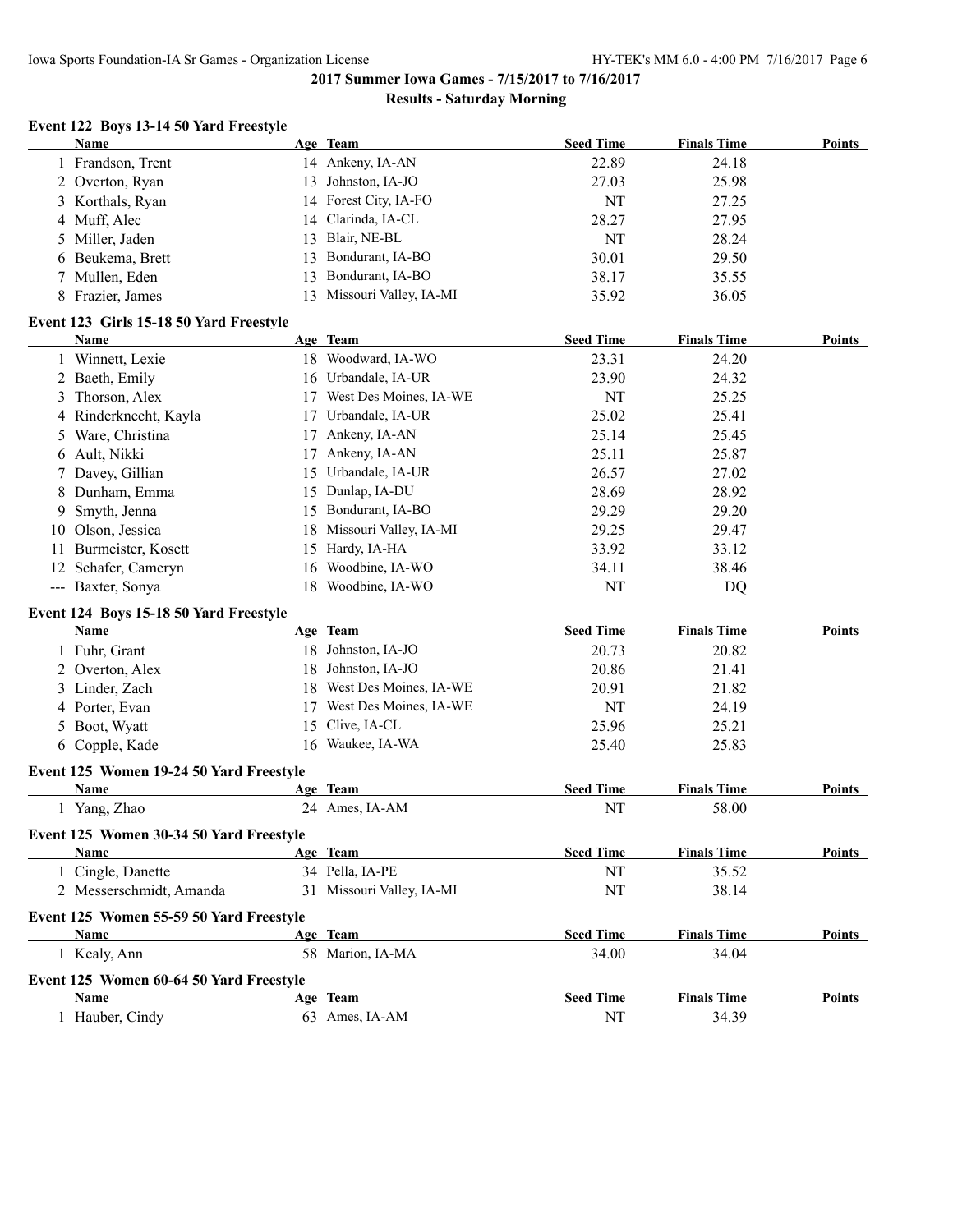| Event 125 Women 65-69 50 Yard Freestyle  |                           |                  |                    |               |
|------------------------------------------|---------------------------|------------------|--------------------|---------------|
| Name                                     | Age Team                  | <b>Seed Time</b> | <b>Finals Time</b> | Points        |
| 1 Johnson, Lynn                          | 69 Sioux City, IA-SI      | NT               | 54.35              |               |
| Event 126 Men 19-24 50 Yard Freestyle    |                           |                  |                    |               |
| Name                                     | Age Team                  | <b>Seed Time</b> | <b>Finals Time</b> | Points        |
| 1 Winnett, Justin                        | 21 Woodward, IA-WO        | 20.80            | 21.16              |               |
| 2 Best, Steven                           | 24 Des Moines, IA-DE      | NT               | 28.27              |               |
| Event 126 Men 35-39 50 Yard Freestyle    |                           |                  |                    |               |
| Name                                     | Age Team                  | <b>Seed Time</b> | <b>Finals Time</b> | Points        |
| 1 Woolums, Todd                          | 39 Des Moines, IA-DE      | <b>NT</b>        | 28.82              |               |
| Event 126 Men 40-44 50 Yard Freestyle    |                           |                  |                    |               |
| <b>Name</b>                              | Age Team                  | <b>Seed Time</b> | <b>Finals Time</b> | Points        |
| 1 Matthews, Pete                         | 43 Huxley, IA-HU          | 29.00            | 29.35              |               |
| 2 Brown, Curtis                          | 42 Urbandale, IA-UR       | 35.00            | 30.16              |               |
| Event 126 Men 45-49 50 Yard Freestyle    |                           |                  |                    |               |
| Name                                     | Age Team                  | <b>Seed Time</b> | <b>Finals Time</b> | Points        |
| 1 Guest, Kevin                           | 48 Ames, IA-AM            | 30.00            | 32.39              |               |
| Event 126 Men 50-54 50 Yard Freestyle    |                           |                  |                    |               |
| Name                                     | Age Team                  | <b>Seed Time</b> | <b>Finals Time</b> | Points        |
| 1 Grove, Phillip                         | 52 Van Meter, IA-VA       | 27.27            | 26.91              |               |
| 2 Koziol, Lance                          | 51 Johnston, IA-JO        | NT               | 28.81              |               |
| 3 Nystrom, Jerry                         | 53 Boone, IA-BO           | 28.00            | 29.30              |               |
| Event 126 Men 60-64 50 Yard Freestyle    |                           |                  |                    |               |
| <b>Name</b>                              | Age Team                  | <b>Seed Time</b> | <b>Finals Time</b> | Points        |
| 1 Kealy, Tom                             | 60 Council Bluffs, IA-CO  | NT               | 28.59              |               |
| 2 Bower, Norman                          | 63 Davenport, IA-DA       | 29.00            | 30.41              |               |
| 3 Vernon, Rick                           | 61 Des Moines, IA-DE      | NT               | 32.00              |               |
| Event 126 Men 65-69 50 Yard Freestyle    |                           |                  |                    |               |
| Name                                     | Age Team                  | <b>Seed Time</b> | <b>Finals Time</b> | Points        |
| 1 Chew, James                            | 68 Urbandale, IA-UR       | NT               | 40.29              |               |
| 2 Trujillo, Juan                         | 68 Webster City, IA-WE    | NT               | 54.79              |               |
| Event 126 Men 80-84 50 Yard Freestyle    |                           |                  |                    |               |
| Name                                     | Age Team                  | <b>Seed Time</b> | <b>Finals Time</b> | Points        |
| 1 Roberts, Daryl                         | 80 Independence, IA-IN    | NT               | 1:05.97            |               |
| Event 129 Girls 13-14 400 Yard IM        |                           |                  |                    |               |
| Name                                     | Age Team                  | <b>Seed Time</b> | <b>Finals Time</b> | Points        |
| 1 Swacker, Samantha                      | 13 Altoona, IA-AL         | $\rm{NT}$        | 6:18.75            |               |
| <b>Event 129 Women 15-18 400 Yard IM</b> |                           |                  |                    |               |
| Name                                     | Age Team                  | <b>Seed Time</b> | <b>Finals Time</b> | Points        |
| 1 Olson, Jessica                         | 18 Missouri Valley, IA-MI | 5:55.30          | 6:03.39            |               |
| 2 Schulz, Jamie                          | 17 Logan, IA-LO           | 6:30.00          | 6:27.18            |               |
| Event 129 Boys 13-14 400 Yard IM         |                           |                  |                    |               |
| <b>Name</b>                              | Age Team                  | <b>Seed Time</b> | <b>Finals Time</b> | <b>Points</b> |
| 1 Olson, Spencer                         | 14 Grimes, IA-GR          | 4:38.20          | 4:41.53            |               |
| 2 Neppl, Nathan                          | 13 Ankeny, IA-AN          | NT               | 5:57.37            |               |
|                                          |                           |                  |                    |               |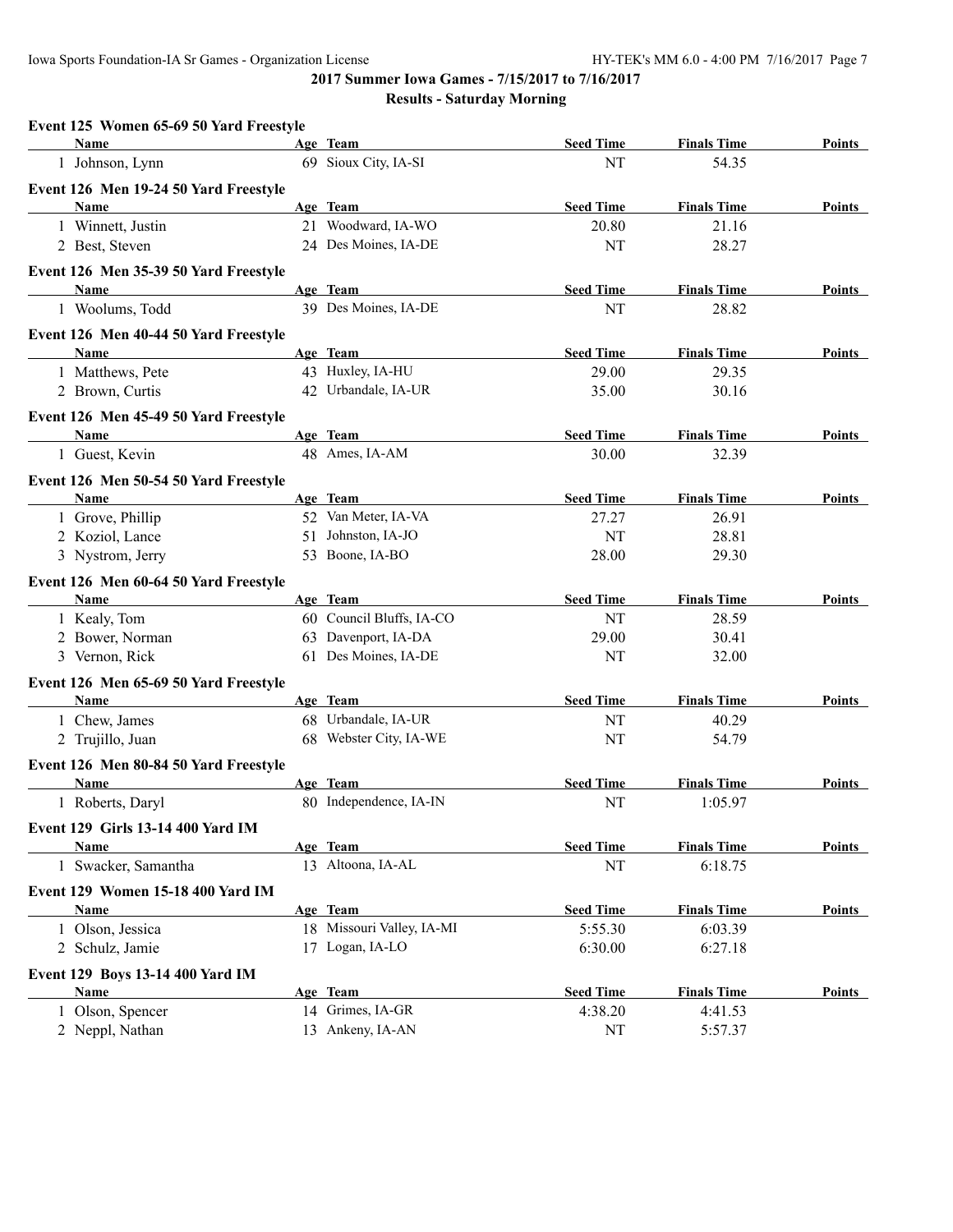#### **(Event 129 Boys 13-14 400 Yard IM)**

| Name                                                   |    | Age Team                             | <b>Seed Time</b> | <b>Finals Time</b> | <b>Points</b> |
|--------------------------------------------------------|----|--------------------------------------|------------------|--------------------|---------------|
| 3 Sallach, John                                        |    | 13 Red Oak, IA-RE                    | NT               | 6:06.92            |               |
| Event 132 Men 15-18 400 Yard IM                        |    |                                      |                  |                    |               |
| Name                                                   |    | Age Team                             | <b>Seed Time</b> | <b>Finals Time</b> | <b>Points</b> |
| 1 Linder, Cameron                                      |    | 15 West Des Moines, IA-WE            | 4:07.00          | 4:20.50            |               |
| 2 Johnson, Kade                                        |    | 16 Johnston, IA-JO                   | 4:18.00          | 4:24.10            |               |
| Event 132 Men 19-24 400 Yard IM                        |    |                                      |                  |                    |               |
| <b>Name</b>                                            |    | Age Team                             | <b>Seed Time</b> | <b>Finals Time</b> | Points        |
| 1 Merriman, David                                      |    | 22 Clive, IA-CL                      | 4:14.10          | 4:39.23            |               |
|                                                        |    |                                      |                  |                    |               |
| Event 132 Men 35-39 400 Yard IM<br><b>Name</b>         |    | Age Team                             | <b>Seed Time</b> | <b>Finals Time</b> | Points        |
| 1 Okerbloom, Neal                                      |    | 36 Council Bluffs, IA-CO             | 5:07.10          | 5:21.81            |               |
|                                                        |    |                                      |                  |                    |               |
| Event 132 Men 65-69 400 Yard IM                        |    |                                      |                  |                    |               |
| <b>Name</b>                                            |    | Age Team<br>69 Council Bluffs, IA-CO | <b>Seed Time</b> | <b>Finals Time</b> | Points        |
| 1 LeMaster, Stan                                       |    |                                      | 6:04.50          | 6:06.52            |               |
| Event 133 Girls 13-14 50 Yard Butterfly                |    |                                      |                  |                    |               |
| Name                                                   |    | Age Team                             | <b>Seed Time</b> | <b>Finals Time</b> | Points        |
| 1 Jurgens, Ainsley                                     |    | 13 Ames, IA-AM                       | NT               | 31.04              |               |
| 2 Jensen, Reagan                                       |    | 13 Clive, IA-CL                      | NT               | 32.84              |               |
| 3 Myers, Anna                                          | 13 | Ankeny, IA-AN                        | NT               | 36.19              |               |
| 4 Beukema, Valerie                                     | 13 | Bondurant, IA-BO                     | NT               | 36.66              |               |
| 5 Olson, Rachael                                       | 13 | Missouri Valley, IA-MI               | 40.25            | 41.88              |               |
| 6 Anderson, Juliette                                   |    | 13 West Des Moines, IA-WE            | NT               | 48.52              |               |
| Event 134 Boys 13-14 50 Yard Butterfly                 |    |                                      |                  |                    |               |
| Name                                                   |    | Age Team                             | <b>Seed Time</b> | <b>Finals Time</b> | Points        |
| 1 Miller, Jaden                                        |    | 13 Blair, NE-BL                      | NT               | 32.30              |               |
| 2 Beukema, Brett                                       |    | 13 Bondurant, IA-BO                  | 34.61            | 35.08              |               |
| 3 Sallach, John                                        |    | 13 Red Oak, IA-RE                    | 38.40            | 37.64              |               |
| 4 Frazier, James                                       |    | 13 Missouri Valley, IA-MI            | 55.77            | 59.50              |               |
| --- Muff, Alec                                         |    | 14 Clarinda, IA-CL                   | 35.81            | DQ                 |               |
| Event 134 Boys 15-18 50 Yard Butterfly                 |    |                                      |                  |                    |               |
| Name                                                   |    | Age Team                             | <b>Seed Time</b> | <b>Finals Time</b> | Points        |
| 1 Overton, Alex                                        |    | 18 Johnston, IA-JO                   | 24.46            | 23.29              |               |
| 2 Fuhr, Grant                                          |    | 18 Johnston, IA-JO                   | 23.30            | 23.47              |               |
| 3 Rottinghaus, Andrew                                  |    | 17 Johnston, IA-JO                   | 35.64            | 25.01              |               |
| 4 Dieleman, Jake                                       |    | 16 Grimes, IA-GR                     | 29.35            | 25.72              |               |
|                                                        |    |                                      |                  |                    |               |
| Event 135 Girls 15-18 50 Yard Butterfly<br><b>Name</b> |    | Age Team                             | <b>Seed Time</b> | <b>Finals Time</b> | <b>Points</b> |
|                                                        |    | 18 Johnston, IA-JO                   |                  |                    |               |
| 1 Horner, Lexi                                         |    |                                      | 26.78            | 28.01              |               |
| 2 Crouse, Olivia                                       |    | 17 Urbandale, IA-UR                  | NT               | 29.77              |               |
| 3 Dooley, Lilly                                        |    | 15 Missouri Valley, IA-MI            | NT               | 32.36              |               |
| 4 Dunham, Emma                                         |    | 15 Dunlap, IA-DU                     | 32.61            | 33.14              |               |
| 5 Baxter, Sonya                                        |    | 18 Woodbine, IA-WO                   | NT               | 39.86              |               |
| 6 Burmeister, Kosett                                   |    | 15 Hardy, IA-HA                      | 47.33            | 40.37              |               |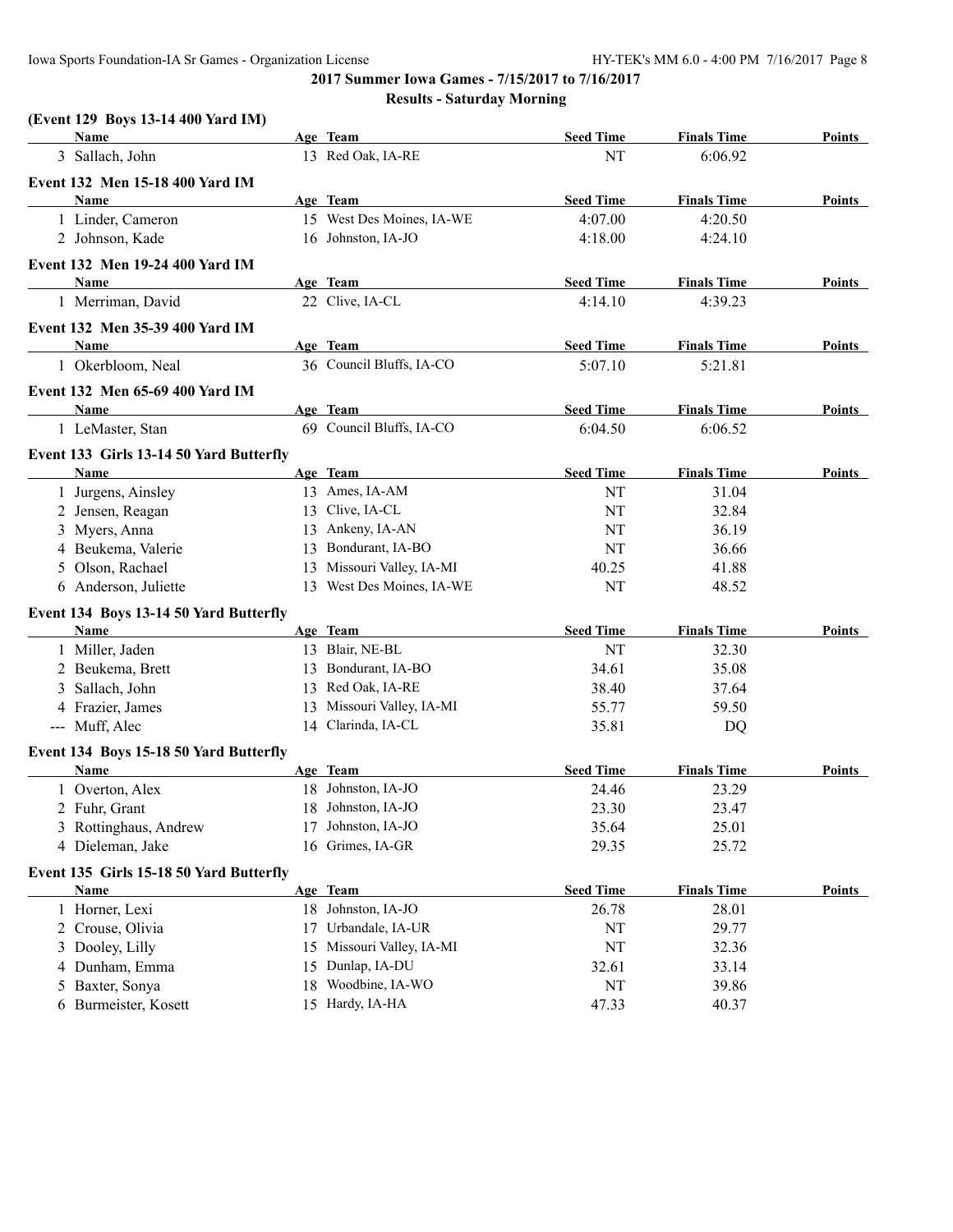| Age Team<br><b>Seed Time</b><br><b>Finals Time</b><br>Name<br>20 Des Moines, IA-DE<br>1 Ross, Moriah<br>26.70<br>26.69<br>Event 137 Women 60-64 50 Yard Butterfly<br>Age Team<br><b>Seed Time</b><br>Name<br><b>Finals Time</b><br>63 Ames, IA-AM<br>NT<br>1 Hauber, Cindy<br>40.65<br>Event 137 Women 65-69 50 Yard Butterfly<br>Age Team<br><b>Name</b><br><b>Seed Time</b><br><b>Finals Time</b><br>65 Des Moines, IA-DE<br>1 Reichardt, Deborah<br>50.00<br>42.92<br>69 Sioux City, IA-SI<br>2 Johnson, Lynn<br>NT<br>58.05<br>Event 138 Men 19-24 50 Yard Butterfly<br>Age Team<br><b>Seed Time</b><br>Name<br><b>Finals Time</b><br>24 Des Moines, IA-DE<br>NT<br>35.26<br>1 Best, Steven<br>Event 138 Men 40-44 50 Yard Butterfly<br>Age Team<br><b>Seed Time</b><br><b>Finals Time</b><br>Name<br>42 Urbandale, IA-UR<br>50.00<br>1 Brown, Curtis<br>42.74<br>Event 138 Men 50-54 50 Yard Butterfly<br>Age Team<br><b>Seed Time</b><br><b>Finals Time</b><br>Name<br>52 Van Meter, IA-VA<br>1 Grove, Phillip<br>31.06<br>30.96<br>Event 138 Men 60-64 50 Yard Butterfly<br>Age Team<br><b>Seed Time</b><br><b>Finals Time</b><br>Name<br>63 Davenport, IA-DA<br>1 Bower, Norman<br>31.00<br>34.64<br>61 Des Moines, IA-DE<br>2 Vernon, Rick<br>NT<br>34.73<br>62 Sioux City, IA-SI<br>3 Kuhn, Michael<br>45.00<br>34.87<br>Event 138 Men 65-69 50 Yard Butterfly<br>Age Team<br><b>Seed Time</b><br>Name<br><b>Finals Time</b><br>68 Urbandale, IA-UR<br>1 Chew, James<br>43.86<br>NT<br>Event 139 Girls 13-14 200 Yard Backstroke<br>Age Team<br><b>Seed Time</b><br><b>Finals Time</b><br>Name<br>14 Urbandale, IA-UR<br>1 Haus, Catherine<br>NT<br>2:24.19<br>14 Waukee, IA-WA<br>2 Marquardt, Bailey<br>2:29.42<br>2:31.39<br>3 Neifert, Brianna<br>13 Norwalk, IA-NO<br>2:32.17<br>2:36.47<br>4 Jurgens, Ainsley<br>13 Ames, IA-AM<br>NT<br>2:45.24<br>5 Swacker, Samantha<br>13 Altoona, IA-AL<br>3:00.00<br>3:02.87<br>Event 141 Girls 15-18 200 Yard Backstroke<br>Age Team<br><b>Name</b><br><b>Seed Time</b><br><b>Finals Time</b><br>16 Urbandale, IA-UR<br>2:03.91<br>1 Baeth, Emily<br>2:02.06<br>2 Olson, Jessica<br>18 Missouri Valley, IA-MI<br>2:48.25<br>2:50.37<br>17 Logan, IA-LO<br>3 Schulz, Jamie<br>2:45.00<br>3:00.40<br>15 Bondurant, IA-BO<br>4 Smyth, Jenna<br>$\rm{NT}$<br>3:02.88<br>Event 142 Boys 13-14 200 Yard Backstroke<br><b>Seed Time</b><br>Age Team<br><b>Finals Time</b><br>Name<br>14 Polk City, IA-PO<br>1 Stukerjurgen, Brek<br>1:54.20<br>1:56.26<br>13 Red Oak, IA-RE | Event 137 Women 19-24 50 Yard Butterfly |  |         |    |               |
|-----------------------------------------------------------------------------------------------------------------------------------------------------------------------------------------------------------------------------------------------------------------------------------------------------------------------------------------------------------------------------------------------------------------------------------------------------------------------------------------------------------------------------------------------------------------------------------------------------------------------------------------------------------------------------------------------------------------------------------------------------------------------------------------------------------------------------------------------------------------------------------------------------------------------------------------------------------------------------------------------------------------------------------------------------------------------------------------------------------------------------------------------------------------------------------------------------------------------------------------------------------------------------------------------------------------------------------------------------------------------------------------------------------------------------------------------------------------------------------------------------------------------------------------------------------------------------------------------------------------------------------------------------------------------------------------------------------------------------------------------------------------------------------------------------------------------------------------------------------------------------------------------------------------------------------------------------------------------------------------------------------------------------------------------------------------------------------------------------------------------------------------------------------------------------------------------------------------------------------------------------------------------------------------------------------------------------------------------------------------------------------------------------------------------------------------------------------------------------------------------------------------------------|-----------------------------------------|--|---------|----|---------------|
|                                                                                                                                                                                                                                                                                                                                                                                                                                                                                                                                                                                                                                                                                                                                                                                                                                                                                                                                                                                                                                                                                                                                                                                                                                                                                                                                                                                                                                                                                                                                                                                                                                                                                                                                                                                                                                                                                                                                                                                                                                                                                                                                                                                                                                                                                                                                                                                                                                                                                                                             |                                         |  |         |    | Points        |
|                                                                                                                                                                                                                                                                                                                                                                                                                                                                                                                                                                                                                                                                                                                                                                                                                                                                                                                                                                                                                                                                                                                                                                                                                                                                                                                                                                                                                                                                                                                                                                                                                                                                                                                                                                                                                                                                                                                                                                                                                                                                                                                                                                                                                                                                                                                                                                                                                                                                                                                             |                                         |  |         |    |               |
|                                                                                                                                                                                                                                                                                                                                                                                                                                                                                                                                                                                                                                                                                                                                                                                                                                                                                                                                                                                                                                                                                                                                                                                                                                                                                                                                                                                                                                                                                                                                                                                                                                                                                                                                                                                                                                                                                                                                                                                                                                                                                                                                                                                                                                                                                                                                                                                                                                                                                                                             |                                         |  |         |    |               |
|                                                                                                                                                                                                                                                                                                                                                                                                                                                                                                                                                                                                                                                                                                                                                                                                                                                                                                                                                                                                                                                                                                                                                                                                                                                                                                                                                                                                                                                                                                                                                                                                                                                                                                                                                                                                                                                                                                                                                                                                                                                                                                                                                                                                                                                                                                                                                                                                                                                                                                                             |                                         |  |         |    | Points        |
|                                                                                                                                                                                                                                                                                                                                                                                                                                                                                                                                                                                                                                                                                                                                                                                                                                                                                                                                                                                                                                                                                                                                                                                                                                                                                                                                                                                                                                                                                                                                                                                                                                                                                                                                                                                                                                                                                                                                                                                                                                                                                                                                                                                                                                                                                                                                                                                                                                                                                                                             |                                         |  |         |    |               |
|                                                                                                                                                                                                                                                                                                                                                                                                                                                                                                                                                                                                                                                                                                                                                                                                                                                                                                                                                                                                                                                                                                                                                                                                                                                                                                                                                                                                                                                                                                                                                                                                                                                                                                                                                                                                                                                                                                                                                                                                                                                                                                                                                                                                                                                                                                                                                                                                                                                                                                                             |                                         |  |         |    |               |
|                                                                                                                                                                                                                                                                                                                                                                                                                                                                                                                                                                                                                                                                                                                                                                                                                                                                                                                                                                                                                                                                                                                                                                                                                                                                                                                                                                                                                                                                                                                                                                                                                                                                                                                                                                                                                                                                                                                                                                                                                                                                                                                                                                                                                                                                                                                                                                                                                                                                                                                             |                                         |  |         |    | Points        |
|                                                                                                                                                                                                                                                                                                                                                                                                                                                                                                                                                                                                                                                                                                                                                                                                                                                                                                                                                                                                                                                                                                                                                                                                                                                                                                                                                                                                                                                                                                                                                                                                                                                                                                                                                                                                                                                                                                                                                                                                                                                                                                                                                                                                                                                                                                                                                                                                                                                                                                                             |                                         |  |         |    |               |
|                                                                                                                                                                                                                                                                                                                                                                                                                                                                                                                                                                                                                                                                                                                                                                                                                                                                                                                                                                                                                                                                                                                                                                                                                                                                                                                                                                                                                                                                                                                                                                                                                                                                                                                                                                                                                                                                                                                                                                                                                                                                                                                                                                                                                                                                                                                                                                                                                                                                                                                             |                                         |  |         |    |               |
|                                                                                                                                                                                                                                                                                                                                                                                                                                                                                                                                                                                                                                                                                                                                                                                                                                                                                                                                                                                                                                                                                                                                                                                                                                                                                                                                                                                                                                                                                                                                                                                                                                                                                                                                                                                                                                                                                                                                                                                                                                                                                                                                                                                                                                                                                                                                                                                                                                                                                                                             |                                         |  |         |    |               |
|                                                                                                                                                                                                                                                                                                                                                                                                                                                                                                                                                                                                                                                                                                                                                                                                                                                                                                                                                                                                                                                                                                                                                                                                                                                                                                                                                                                                                                                                                                                                                                                                                                                                                                                                                                                                                                                                                                                                                                                                                                                                                                                                                                                                                                                                                                                                                                                                                                                                                                                             |                                         |  |         |    | Points        |
|                                                                                                                                                                                                                                                                                                                                                                                                                                                                                                                                                                                                                                                                                                                                                                                                                                                                                                                                                                                                                                                                                                                                                                                                                                                                                                                                                                                                                                                                                                                                                                                                                                                                                                                                                                                                                                                                                                                                                                                                                                                                                                                                                                                                                                                                                                                                                                                                                                                                                                                             |                                         |  |         |    |               |
|                                                                                                                                                                                                                                                                                                                                                                                                                                                                                                                                                                                                                                                                                                                                                                                                                                                                                                                                                                                                                                                                                                                                                                                                                                                                                                                                                                                                                                                                                                                                                                                                                                                                                                                                                                                                                                                                                                                                                                                                                                                                                                                                                                                                                                                                                                                                                                                                                                                                                                                             |                                         |  |         |    |               |
|                                                                                                                                                                                                                                                                                                                                                                                                                                                                                                                                                                                                                                                                                                                                                                                                                                                                                                                                                                                                                                                                                                                                                                                                                                                                                                                                                                                                                                                                                                                                                                                                                                                                                                                                                                                                                                                                                                                                                                                                                                                                                                                                                                                                                                                                                                                                                                                                                                                                                                                             |                                         |  |         |    | Points        |
|                                                                                                                                                                                                                                                                                                                                                                                                                                                                                                                                                                                                                                                                                                                                                                                                                                                                                                                                                                                                                                                                                                                                                                                                                                                                                                                                                                                                                                                                                                                                                                                                                                                                                                                                                                                                                                                                                                                                                                                                                                                                                                                                                                                                                                                                                                                                                                                                                                                                                                                             |                                         |  |         |    |               |
|                                                                                                                                                                                                                                                                                                                                                                                                                                                                                                                                                                                                                                                                                                                                                                                                                                                                                                                                                                                                                                                                                                                                                                                                                                                                                                                                                                                                                                                                                                                                                                                                                                                                                                                                                                                                                                                                                                                                                                                                                                                                                                                                                                                                                                                                                                                                                                                                                                                                                                                             |                                         |  |         |    |               |
|                                                                                                                                                                                                                                                                                                                                                                                                                                                                                                                                                                                                                                                                                                                                                                                                                                                                                                                                                                                                                                                                                                                                                                                                                                                                                                                                                                                                                                                                                                                                                                                                                                                                                                                                                                                                                                                                                                                                                                                                                                                                                                                                                                                                                                                                                                                                                                                                                                                                                                                             |                                         |  |         |    | Points        |
|                                                                                                                                                                                                                                                                                                                                                                                                                                                                                                                                                                                                                                                                                                                                                                                                                                                                                                                                                                                                                                                                                                                                                                                                                                                                                                                                                                                                                                                                                                                                                                                                                                                                                                                                                                                                                                                                                                                                                                                                                                                                                                                                                                                                                                                                                                                                                                                                                                                                                                                             |                                         |  |         |    |               |
|                                                                                                                                                                                                                                                                                                                                                                                                                                                                                                                                                                                                                                                                                                                                                                                                                                                                                                                                                                                                                                                                                                                                                                                                                                                                                                                                                                                                                                                                                                                                                                                                                                                                                                                                                                                                                                                                                                                                                                                                                                                                                                                                                                                                                                                                                                                                                                                                                                                                                                                             |                                         |  |         |    |               |
|                                                                                                                                                                                                                                                                                                                                                                                                                                                                                                                                                                                                                                                                                                                                                                                                                                                                                                                                                                                                                                                                                                                                                                                                                                                                                                                                                                                                                                                                                                                                                                                                                                                                                                                                                                                                                                                                                                                                                                                                                                                                                                                                                                                                                                                                                                                                                                                                                                                                                                                             |                                         |  |         |    | Points        |
|                                                                                                                                                                                                                                                                                                                                                                                                                                                                                                                                                                                                                                                                                                                                                                                                                                                                                                                                                                                                                                                                                                                                                                                                                                                                                                                                                                                                                                                                                                                                                                                                                                                                                                                                                                                                                                                                                                                                                                                                                                                                                                                                                                                                                                                                                                                                                                                                                                                                                                                             |                                         |  |         |    |               |
|                                                                                                                                                                                                                                                                                                                                                                                                                                                                                                                                                                                                                                                                                                                                                                                                                                                                                                                                                                                                                                                                                                                                                                                                                                                                                                                                                                                                                                                                                                                                                                                                                                                                                                                                                                                                                                                                                                                                                                                                                                                                                                                                                                                                                                                                                                                                                                                                                                                                                                                             |                                         |  |         |    |               |
|                                                                                                                                                                                                                                                                                                                                                                                                                                                                                                                                                                                                                                                                                                                                                                                                                                                                                                                                                                                                                                                                                                                                                                                                                                                                                                                                                                                                                                                                                                                                                                                                                                                                                                                                                                                                                                                                                                                                                                                                                                                                                                                                                                                                                                                                                                                                                                                                                                                                                                                             |                                         |  |         |    |               |
|                                                                                                                                                                                                                                                                                                                                                                                                                                                                                                                                                                                                                                                                                                                                                                                                                                                                                                                                                                                                                                                                                                                                                                                                                                                                                                                                                                                                                                                                                                                                                                                                                                                                                                                                                                                                                                                                                                                                                                                                                                                                                                                                                                                                                                                                                                                                                                                                                                                                                                                             |                                         |  |         |    |               |
|                                                                                                                                                                                                                                                                                                                                                                                                                                                                                                                                                                                                                                                                                                                                                                                                                                                                                                                                                                                                                                                                                                                                                                                                                                                                                                                                                                                                                                                                                                                                                                                                                                                                                                                                                                                                                                                                                                                                                                                                                                                                                                                                                                                                                                                                                                                                                                                                                                                                                                                             |                                         |  |         |    | Points        |
|                                                                                                                                                                                                                                                                                                                                                                                                                                                                                                                                                                                                                                                                                                                                                                                                                                                                                                                                                                                                                                                                                                                                                                                                                                                                                                                                                                                                                                                                                                                                                                                                                                                                                                                                                                                                                                                                                                                                                                                                                                                                                                                                                                                                                                                                                                                                                                                                                                                                                                                             |                                         |  |         |    |               |
|                                                                                                                                                                                                                                                                                                                                                                                                                                                                                                                                                                                                                                                                                                                                                                                                                                                                                                                                                                                                                                                                                                                                                                                                                                                                                                                                                                                                                                                                                                                                                                                                                                                                                                                                                                                                                                                                                                                                                                                                                                                                                                                                                                                                                                                                                                                                                                                                                                                                                                                             |                                         |  |         |    |               |
|                                                                                                                                                                                                                                                                                                                                                                                                                                                                                                                                                                                                                                                                                                                                                                                                                                                                                                                                                                                                                                                                                                                                                                                                                                                                                                                                                                                                                                                                                                                                                                                                                                                                                                                                                                                                                                                                                                                                                                                                                                                                                                                                                                                                                                                                                                                                                                                                                                                                                                                             |                                         |  |         |    | Points        |
|                                                                                                                                                                                                                                                                                                                                                                                                                                                                                                                                                                                                                                                                                                                                                                                                                                                                                                                                                                                                                                                                                                                                                                                                                                                                                                                                                                                                                                                                                                                                                                                                                                                                                                                                                                                                                                                                                                                                                                                                                                                                                                                                                                                                                                                                                                                                                                                                                                                                                                                             |                                         |  |         |    |               |
|                                                                                                                                                                                                                                                                                                                                                                                                                                                                                                                                                                                                                                                                                                                                                                                                                                                                                                                                                                                                                                                                                                                                                                                                                                                                                                                                                                                                                                                                                                                                                                                                                                                                                                                                                                                                                                                                                                                                                                                                                                                                                                                                                                                                                                                                                                                                                                                                                                                                                                                             |                                         |  |         |    |               |
|                                                                                                                                                                                                                                                                                                                                                                                                                                                                                                                                                                                                                                                                                                                                                                                                                                                                                                                                                                                                                                                                                                                                                                                                                                                                                                                                                                                                                                                                                                                                                                                                                                                                                                                                                                                                                                                                                                                                                                                                                                                                                                                                                                                                                                                                                                                                                                                                                                                                                                                             |                                         |  |         |    |               |
|                                                                                                                                                                                                                                                                                                                                                                                                                                                                                                                                                                                                                                                                                                                                                                                                                                                                                                                                                                                                                                                                                                                                                                                                                                                                                                                                                                                                                                                                                                                                                                                                                                                                                                                                                                                                                                                                                                                                                                                                                                                                                                                                                                                                                                                                                                                                                                                                                                                                                                                             |                                         |  |         |    |               |
|                                                                                                                                                                                                                                                                                                                                                                                                                                                                                                                                                                                                                                                                                                                                                                                                                                                                                                                                                                                                                                                                                                                                                                                                                                                                                                                                                                                                                                                                                                                                                                                                                                                                                                                                                                                                                                                                                                                                                                                                                                                                                                                                                                                                                                                                                                                                                                                                                                                                                                                             |                                         |  |         |    |               |
|                                                                                                                                                                                                                                                                                                                                                                                                                                                                                                                                                                                                                                                                                                                                                                                                                                                                                                                                                                                                                                                                                                                                                                                                                                                                                                                                                                                                                                                                                                                                                                                                                                                                                                                                                                                                                                                                                                                                                                                                                                                                                                                                                                                                                                                                                                                                                                                                                                                                                                                             |                                         |  |         |    |               |
|                                                                                                                                                                                                                                                                                                                                                                                                                                                                                                                                                                                                                                                                                                                                                                                                                                                                                                                                                                                                                                                                                                                                                                                                                                                                                                                                                                                                                                                                                                                                                                                                                                                                                                                                                                                                                                                                                                                                                                                                                                                                                                                                                                                                                                                                                                                                                                                                                                                                                                                             |                                         |  |         |    | Points        |
|                                                                                                                                                                                                                                                                                                                                                                                                                                                                                                                                                                                                                                                                                                                                                                                                                                                                                                                                                                                                                                                                                                                                                                                                                                                                                                                                                                                                                                                                                                                                                                                                                                                                                                                                                                                                                                                                                                                                                                                                                                                                                                                                                                                                                                                                                                                                                                                                                                                                                                                             |                                         |  |         |    |               |
|                                                                                                                                                                                                                                                                                                                                                                                                                                                                                                                                                                                                                                                                                                                                                                                                                                                                                                                                                                                                                                                                                                                                                                                                                                                                                                                                                                                                                                                                                                                                                                                                                                                                                                                                                                                                                                                                                                                                                                                                                                                                                                                                                                                                                                                                                                                                                                                                                                                                                                                             |                                         |  |         |    |               |
|                                                                                                                                                                                                                                                                                                                                                                                                                                                                                                                                                                                                                                                                                                                                                                                                                                                                                                                                                                                                                                                                                                                                                                                                                                                                                                                                                                                                                                                                                                                                                                                                                                                                                                                                                                                                                                                                                                                                                                                                                                                                                                                                                                                                                                                                                                                                                                                                                                                                                                                             |                                         |  |         |    |               |
|                                                                                                                                                                                                                                                                                                                                                                                                                                                                                                                                                                                                                                                                                                                                                                                                                                                                                                                                                                                                                                                                                                                                                                                                                                                                                                                                                                                                                                                                                                                                                                                                                                                                                                                                                                                                                                                                                                                                                                                                                                                                                                                                                                                                                                                                                                                                                                                                                                                                                                                             |                                         |  |         |    |               |
|                                                                                                                                                                                                                                                                                                                                                                                                                                                                                                                                                                                                                                                                                                                                                                                                                                                                                                                                                                                                                                                                                                                                                                                                                                                                                                                                                                                                                                                                                                                                                                                                                                                                                                                                                                                                                                                                                                                                                                                                                                                                                                                                                                                                                                                                                                                                                                                                                                                                                                                             |                                         |  |         |    |               |
|                                                                                                                                                                                                                                                                                                                                                                                                                                                                                                                                                                                                                                                                                                                                                                                                                                                                                                                                                                                                                                                                                                                                                                                                                                                                                                                                                                                                                                                                                                                                                                                                                                                                                                                                                                                                                                                                                                                                                                                                                                                                                                                                                                                                                                                                                                                                                                                                                                                                                                                             |                                         |  |         |    | <b>Points</b> |
|                                                                                                                                                                                                                                                                                                                                                                                                                                                                                                                                                                                                                                                                                                                                                                                                                                                                                                                                                                                                                                                                                                                                                                                                                                                                                                                                                                                                                                                                                                                                                                                                                                                                                                                                                                                                                                                                                                                                                                                                                                                                                                                                                                                                                                                                                                                                                                                                                                                                                                                             |                                         |  |         |    |               |
|                                                                                                                                                                                                                                                                                                                                                                                                                                                                                                                                                                                                                                                                                                                                                                                                                                                                                                                                                                                                                                                                                                                                                                                                                                                                                                                                                                                                                                                                                                                                                                                                                                                                                                                                                                                                                                                                                                                                                                                                                                                                                                                                                                                                                                                                                                                                                                                                                                                                                                                             | --- Sallach, John                       |  | 2:55.42 | DQ |               |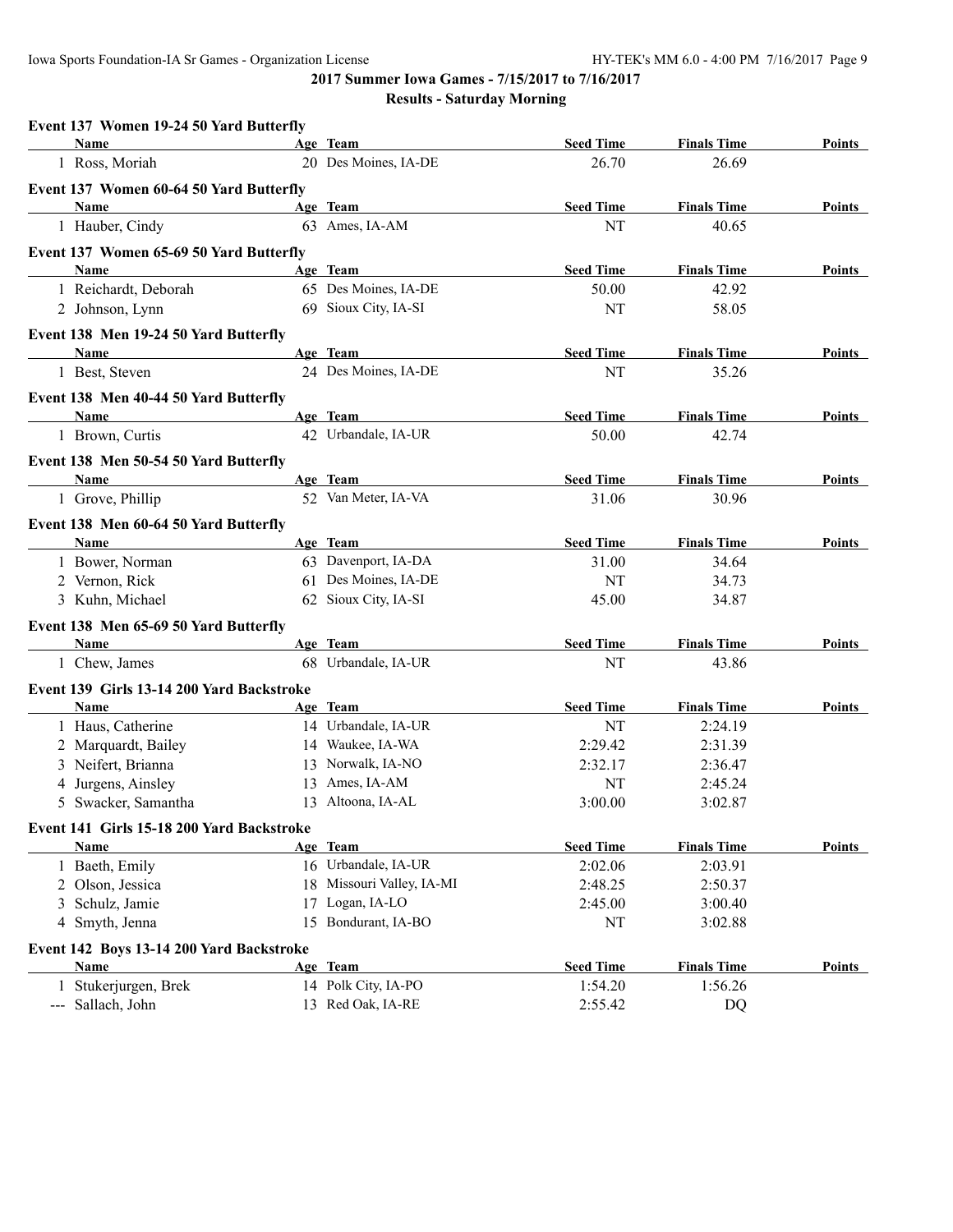Iowa Sports Foundation-IA Sr Games - Organization License HY-TEK's MM 6.0 - 4:00 PM 7/16/2017 Page 10

**2017 Summer Iowa Games - 7/15/2017 to 7/16/2017 Results - Saturday Morning**

| Event 142 Boys 15-18 200 Yard Backstroke    |    |                          |                  |                    |        |
|---------------------------------------------|----|--------------------------|------------------|--------------------|--------|
| Name                                        |    | Age Team                 | <b>Seed Time</b> | <b>Finals Time</b> | Points |
| 1 Lair, Grant                               | 17 | Johnston, IA-JO          | 1:54.91          | 1:55.42            |        |
| 2 Porter, Evan                              | 17 | West Des Moines, IA-WE   | 1:52.69          | 1:56.52            |        |
| 3 Dieleman, Jake                            |    | 16 Grimes, IA-GR         | NT               | 2:18.04            |        |
| Event 144 Women 55-59 200 Yard Backstroke   |    |                          |                  |                    |        |
| <b>Name</b>                                 |    | Age Team                 | <b>Seed Time</b> | <b>Finals Time</b> | Points |
| 1 Kealy, Ann                                |    | 58 Marion, IA-MA         | 3:30.00          | 3:19.89            |        |
| Event 144 Women 65-69 200 Yard Backstroke   |    |                          |                  |                    |        |
| <b>Name</b><br><u> Andrew Maria (</u> 1985) |    | Age Team                 | <b>Seed Time</b> | <b>Finals Time</b> | Points |
| 1 Johnson, Lynn                             |    | 69 Sioux City, IA-SI     | NT               | 4:33.56            |        |
| Event 144 Men 35-39 200 Yard Backstroke     |    |                          |                  |                    |        |
| <b>Name</b>                                 |    | Age Team                 | <b>Seed Time</b> | <b>Finals Time</b> | Points |
| 1 Okerbloom, Neal                           |    | 36 Council Bluffs, IA-CO | 2:42.38          | 2:30.87            |        |
| Event 144 Men 45-49 200 Yard Backstroke     |    |                          |                  |                    |        |
| <b>Name</b>                                 |    | Age Team                 | <b>Seed Time</b> | <b>Finals Time</b> | Points |
| 1 Guest, Kevin                              |    | 48 Ames, IA-AM           | 3:10.00          | 3:19.69            |        |
| Event 144 Men 50-54 200 Yard Backstroke     |    |                          |                  |                    |        |
| Name                                        |    | Age Team                 | <b>Seed Time</b> | <b>Finals Time</b> | Points |
| 1 Grove, Phillip                            |    | 52 Van Meter, IA-VA      | 2:53.00          | 2:44.12            |        |
| Event 144 Men 60-64 200 Yard Backstroke     |    |                          |                  |                    |        |
| Name                                        |    | Age Team                 | <b>Seed Time</b> | <b>Finals Time</b> | Points |
| 1 Bower, Norman                             |    | 63 Davenport, IA-DA      | 2:40.00          | 3:07.47            |        |
| 2 Kuhn, Michael                             |    | 62 Sioux City, IA-SI     | NT               | 3:51.06            |        |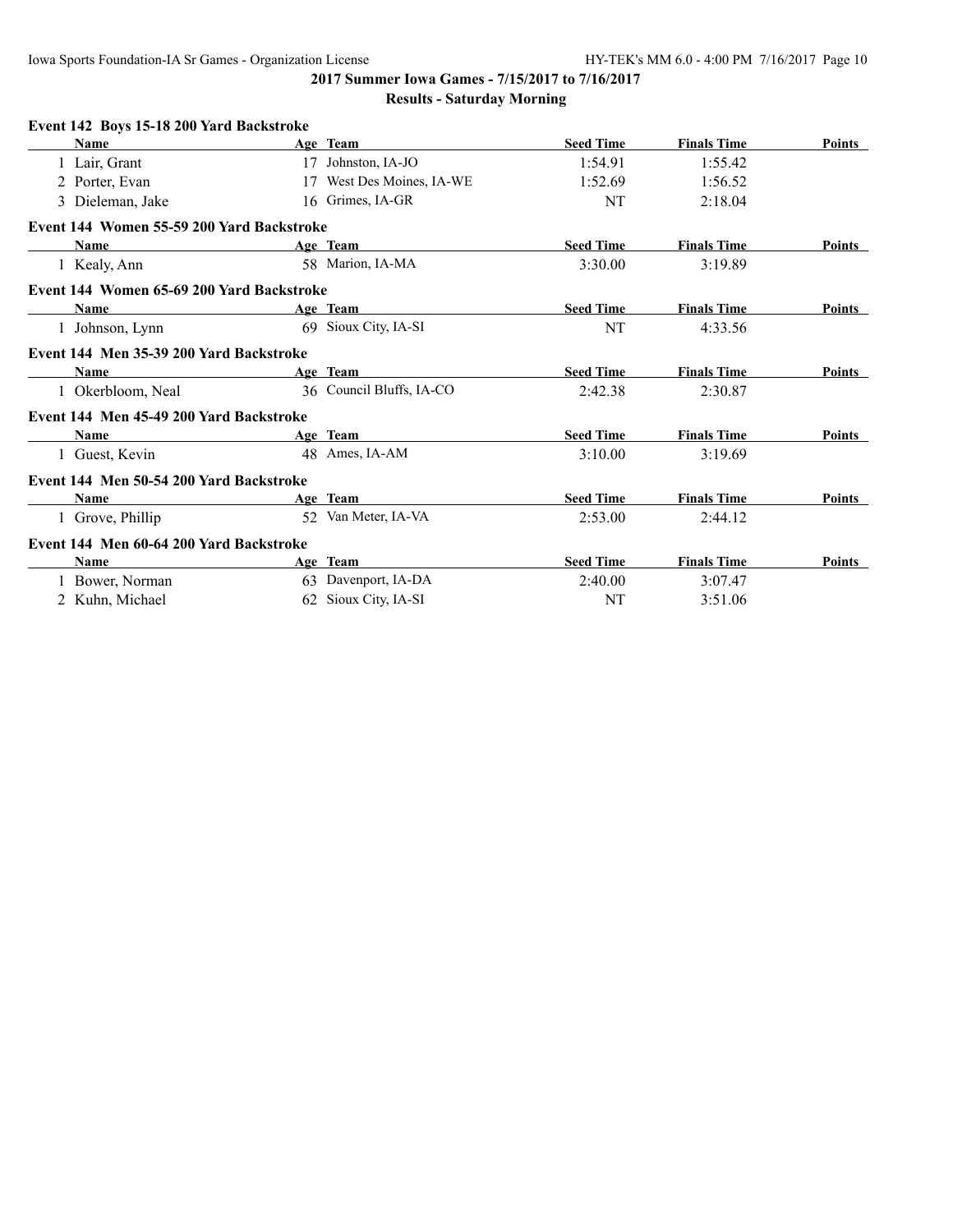#### **Results - Saturday Afternoon**

### **Event 201 Girls 8 & Under 25 Yard Freestyle**

|   | <b>Name</b>                                |        | Age Team                       | <b>Seed Time</b>       | <b>Finals Time</b>          | <b>Points</b> |
|---|--------------------------------------------|--------|--------------------------------|------------------------|-----------------------------|---------------|
|   | 1 White, Tori                              |        | 8 Newton, IA-NE                | 19.14                  | 19.02                       |               |
|   | 2 Weinheimer, Haylie                       | 8      | Des Moines, IA-DE              | 16.90                  | 19.46                       |               |
|   | 3 Anderson, Jariah                         | 8      | Altoona, IA-AL                 | 22.03                  | 19.83                       |               |
|   | 4 Woolums, Zoe                             |        | Des Moines, IA-DE              | 22.12                  | 21.00                       |               |
|   | 5 Thomas, Hadley                           | 8      | Woodbine, IA-WO                | NT                     | 21.37                       |               |
|   | 6 Hansen, Ava                              |        | Missouri Valley, IA-MI         | NT                     | 23.16                       |               |
|   | 7 Moore, Lily                              | 7      | Missouri Valley, IA-MI         | NT                     | 24.12                       |               |
| 8 | VanDis, Jordan                             | 8      | West Des Moines, IA-WE         | NT                     | 26.00                       |               |
|   | 9 Machan, Bailey                           | $\tau$ | Ankeny, IA-AN                  | 28.95                  | 28.42                       |               |
|   | 10 Neligh, Kassidy                         |        | Woodbine, IA-WO                | 27.09                  | 29.50                       |               |
|   | Event 202 Boys 8 & Under 25 Yard Freestyle |        |                                |                        |                             |               |
|   | Name                                       |        | Age Team                       | <b>Seed Time</b>       | <b>Finals Time</b>          | <b>Points</b> |
|   | 1 Briggs, Calvin                           |        | 8 Waukee, IA-WA                | 16.39                  | 16.78                       |               |
|   | 2 Scuffham, Parker                         | 8      | Urbandale, IA-UR               | 16.36                  | 16.88                       |               |
|   | 3 Machan, Mason                            | 8      | Ankeny, IA-AN                  | 17.01                  | 18.03                       |               |
| 4 | Andersen, Noah                             | 8      | West Des Moines, IA-WE         | 20.20                  | 18.67                       |               |
|   | 5 Ortega, Desmond                          | 8      | Pleasant Hill, IA-PL           | NT                     | 21.65                       |               |
|   | 6 Voynov, Clive                            | 7      | West Des Moines, IA-WE         | 23.00                  | 21.86                       |               |
| 7 | Oiler, Charles                             | 7      | Urbandale, IA-UR               | 20.50                  | 21.95                       |               |
|   | 8 Ortega, Ijah                             | 7      | Pleasant Hill, IA-PL           | 24.40                  | 24.87                       |               |
|   | 9 Lefeber, Emmett                          |        | Woodbine, IA-WO                | 31.12                  | 25.20                       |               |
|   | 10 Mohr, Sullivan                          | 5.     | West Des Moines, IA-WE         | NT                     | 31.98                       |               |
|   | Event 203 Girls 9-10 50 Yard Freestyle     |        |                                |                        |                             |               |
|   | <b>Name</b>                                |        | Age Team                       | <b>Seed Time</b>       | <b>Finals Time</b>          | <b>Points</b> |
|   | 1 Bishop, Josie                            |        | 10 Ankeny, IA-AN               | 33.43                  | 33.09                       |               |
|   | 2 Vogel, Hailey                            | 10     | Rockwell City, IA-RO           | 37.28                  | 33.63                       |               |
|   | 3 McCrary, Sara                            | 10     | West Des Moines, IA-WE         | 36.44                  | 33.81                       |               |
|   | 4 Hassett, Sassy                           | 9      | Des Moines, IA-DE              | 35.16                  | 34.10                       |               |
|   | 5 Woolums, Brynnly                         | 9      | Des Moines, IA-DE              | 35.66                  | 34.68                       |               |
|   | 6 Wychulis, Mia                            | 10     | Des Moines, IA-DE              | 38.38                  | 36.10                       |               |
| 7 | Oiler, Allison                             | 10     | Urbandale, IA-UR               | 37.05                  | 37.63                       |               |
|   | 8 Lefeber, Aubrey                          | 10     | Woodbine, IA-WO                | 42.45                  | 38.50                       |               |
|   | 9 Fichter, Nikayla                         | 10     | Missouri Valley, IA-MI         | NT                     | 40.45                       |               |
|   | 10 Boot, Marion                            | 10     | Clive, IA-CL                   | 45.36                  | 40.89                       |               |
|   | 11 Braun, Gracyn                           |        | 9 Mason City, IA-MA            | NT                     | 41.53                       |               |
|   | 12 Walton, Ella                            |        | 9 Des Moines, IA-DE            | 54.80                  | 46.85                       |               |
|   | 13 Schafer, Caydi                          |        | 9 Woodbine, IA-WO              | NT                     | 50.93                       |               |
|   | 14 Miller, Sydney                          | 9.     | Blair, NE-BL                   | NT                     | 1:02.39                     |               |
|   |                                            |        |                                |                        |                             |               |
|   | Event 204 Boys 9-10 50 Yard Freestyle      |        |                                |                        |                             |               |
|   | <b>Name</b><br>1 Bowen, Zayne              |        | Age Team<br>9 Davenport, IA-DA | <b>Seed Time</b><br>NT | <b>Finals Time</b><br>34.31 | <b>Points</b> |
|   |                                            |        | 9 West Des Moines, IA-WE       |                        |                             |               |
|   | 2 Mohr, Henry                              |        | Pleasant Hill, IA-PL           | 33.02                  | 34.41                       |               |
| 3 | Ortega, Cooper                             | 10     |                                | 36.85                  | 35.96                       |               |
|   | 4 Bell, Jakson                             | 10     | Ames, IA-AM                    | 43.00                  | 36.00                       |               |
|   | 5 Eighmy, Harrison                         | 10     | Indianola, IA-IN               | 36.76                  | 37.09                       |               |
|   | 6 Ortega, Zion                             | 9      | Pleasant Hill, IA-PL           | 40.68                  | 40.16                       |               |
|   | 7 Marquardt Jr., Jason                     | 9.     | Waukee, IA-WA                  | NT                     | 41.39                       |               |
|   | 8 Dieke, Drew                              | 9.     | West Des Moines, IA-WE         | 51.03                  | 45.16                       |               |
|   | 9 Moore, Hunter                            | 10     | Missouri Valley, IA-MI         | NT                     | 46.04                       |               |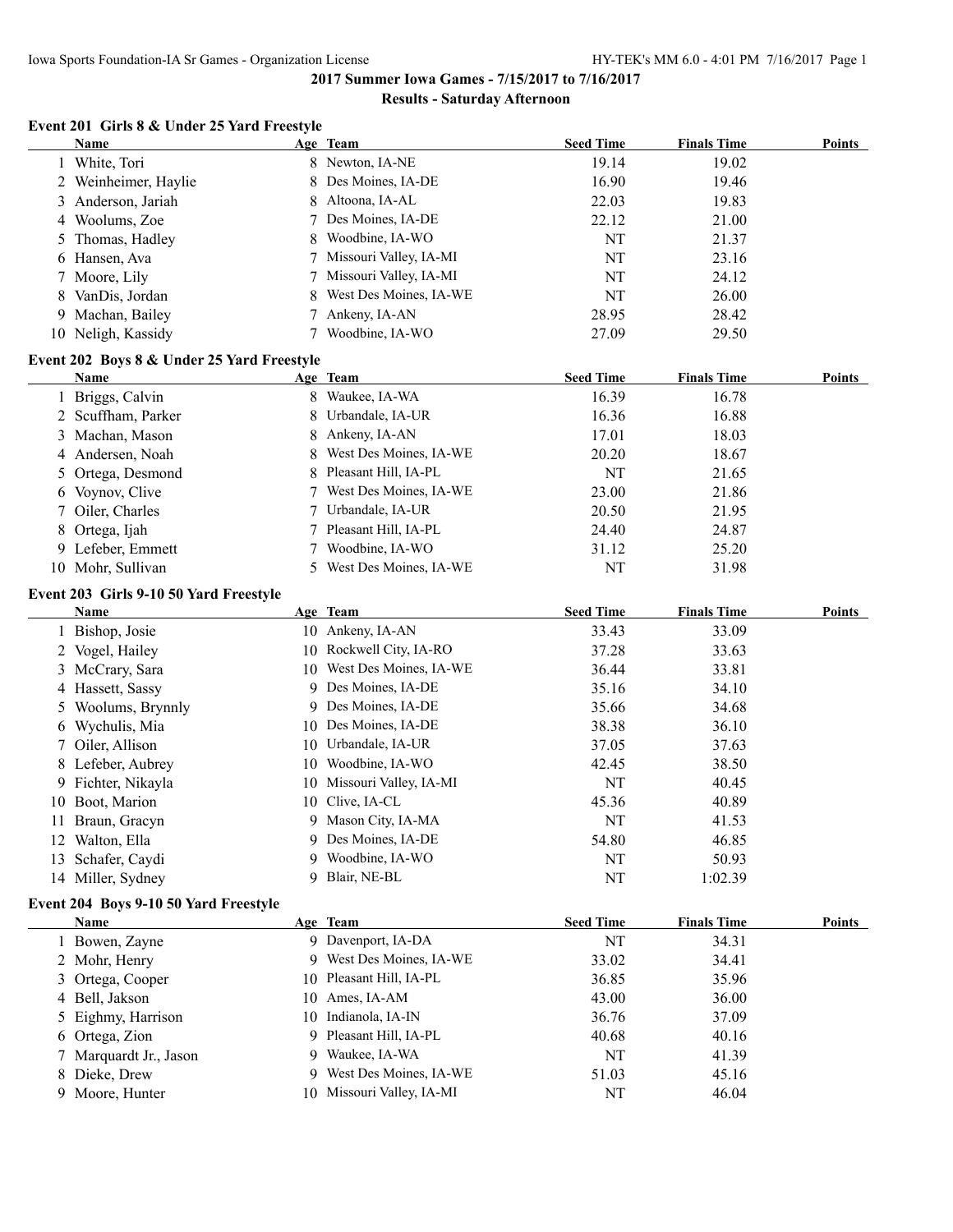#### **Results - Saturday Afternoon**

#### **(Event 204 Boys 9-10 50 Yard Freestyle)**

| Name                | Age Team                  | <b>Seed Time</b> | <b>Finals Time</b> | Points |
|---------------------|---------------------------|------------------|--------------------|--------|
| 10 Suresh, Jacob    | 10 West Des Moines, IA-WE | NT               | 49.81              |        |
| 11 Saegh, Matthew   | 9 Clive, IA-CL            | 52.84            | 50.03              |        |
| 12 Shipley, Jack    | 9 Pleasant Hill, IA-PL    | NT               | 50.28              |        |
| 13 Buckley, Michael | 10 Missouri Valley, IA-MI | NT               | 51.75              |        |
| 14 Richey, Colton   | Mitchellville, IA-MI      | NT               | 1:18.74            |        |

#### **Event 205 Girls 11-12 50 Yard Freestyle**

|     | Name                   |     | Age Team               | <b>Seed Time</b> | <b>Finals Time</b> | <b>Points</b> |
|-----|------------------------|-----|------------------------|------------------|--------------------|---------------|
|     | 1 Braun, Jenna         | 12  | Mason City, IA-MA      | 28.00            | 27.71              |               |
|     | 2 Eide, Anna           | 12  | Des Moines, IA-DE      | 27.98            | 27.94              |               |
|     | 3 Enos, Avery          | 11  | Altoona, IA-AL         | 28.99            | 28.25              |               |
|     | 4 Eide, Maria          | 12  | Des Moines, IA-DE      | 27.59            | 28.44              |               |
|     | 5 Roche, Ava           | 12. | Des Moines, IA-DE      | 30.22            | 29.29              |               |
|     | 6 Hansen, Mia          |     | Missouri Valley, IA-MI | NT               | 29.54              |               |
|     | 7 Voynov, Liliana      | 11  | West Des Moines, IA-WE | 31.14            | 29.65              |               |
|     | 8 Parton, Mariah       | 12  | Ankeny, IA-AN          | 31.16            | 30.58              |               |
|     | 9 Parton, Josie        | 11  | Ankeny, IA-AN          | 30.95            | 30.84              |               |
| 10  | Burrows, Elissa        | 12  | West Des Moines, IA-WE | 30.72            | 31.43              |               |
| 11  | Lohmeier, Madeline     | 12  | Des Moines, IA-DE      | 36.36            | 31.92              |               |
| 12. | Chafa, Madison         | 11  | Mitchellville, IA-MI   | 32.55            | 33.12              |               |
| 13  | Tumea, Samara          | 12  | Des Moines, IA-DE      | 35.40            | 34.00              |               |
| 14  | Douglas, Lizzie        | 11  | Pleasant Hill, IA-PL   | 34.66            | 34.68              |               |
|     | 15 Neifert, Hayley     | 12  | Norwalk, IA-NO         | 33.58            | 34.89              |               |
|     | 16 Neligh, Kylie       | 11  | Woodbine, IA-WO        | NT               | 35.03              |               |
|     | 17 Kligopoulos, Helana |     | Altoona, IA-AL         | NT               | 41.25              |               |

#### **Event 206 Boys 11-12 50 Yard Freestyle**

| <b>Name</b>      | Age Team                  | <b>Seed Time</b> | <b>Finals Time</b> | <b>Points</b> |
|------------------|---------------------------|------------------|--------------------|---------------|
| White, John      | Centerville, IA-CE        | 29.50            | 29.77              |               |
| 2 Briggs, Caleb  | Waukee, IA-WA             | 31.17            | 31.01              |               |
| 3 Gleason, Britt | 12 Altoona, IA-AL         | 30.88            | 31.27              |               |
| 4 Frazier, Titus | 11 Missouri Valley, IA-MI | 40.87            | 39.24              |               |

#### **Event 208 Girls 8 & Under 100 Yard IM**

| Name                                                                                                                                                                                                                                                                                                                                                                                                                                                                                         | <b>Team</b><br>Age | <b>Seed Time</b> | <b>Finals Time</b> | <b>Points</b> |
|----------------------------------------------------------------------------------------------------------------------------------------------------------------------------------------------------------------------------------------------------------------------------------------------------------------------------------------------------------------------------------------------------------------------------------------------------------------------------------------------|--------------------|------------------|--------------------|---------------|
| Neligh, Kassidy                                                                                                                                                                                                                                                                                                                                                                                                                                                                              | Woodbine, IA-WO    |                  | 2:57.09            |               |
| Thomas, Hadley<br>$\frac{1}{2} \left( \frac{1}{2} \right) \left( \frac{1}{2} \right) \left( \frac{1}{2} \right) \left( \frac{1}{2} \right) \left( \frac{1}{2} \right) \left( \frac{1}{2} \right) \left( \frac{1}{2} \right) \left( \frac{1}{2} \right) \left( \frac{1}{2} \right) \left( \frac{1}{2} \right) \left( \frac{1}{2} \right) \left( \frac{1}{2} \right) \left( \frac{1}{2} \right) \left( \frac{1}{2} \right) \left( \frac{1}{2} \right) \left( \frac{1}{2} \right) \left( \frac$ | Woodbine, IA-WO    |                  | DC                 |               |

#### **Event 208 Boys 8 & Under 100 Yard IM**

| Name                                    | Age Team                      | <b>Seed Time</b> | <b>Finals Time</b> | <b>Points</b> |
|-----------------------------------------|-------------------------------|------------------|--------------------|---------------|
| 1 Bishop, Hunter                        | 8 Ankeny, IA-AN               | 1:21.76          | 1:25.76            |               |
| 2 Briggs, Calvin                        | Waukee, IA-WA<br>8.           | NT               | 1:37.94            |               |
| 3 Oiler, Charles                        | Urbandale, IA-UR              | NT               | 2:09.02            |               |
| --- Voynov, Clive                       | West Des Moines, IA-WE        | NT               | DQ                 |               |
| <b>Event 209 Girls 9-10 100 Yard IM</b> |                               |                  |                    |               |
| <b>Name</b>                             | Age Team                      | <b>Seed Time</b> | <b>Finals Time</b> | <b>Points</b> |
| 1 McCrary, Sara                         | West Des Moines, IA-WE<br>10- | 1:29.08          | 1:28.20            |               |
| 2 Hassett, Sassy                        | 9 Des Moines, IA-DE           | NT               | 1:29.87            |               |
| 3 Vogel, Hailey                         | 10 Rockwell City, IA-RO       | 1:33.40          | 1:33.52            |               |
| 4 Woolums, Brynnly                      | 9 Des Moines, IA-DE           | NT               | 1:36.57            |               |
| 5 Casady, Finley                        | Waukee, IA-WA<br>10.          | 1:43.00          | 1:37.97            |               |
| 6 Lefeber, Aubrev                       | Woodbine, IA-WO<br>10.        | 1:40.31          | 1:48.60            |               |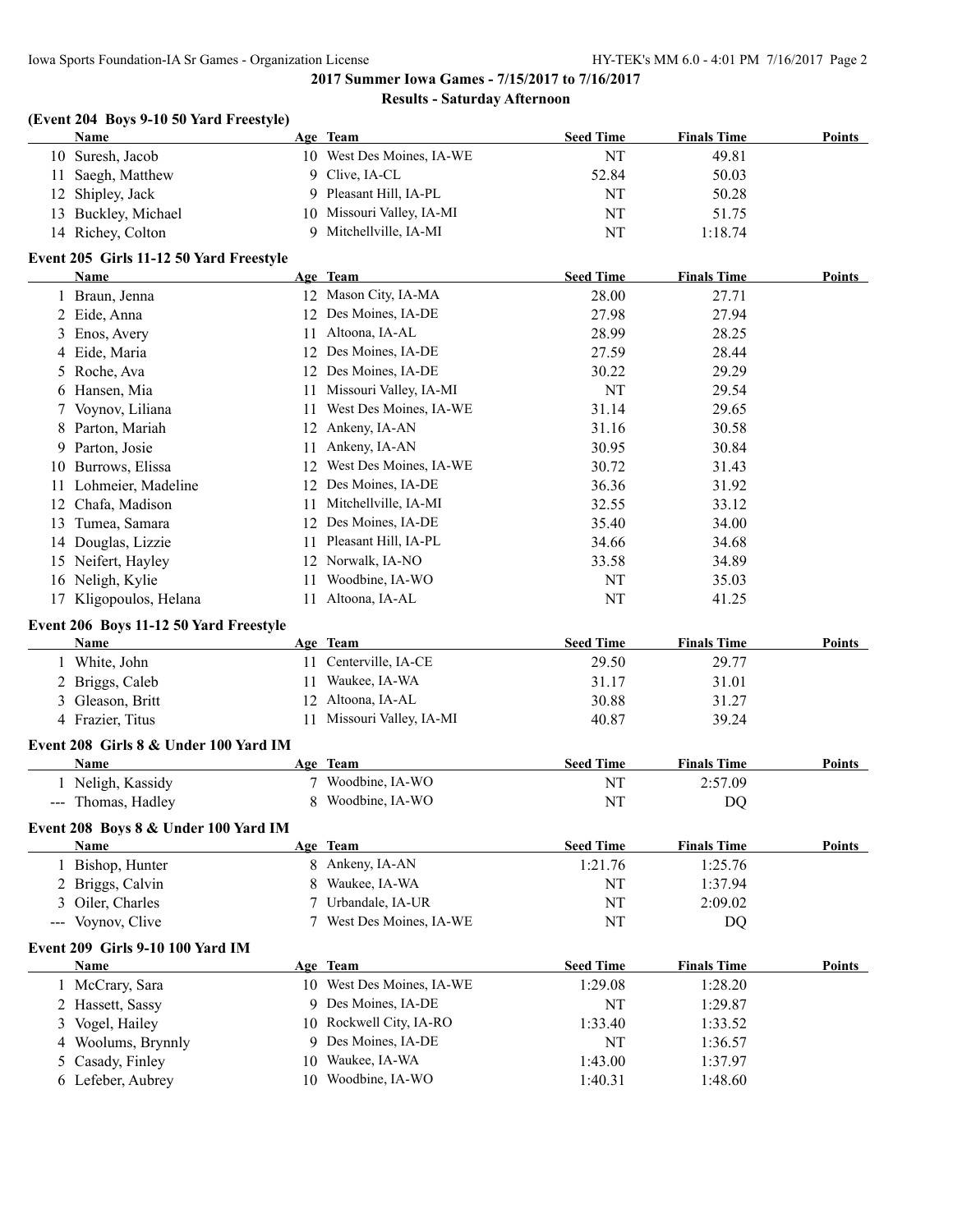#### **(Event 209 Girls 9-10 100 Yard IM)**

|                           | <b>Name</b>                                  |    | Age Team                  | <b>Seed Time</b> | <b>Finals Time</b> | Points        |
|---------------------------|----------------------------------------------|----|---------------------------|------------------|--------------------|---------------|
|                           | 7 Braun, Gracyn                              |    | 9 Mason City, IA-MA       | NT               | 1:52.50            |               |
|                           | 8 Fichter, Nikayla                           |    | 10 Missouri Valley, IA-MI | NT               | 1:56.64            |               |
|                           | <b>Event 210 Boys 9-10 100 Yard IM</b>       |    |                           |                  |                    |               |
|                           | <b>Name</b>                                  |    | Age Team                  | <b>Seed Time</b> | <b>Finals Time</b> | Points        |
|                           | 1 Bowen, Zayne                               |    | 9 Davenport, IA-DA        | NT               | 1:41.67            |               |
|                           | 2 Eighmy, Harrison                           |    | 10 Indianola, IA-IN       | NT               | 1:48.29            |               |
|                           | 3 Dieke, Drew                                |    | 9 West Des Moines, IA-WE  | NT               | 2:08.37            |               |
| $\qquad \qquad -\qquad -$ | Suresh, Jacob                                |    | 10 West Des Moines, IA-WE | NT               | DQ                 |               |
| $\qquad \qquad - -$       | Mohr, Henry                                  |    | 9 West Des Moines, IA-WE  | NT               | DQ                 |               |
|                           | --- Moore, Hunter                            | 10 | Missouri Valley, IA-MI    | NT               | DQ                 |               |
|                           | --- Buckley, Michael                         |    | 10 Missouri Valley, IA-MI | NT               | DQ                 |               |
|                           |                                              |    |                           |                  |                    |               |
|                           | Event 211 Girls 11-12 100 Yard IM            |    |                           |                  |                    |               |
|                           | Name                                         |    | Age Team                  | <b>Seed Time</b> | <b>Finals Time</b> | Points        |
|                           | 1 Braun, Jenna                               |    | 12 Mason City, IA-MA      | 1:16.38          | 1:10.92            |               |
|                           | 2 Eide, Maria                                |    | 12 Des Moines, IA-DE      | 1:07.69          | 1:12.07            |               |
|                           | 3 Eide, Anna                                 |    | 12 Des Moines, IA-DE      | 1:07.94          | 1:15.16            |               |
|                           | 4 Hansen, Mia                                |    | 11 Missouri Valley, IA-MI | NT               | 1:18.73            |               |
| 5                         | Burrows, Elissa                              |    | 12 West Des Moines, IA-WE | 1:21.64          | 1:21.62            |               |
| 6                         | Propp, Samantha                              |    | 12 Melbourne, IA-ME       | 1:25.04          | 1:24.95            |               |
|                           | 7 Lohmeier, Madeline                         |    | 12 Des Moines, IA-DE      | 1:29.80          | 1:25.06            |               |
| 8                         | Tumea, Samara                                |    | 12 Des Moines, IA-DE      | 1:30.53          | 1:28.14            |               |
| 9                         | Douglas, Lizzie                              | 11 | Pleasant Hill, IA-PL      | 1:32.46          | 1:31.16            |               |
|                           | 10 Neligh, Kylie                             | 11 | Woodbine, IA-WO           | 1:28.97          | 1:33.51            |               |
|                           | Event 212 Boys 11-12 100 Yard IM             |    |                           |                  |                    |               |
|                           | Name                                         |    | Age Team                  | <b>Seed Time</b> | <b>Finals Time</b> | Points        |
|                           | 1 White, John                                |    | 11 Centerville, IA-CE     | 1:16.00          | 1:22.90            |               |
|                           | 2 Shafer, Samson                             | 11 | Clive, IA-CL              | 1:21.04          | 1:26.47            |               |
|                           | 3 Frazier, Titus                             |    | 11 Missouri Valley, IA-MI | 1:49.64          | 1:52.39            |               |
|                           |                                              |    |                           |                  |                    |               |
|                           | Event 213 Girls 8 & Under 100 Yard Freestyle |    |                           |                  |                    |               |
|                           | Name                                         |    | Age Team                  | <b>Seed Time</b> | <b>Finals Time</b> | Points        |
|                           | 1 Hall, Taylor                               |    | 8 Des Moines, IA-DE       | 1:30.66          | 1:24.65            |               |
|                           | 2 Thomas, Hadley                             | 8  | Woodbine, IA-WO           | NT               | 1:49.13            |               |
|                           | 3 VanDis, Jordan                             |    | 8 West Des Moines, IA-WE  | NT               | 2:02.93            |               |
|                           | Event 214 Boys 8 & Under 100 Yard Freestyle  |    |                           |                  |                    |               |
|                           | Name                                         |    | <u>Age Team</u>           | <b>Seed Time</b> | <b>Finals Time</b> | Points        |
|                           | 1 Bishop, Hunter                             | 8  | Ankeny, IA-AN             | 1:24.25          | 1:16.18            |               |
| 2                         | Scuffham, Parker                             | 8  | Urbandale, IA-UR          | 1:27.52          | 1:21.21            |               |
| 3                         | Andersen, Noah                               | 8  | West Des Moines, IA-WE    | 1:42.08          | 1:33.67            |               |
| 4                         | Ortega, Desmond                              | 8  | Pleasant Hill, IA-PL      | 1:40.81          | 1:37.40            |               |
| 5                         | Oiler, Charles                               | 7  | Urbandale, IA-UR          | NT               | 1:46.59            |               |
|                           | 6 Voynov, Clive                              | 7  | West Des Moines, IA-WE    | 1:55.00          | 1:51.90            |               |
|                           | 7 Lefeber, Emmett                            | 7  | Woodbine, IA-WO           | 2:22.45          | 2:02.21            |               |
|                           |                                              |    |                           |                  |                    |               |
|                           | Event 215 Girls 9-10 200 Yard Freestyle      |    |                           |                  |                    |               |
|                           | <b>Name</b>                                  |    | Age Team                  | <b>Seed Time</b> | <b>Finals Time</b> | <b>Points</b> |
|                           | 1 Hassett, Sassy                             |    | 9 Des Moines, IA-DE       | 3:03.33          | 2:50.45            |               |
| 2                         | Bishop, Josie                                |    | 10 Ankeny, IA-AN          | 2:46.20          | 2:51.31            |               |
|                           | 3 Oiler, Allison                             |    | 10 Urbandale, IA-UR       | NT               | 3:00.84            |               |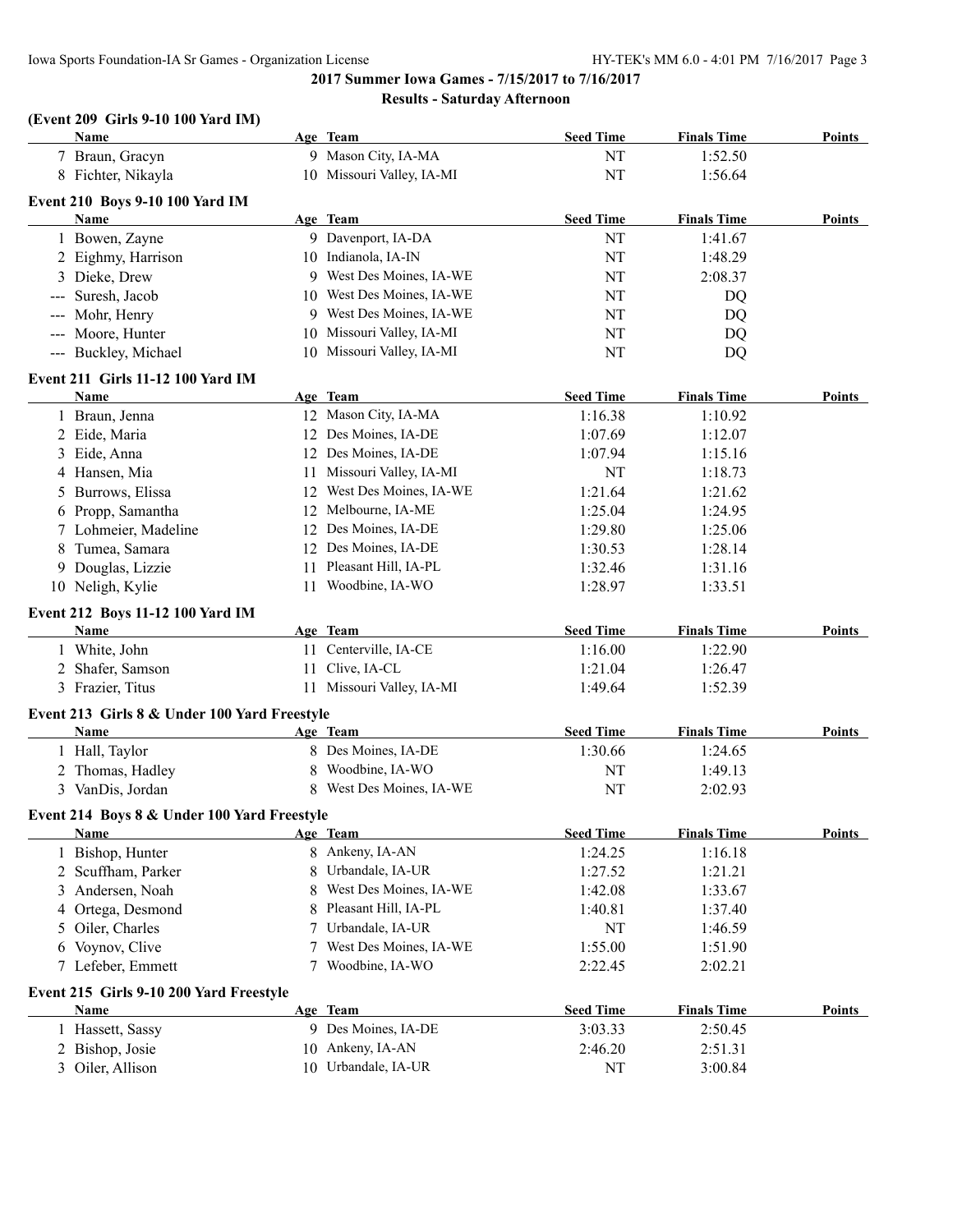#### **Results - Saturday Afternoon**

# **(Event 215 Girls 9-10 200 Yard Freestyle)**

| <b>Name</b>                                    |    | Age Team                  | <b>Seed Time</b> | <b>Finals Time</b> | <b>Points</b> |
|------------------------------------------------|----|---------------------------|------------------|--------------------|---------------|
| 4 Fichter, Nikayla                             |    | 10 Missouri Valley, IA-MI | NT               | 3:44.21            |               |
| Event 217 Girls 11-12 200 Yard Freestyle       |    |                           |                  |                    |               |
| <b>Name</b>                                    |    | Age Team                  | <b>Seed Time</b> | <b>Finals Time</b> | Points        |
| 1 Enos, Avery                                  |    | 11 Altoona, IA-AL         | 2:21.83          | 2:16.22            |               |
| 2 Eide, Maria                                  |    | 12 Des Moines, IA-DE      | 2:14.20          | 2:19.02            |               |
| 3 Roche, Ava                                   |    | 12 Des Moines, IA-DE      | 2:24.20          | 2:21.59            |               |
| 4 Voynov, Liliana                              |    | 11 West Des Moines, IA-WE | 2:27.99          | 2:25.33            |               |
| 5 Hansen, Mia                                  |    | 11 Missouri Valley, IA-MI | NT               | 2:30.30            |               |
| 6 Chafa, Madison                               |    | 11 Mitchellville, IA-MI   | 2:37.77          | 2:36.29            |               |
| 7 Lohmeier, Madeline                           |    | 12 Des Moines, IA-DE      | 2:51.79          | 2:44.21            |               |
| 8 Neifert, Hayley                              |    | 12 Norwalk, IA-NO         | 2:58.37          | 2:46.93            |               |
| Event 218 Boys 9-10 200 Yard Freestyle         |    |                           |                  |                    |               |
| <b>Name</b>                                    |    | Age Team                  | <b>Seed Time</b> | <b>Finals Time</b> | Points        |
| 1 Ortega, Cooper                               |    | 10 Pleasant Hill, IA-PL   | 2:54.36          | 3:06.66            |               |
| 2 Ortega, Zion                                 |    | 9 Pleasant Hill, IA-PL    | 3:33.88          | 3:31.01            |               |
| Event 218 Boys 11-12 200 Yard Freestyle        |    |                           |                  |                    |               |
| Name                                           |    | Age Team                  | <b>Seed Time</b> | <b>Finals Time</b> | Points        |
| 1 Gleason, Britt                               |    | 12 Altoona, IA-AL         | 2:27.44          | 2:25.75            |               |
| 2 White, John                                  |    | 11 Centerville, IA-CE     | 2:25.00          | 2:31.44            |               |
| 3 Briggs, Caleb                                |    | 11 Waukee, IA-WA          | 2:35.90          | 2:31.49            |               |
| Event 219 Girls 8 & Under 25 Yard Breaststroke |    |                           |                  |                    |               |
| Name                                           |    | Age Team                  | <b>Seed Time</b> | <b>Finals Time</b> | Points        |
| 1 Moore, Lily                                  |    | 7 Missouri Valley, IA-MI  | NT               | 33.59              |               |
| 2 Machan, Bailey                               |    | 7 Ankeny, IA-AN           | 39.61            | 37.31              |               |
| 3 Neligh, Kassidy                              | 7  | Woodbine, IA-WO           | 36.47            | 38.72              |               |
| --- Thomas, Hadley                             | 8  | Woodbine, IA-WO           | NT               | DQ                 |               |
| --- Woolums, Zoe                               | 7  | Des Moines, IA-DE         | NT               | DQ                 |               |
| --- Weinheimer, Haylie                         | 8  | Des Moines, IA-DE         | NT               | DQ                 |               |
| --- Hansen, Ava                                |    | 7 Missouri Valley, IA-MI  | NT               | DQ                 |               |
| Event 220 Boys 8 & Under 25 Yard Breaststroke  |    |                           |                  |                    |               |
| Name                                           |    | Age Team                  | <b>Seed Time</b> | <b>Finals Time</b> | Points        |
| 1 Bishop, Hunter                               |    | 8 Ankeny, IA-AN           | 19.60            | 23.44              |               |
| 2 Scuffham, Parker                             | 8  | Urbandale, IA-UR          | 24.20            | 24.08              |               |
| 3 Lefeber, Emmett                              |    | 7 Woodbine, IA-WO         | 33.95            | 33.37              |               |
| Event 221 Girls 9-10 50 Yard Breaststroke      |    |                           |                  |                    |               |
| Name                                           |    | Age Team                  | <b>Seed Time</b> | <b>Finals Time</b> | Points        |
| 1 Casady, Finley                               |    | 10 Waukee, IA-WA          | 49.00            | 45.87              |               |
| 2 Vogel, Hailey                                | 10 | Rockwell City, IA-RO      | 49.17            | 47.40              |               |
| 3 McCrary, Sara                                | 10 | West Des Moines, IA-WE    | 50.20            | 48.09              |               |
| 4 Lefeber, Aubrey                              | 10 | Woodbine, IA-WO           | 54.45            | 55.18              |               |
| 5 Boot, Marion                                 | 10 | Clive, IA-CL              | 1:00.84          | 56.11              |               |
| Woolums, Brynnly<br>6                          |    | 9 Des Moines, IA-DE       | 58.73            | 56.14              |               |
| Braun, Gracyn<br>7                             | 9  | Mason City, IA-MA         | NT               | 58.77              |               |
| Schafer, Caydi<br>$---$                        | 9  | Woodbine, IA-WO           | NT               | DQ                 |               |
| Miller, Sydney<br>$---$                        | 9  | Blair, NE-BL              | NT               | DQ                 |               |
| Walton, Ella<br>$\sim$ $\sim$                  |    | 9 Des Moines, IA-DE       | 1:05.43          | DQ                 |               |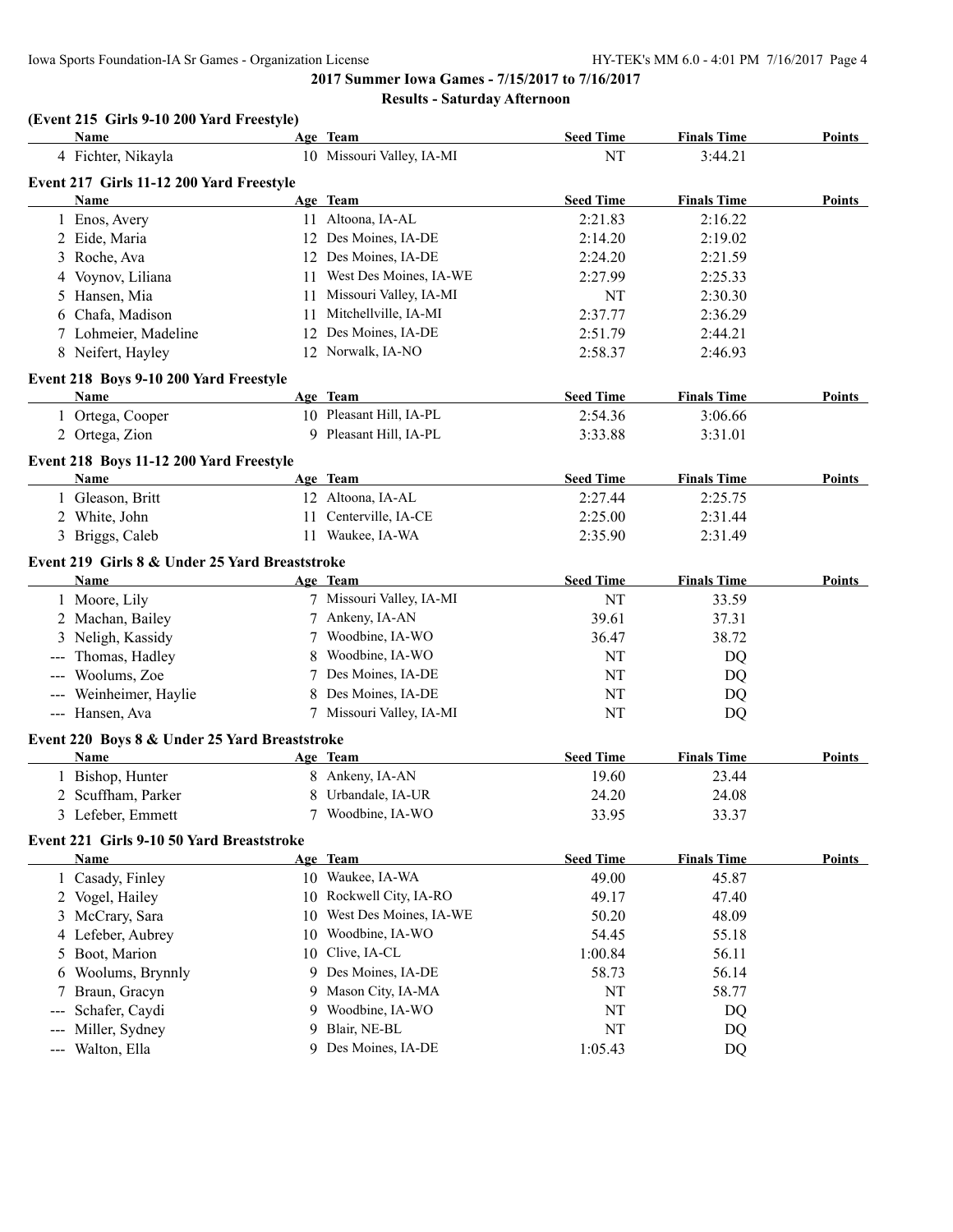#### **Results - Saturday Afternoon**

| Name                     | Event 222 Boys 9-10 50 Yard Breaststroke     | Age Team                  | <b>Seed Time</b> | <b>Finals Time</b> | <b>Points</b> |
|--------------------------|----------------------------------------------|---------------------------|------------------|--------------------|---------------|
| 1 Suresh, Jacob          |                                              | 10 West Des Moines, IA-WE | NT               | 56.21              |               |
| 2 Dieke, Drew            |                                              | 9 West Des Moines, IA-WE  | NT               | 1:07.02            |               |
| --- Buckley, Michael     |                                              | 10 Missouri Valley, IA-MI | NT               | DQ                 |               |
| --- Marquardt Jr., Jason | 9.                                           | Waukee, IA-WA             | NT               | DQ                 |               |
| --- Moore, Hunter        | 10                                           | Missouri Valley, IA-MI    | NT               | DQ                 |               |
| --- Saegh, Matthew       | 9                                            | Clive, IA-CL              | 1:10.81          | DQ                 |               |
| --- Eighmy, Harrison     | 10                                           | Indianola, IA-IN          | NT               | DQ                 |               |
|                          | Event 223 Girls 11-12 50 Yard Breaststroke   |                           |                  |                    |               |
| Name                     |                                              | Age Team                  | <b>Seed Time</b> | <b>Finals Time</b> | Points        |
| 1 Braun, Jenna           |                                              | 12 Mason City, IA-MA      | 38.09            | 36.03              |               |
| 2 Eide, Anna             |                                              | 12 Des Moines, IA-DE      | 38.54            | 38.21              |               |
| 3 Parton, Mariah         |                                              | 12 Ankeny, IA-AN          | 38.63            | 39.44              |               |
| Voynov, Liliana<br>4     | 11                                           | West Des Moines, IA-WE    | 42.42            | 39.78              |               |
| Parton, Josie<br>5       | 11                                           | Ankeny, IA-AN             | 41.64            | 41.41              |               |
| Hansen, Mia<br>6         | 11                                           | Missouri Valley, IA-MI    | NT               | 42.57              |               |
| Enos, Avery<br>7         | 11                                           | Altoona, IA-AL            | 45.81            | 42.58              |               |
| Tumea, Samara<br>8       | 12                                           | Des Moines, IA-DE         | 1:39.30          | 43.23              |               |
| Kligopoulos, Helana      |                                              | 11 Altoona, IA-AL         | NT               | DQ                 |               |
| --- Neifert, Hayley      |                                              | 12 Norwalk, IA-NO         | 48.58            | DQ                 |               |
|                          | Event 224 Boys 11-12 50 Yard Breaststroke    |                           |                  |                    |               |
| Name                     |                                              | Age Team                  | <b>Seed Time</b> | <b>Finals Time</b> | Points        |
| Shafer, Samson           |                                              | 11 Clive, IA-CL           | 42.46            | 43.52              |               |
| 2 White, John            | 11                                           | Centerville, IA-CE        | <b>NT</b>        | 46.34              |               |
| 3 Frazier, Titus         | 11                                           | Missouri Valley, IA-MI    | 48.91            | 54.67              |               |
|                          | Event 225 Girls 8 & Under 25 Yard Backstroke |                           |                  |                    |               |
| Name                     |                                              | Age Team                  | <b>Seed Time</b> | <b>Finals Time</b> | <b>Points</b> |
| 1 White, Tori            |                                              | 8 Newton, IA-NE           | 24.54            | 20.11              |               |
| Weinheimer, Haylie       |                                              | Des Moines, IA-DE         | 20.70            | 21.48              |               |
| Anderson, Jariah<br>3    | 8                                            | Altoona, IA-AL            | NT               | 24.90              |               |
| Hansen, Ava<br>4         |                                              | Missouri Valley, IA-MI    | NT               | 28.65              |               |
| Woolums, Zoe<br>5        |                                              | Des Moines, IA-DE         | 27.29            | 29.38              |               |
| VanDis, Jordan<br>6      |                                              | West Des Moines, IA-WE    | NT               | 31.69              |               |
| --- Machan, Bailey       |                                              | 7 Ankeny, IA-AN           | 32.68            | DQ                 |               |
|                          | Event 226 Boys 8 & Under 25 Yard Backstroke  |                           |                  |                    |               |
| Name                     |                                              | Age Team                  | <b>Seed Time</b> | <b>Finals Time</b> | <b>Points</b> |
| 1 Machan, Mason          |                                              | 8 Ankeny, IA-AN           | 18.92            | 19.85              |               |
| 2 Andersen, Noah         | 8                                            | West Des Moines, IA-WE    | 23.34            | 22.04              |               |
| Ortega, Desmond<br>3     | 8                                            | Pleasant Hill, IA-PL      | NT               | 24.99              |               |
| Voynov, Clive<br>4       |                                              | West Des Moines, IA-WE    | 28.00            | 27.37              |               |
| Ortega, Ijah<br>5        |                                              | Pleasant Hill, IA-PL      | 29.32            | 28.23              |               |
| Oiler, Charles<br>6      |                                              | Urbandale, IA-UR          | 24.50            | 28.35              |               |
| 7 Lefeber, Emmett        | 7                                            | Woodbine, IA-WO           | 30.21            | 29.88              |               |
| 8 Mohr, Sullivan         | 5                                            | West Des Moines, IA-WE    | NT               | 40.14              |               |
|                          | Event 227 Girls 9-10 50 Yard Backstroke      |                           |                  |                    |               |
| <b>Name</b>              |                                              | Age Team                  | <b>Seed Time</b> | <b>Finals Time</b> | <b>Points</b> |
| 1 Bishop, Josie          |                                              | 10 Ankeny, IA-AN          | 36.85            | 38.88              |               |
| 2 Wychulis, Mia          |                                              | 10 Des Moines, IA-DE      | 42.00            | 41.21              |               |
|                          |                                              |                           |                  |                    |               |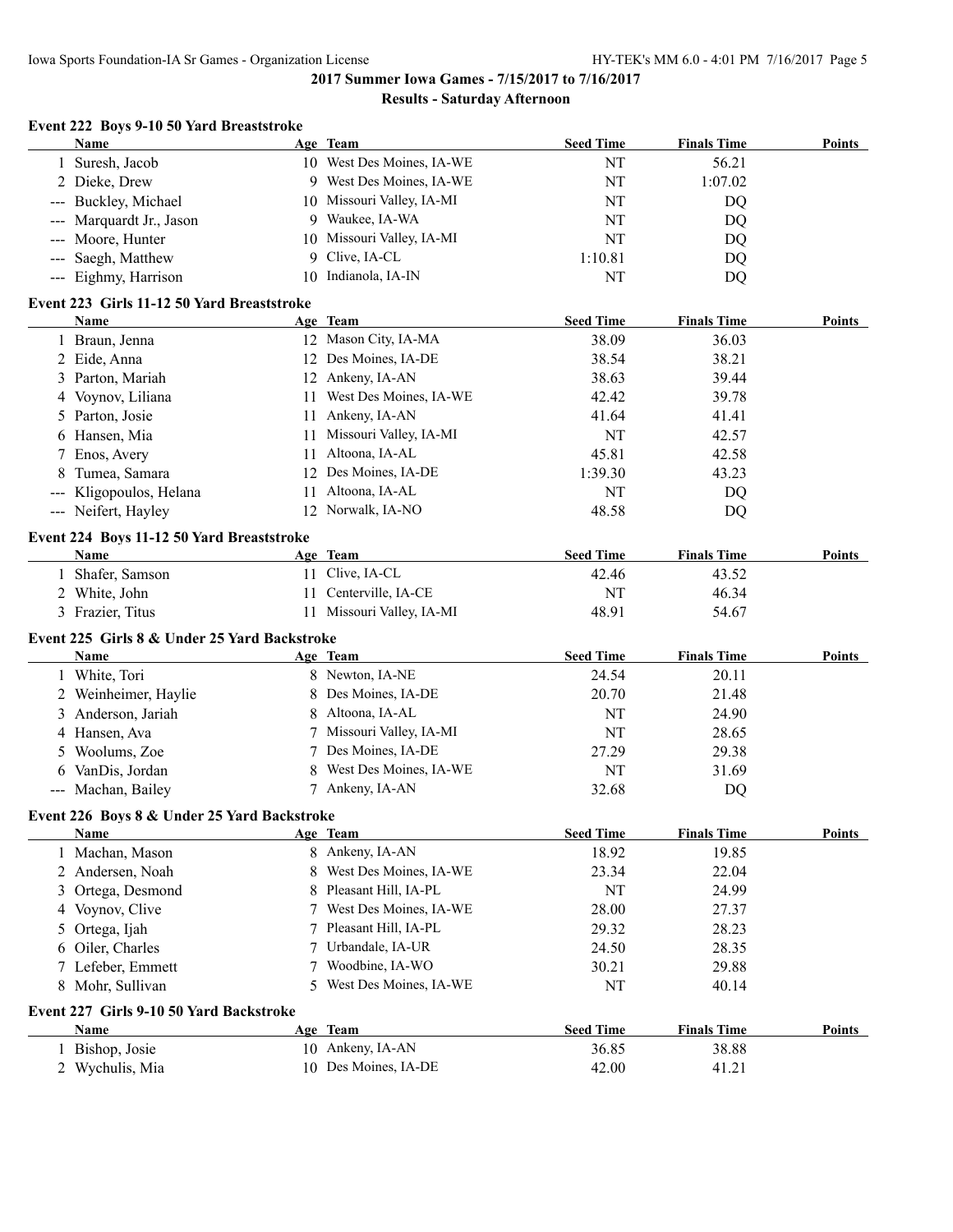#### **Results - Saturday Afternoon**

# **(Event 227 Girls 9-10 50 Yard Backstroke)**

|                | <b>Name</b>                                  |          | Age Team                               | <b>Seed Time</b> | <b>Finals Time</b> | <b>Points</b> |
|----------------|----------------------------------------------|----------|----------------------------------------|------------------|--------------------|---------------|
|                | 3 Hassett, Sassy                             |          | 9 Des Moines, IA-DE                    | 46.10            | 41.22              |               |
|                | 4 Woolums, Brynnly                           | 9.       | Des Moines, IA-DE                      | 42.98            | 43.25              |               |
| 5.             | Oiler, Allison                               | 10       | Urbandale, IA-UR                       | 41.20            | 43.41              |               |
|                | 6 Lefeber, Aubrey                            | 10       | Woodbine, IA-WO                        | 43.26            | 47.59              |               |
| 7              | Casady, Finley                               | 10       | Waukee, IA-WA                          | 48.00            | 48.49              |               |
| 8              | Boot, Marion                                 | 10       | Clive, IA-CL                           | 50.08            | 49.32              |               |
| 9              | Braun, Gracyn                                | 9        | Mason City, IA-MA                      | NT               | 55.31              |               |
|                | 10 Walton, Ella                              | 9        | Des Moines, IA-DE                      | 54.74            | 1:03.18            |               |
|                | 11 Miller, Sydney                            | 9        | Blair, NE-BL                           | NT               | 1:08.57            |               |
|                | Event 228 Boys 9-10 50 Yard Backstroke       |          |                                        |                  |                    |               |
|                | Name                                         |          | Age Team                               | <b>Seed Time</b> | <b>Finals Time</b> | <b>Points</b> |
|                | 1 Mohr, Henry                                |          | 9 West Des Moines, IA-WE               | 39.17            | 41.91              |               |
| $\overline{2}$ | Ortega, Cooper                               |          | 10 Pleasant Hill, IA-PL                | 43.05            | 43.18              |               |
|                | 3 Bowen, Zayne                               |          | 9 Davenport, IA-DA                     | NT               | 45.64              |               |
| 4              | Eighmy, Harrison                             | 10       | Indianola, IA-IN                       | NT               | 48.43              |               |
| 5              | Marquardt Jr., Jason                         | 9.       | Waukee, IA-WA                          | NT               | 50.25              |               |
| 6              | Suresh, Jacob                                |          | 10 West Des Moines, IA-WE              | NT               | 53.73              |               |
| 7              | Saegh, Matthew                               |          | 9 Clive, IA-CL                         | 55.08            | 54.00              |               |
| 8              | Buckley, Michael                             |          | 10 Missouri Valley, IA-MI              | NT               | 54.83              |               |
| 9.             | Ortega, Zion                                 | 9        | Pleasant Hill, IA-PL                   | 53.68            | 56.19              |               |
| 10             | Dieke, Drew                                  | 9        | West Des Moines, IA-WE                 | NT               | 58.01              |               |
| 11             | Shipley, Jack                                | 9.       | Pleasant Hill, IA-PL                   | NT               | 1:00.48            |               |
|                | 12 Richey, Colton                            | 9        | Mitchellville, IA-MI                   | NT               | 1:25.27            |               |
|                |                                              |          |                                        |                  |                    |               |
|                | Event 229 Girls 11-12 50 Yard Backstroke     |          |                                        |                  |                    |               |
|                | Name                                         |          | Age Team                               | <b>Seed Time</b> | <b>Finals Time</b> | Points        |
|                | 1 Enos, Avery                                |          | 11 Altoona, IA-AL                      | 35.22            | 36.72              |               |
|                | 2 Douglas, Lizzie                            | 11       | Pleasant Hill, IA-PL                   | 37.30            | 38.13              |               |
|                |                                              |          |                                        |                  |                    |               |
|                | 3 Parton, Mariah                             |          | 12 Ankeny, IA-AN                       | 38.18            | 38.58              |               |
|                | *4 Chafa, Madison                            | 11       | Mitchellville, IA-MI                   | 40.29            | 39.77              |               |
|                | *4 Parton, Josie                             | 11.      | Ankeny, IA-AN                          | 39.58            | 39.77              |               |
| 6              | Tumea, Samara                                | 12       | Des Moines, IA-DE                      | 41.36            | 42.75              |               |
|                | 7 Neligh, Kylie                              | 11       | Woodbine, IA-WO                        | 44.88            | 43.13              |               |
|                | 8 Neifert, Hayley                            |          | 12 Norwalk, IA-NO                      | NT               | 49.31              |               |
|                |                                              |          |                                        |                  |                    |               |
|                | Event 230 Boys 11-12 50 Yard Backstroke      |          |                                        |                  |                    | Points        |
|                | <b>Name</b>                                  |          | Age Team                               | <b>Seed Time</b> | <b>Finals Time</b> |               |
|                | 1 Gleason, Britt                             |          | 12 Altoona, IA-AL                      | 37.88            | 38.32              |               |
|                | 2 Shafer, Samson                             | 11<br>11 | Clive, IA-CL<br>Missouri Valley, IA-MI | 39.01            | 42.79              |               |
|                | 3 Frazier, Titus                             |          |                                        | 50.55            | 49.79              |               |
|                | Event 231 Girls 8 & Under 50 Yard Backstroke |          |                                        |                  |                    |               |
|                | Name                                         |          | Age Team                               | <b>Seed Time</b> | <b>Finals Time</b> | <b>Points</b> |
|                | 1 Hall, Taylor                               |          | 8 Des Moines, IA-DE                    | 46.82            | 43.50              |               |
|                | 2 Weinheimer, Haylie                         | 8        | Des Moines, IA-DE                      | NT               | 46.18              |               |
|                | 3 VanDis, Jordan                             | 8        | West Des Moines, IA-WE                 | NT               | 1:01.34            |               |
|                | Event 232 Boys 8 & Under 50 Yard Backstroke  |          |                                        |                  |                    |               |
|                | Name                                         |          | Age Team                               | <b>Seed Time</b> | <b>Finals Time</b> | <b>Points</b> |
|                | 1 Machan, Mason                              |          | 8 Ankeny, IA-AN                        | 42.91            | 41.58              |               |
|                | 2 Briggs, Calvin                             | 8        | Waukee, IA-WA                          | NT               | 43.87              |               |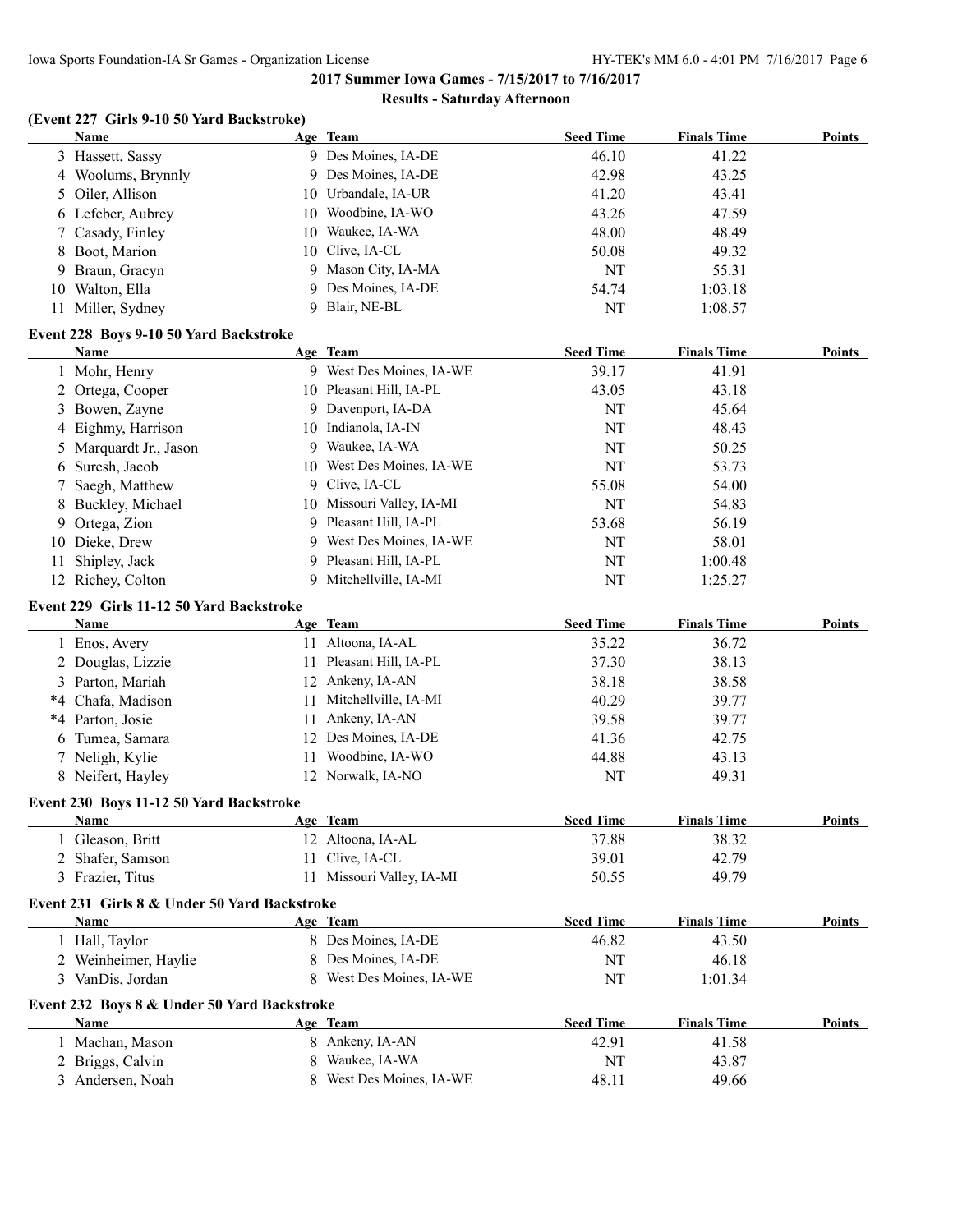| (Event 232 Boys 8 & Under 50 Yard Backstroke) |     |                           |                  |                    |               |
|-----------------------------------------------|-----|---------------------------|------------------|--------------------|---------------|
| Name                                          |     | Age Team                  | <b>Seed Time</b> | <b>Finals Time</b> | <b>Points</b> |
| 4 Ortega, Desmond                             |     | 8 Pleasant Hill, IA-PL    | 46.49            | 52.25              |               |
| --- Ortega, Ijah                              |     | 7 Pleasant Hill, IA-PL    | 1:02.28          | DQ                 |               |
| Event 233 Girls 9-10 100 Yard Backstroke      |     |                           |                  |                    |               |
| Name                                          |     | Age Team                  | <b>Seed Time</b> | <b>Finals Time</b> | Points        |
| 1 Bishop, Josie                               |     | 10 Ankeny, IA-AN          | 1:18.06          | 1:25.32            |               |
| 2 Oiler, Allison                              |     | 10 Urbandale, IA-UR       | 1:31.00          | 1:35.05            |               |
| 3 Casady, Finley                              |     | 10 Waukee, IA-WA          | 1:43.00          | 1:52.05            |               |
| 4 Walton, Ella                                |     | 9 Des Moines, IA-DE       | NT               | 2:13.89            |               |
| --- Wychulis, Mia                             |     | 10 Des Moines, IA-DE      | 1:30.00          | DQ                 |               |
| Event 234 Boys 9-10 100 Yard Backstroke       |     |                           |                  |                    |               |
| Name                                          |     | Age Team                  | <b>Seed Time</b> | <b>Finals Time</b> | Points        |
| 1 Marquardt Jr., Jason                        |     | 9 Waukee, IA-WA           | NT               | 1:42.00            |               |
| --- Mohr, Henry                               |     | 9 West Des Moines, IA-WE  | 1:40.30          | DQ                 |               |
| --- Saegh, Matthew                            |     | 9 Clive, IA-CL            | 2:16.78          | DQ                 |               |
| --- Ortega, Cooper                            |     | 10 Pleasant Hill, IA-PL   | 1:26.60          | DQ                 |               |
| Event 235 Girls 11-12 100 Yard Backstroke     |     |                           |                  |                    |               |
| <b>Name</b>                                   |     | Age Team                  | <b>Seed Time</b> | <b>Finals Time</b> | Points        |
| 1 Braun, Jenna                                |     | 12 Mason City, IA-MA      | 1:17.25          | 1:12.63            |               |
| 2 Eide, Maria                                 |     | 12 Des Moines, IA-DE      | 1:09.83          | 1:12.64            |               |
| 3 Burrows, Elissa                             |     | 12 West Des Moines, IA-WE | 1:36.25          | 1:13.80            |               |
| 4 Propp, Samantha                             |     | 12 Melbourne, IA-ME       | 1:20.09          | 1:18.77            |               |
| 5 Parton, Mariah                              |     | 12 Ankeny, IA-AN          | 1:27.13          | 1:23.98            |               |
| 6 Parton, Josie                               |     | 11 Ankeny, IA-AN          | 1:40.65          | 1:25.45            |               |
| 7 Chafa, Madison                              | 11. | Mitchellville, IA-MI      | 1:27.78          | 1:26.22            |               |
| 8 Douglas, Lizzie                             | 11  | Pleasant Hill, IA-PL      | 1:26.71          | 1:28.26            |               |
| Event 236 Boys 11-12 100 Yard Backstroke      |     |                           |                  |                    |               |
| Name                                          |     | Age Team                  | <b>Seed Time</b> | <b>Finals Time</b> | Points        |
| 1 Briggs, Caleb                               |     | 11 Waukee, IA-WA          | 1:20.35          | 1:20.77            |               |
| 2 Kenworthy, Jack                             |     | 12 Altoona, IA-AL         | 1:30.67          | 1:28.44            |               |
| 3 Shafer, Samson                              |     | 11 Clive, IA-CL           | 1:26.31          | 1:36.28            |               |
| Event 238 Girls 8 & Under 50 Yard Butterfly   |     |                           |                  |                    |               |
| <b>Name</b>                                   |     | Age Team                  | <b>Seed Time</b> | <b>Finals Time</b> | Points        |
| 1 White, Tori                                 |     | 8 Newton, IA-NE           | 45.83            | 42.93              |               |
| 2 Moore, Lily                                 |     | 7 Missouri Valley, IA-MI  | NT               | 1:04.50            |               |
| --- Anderson, Jariah                          | 8.  | Altoona, IA-AL            | 1:18.78          | DQ                 |               |
| Event 238 Boys 8 & Under 50 Yard Butterfly    |     |                           |                  |                    |               |
| Name                                          |     | Age Team                  | <b>Seed Time</b> | <b>Finals Time</b> | Points        |
| 1 Bishop, Hunter                              |     | 8 Ankeny, IA-AN           | 36.60            | 40.75              |               |
| 2 Scuffham, Parker                            |     | 8 Urbandale, IA-UR        | 45.87            | 42.03              |               |
| 3 Briggs, Calvin                              |     | 8 Waukee, IA-WA           | NT               | 45.65              |               |
| Event 241 Girls 9-10 100 Yard Butterfly       |     |                           |                  |                    |               |
| <b>Name</b>                                   |     | Age Team                  | <b>Seed Time</b> | <b>Finals Time</b> | Points        |
| 1 McCrary, Sara                               |     | 10 West Des Moines, IA-WE | 1:31.76          | 1:32.87            |               |
| Event 241 Girls 11-12 100 Yard Butterfly      |     |                           |                  |                    |               |
| <b>Name</b>                                   |     | Age Team                  | <b>Seed Time</b> | <b>Finals Time</b> | <b>Points</b> |
| 1 Eide, Anna                                  |     | 12 Des Moines, IA-DE      | 1:05.95          | 1:14.80            |               |
|                                               |     |                           |                  |                    |               |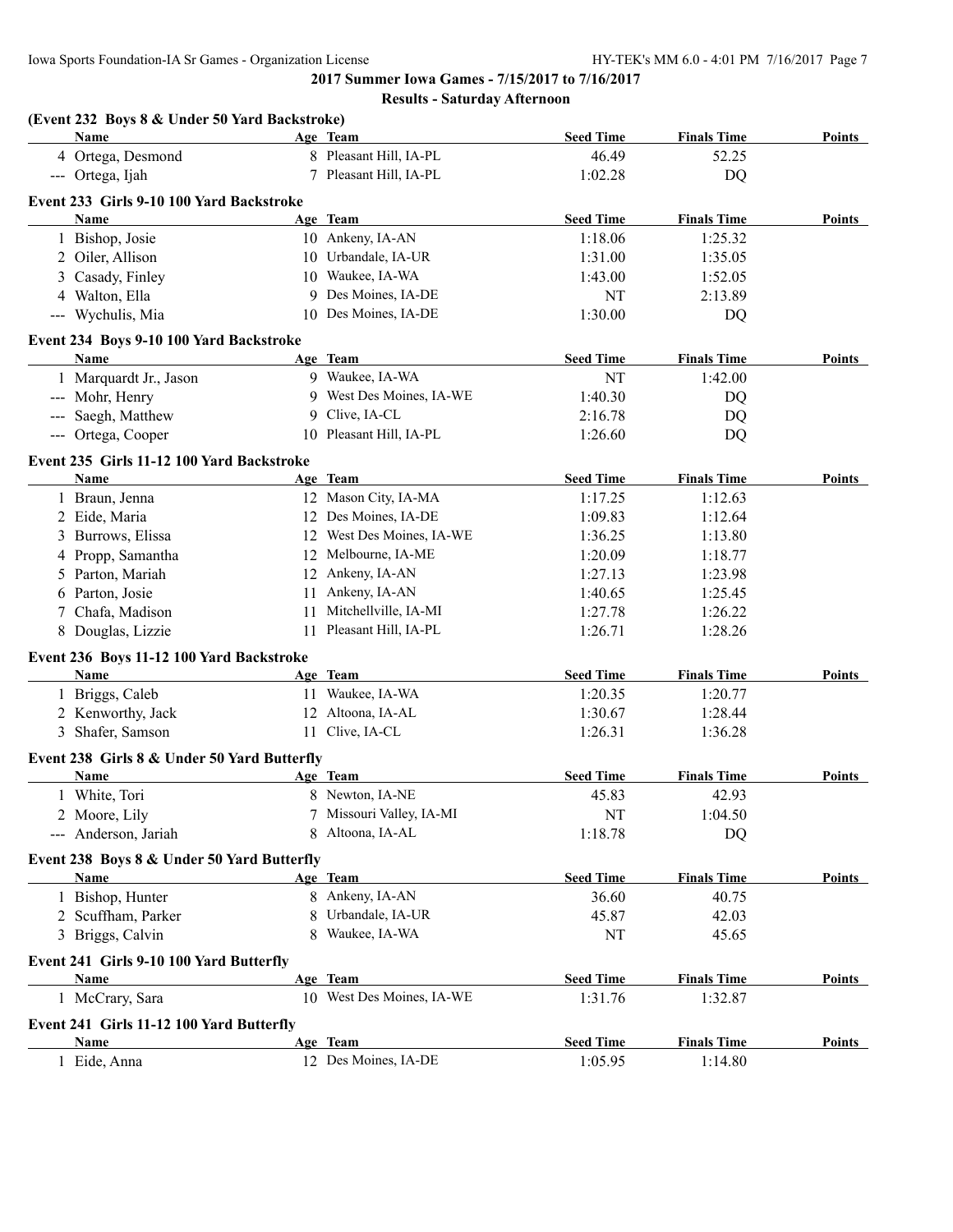# **(Event 241 Girls 11-12 100 Yard Butterfly)**

| <b>Name</b>                             | Age Team                  | <b>Seed Time</b> | <b>Finals Time</b> | <b>Points</b> |
|-----------------------------------------|---------------------------|------------------|--------------------|---------------|
| 2 Voynov, Liliana                       | West Des Moines, IA-WE    | 1:32.00          | 1:30.98            |               |
| 3 Burrows, Elissa                       | 12 West Des Moines, IA-WE | 1:29.87          | 1:35.43            |               |
| 4 Roche, Ava                            | 12 Des Moines, IA-DE      | NT               | 1:36.24            |               |
| Event 242 Boys 11-12 100 Yard Butterfly |                           |                  |                    |               |
| <b>Name</b>                             | Age Team                  | <b>Seed Time</b> | <b>Finals Time</b> | Points        |
| Briggs, Caleb                           | Waukee, IA-WA             | NT               | 1:23.69            |               |
| 2 Kenworthy, Jack                       | 12 Altoona, IA-AL         | NT               | 1:36.20            |               |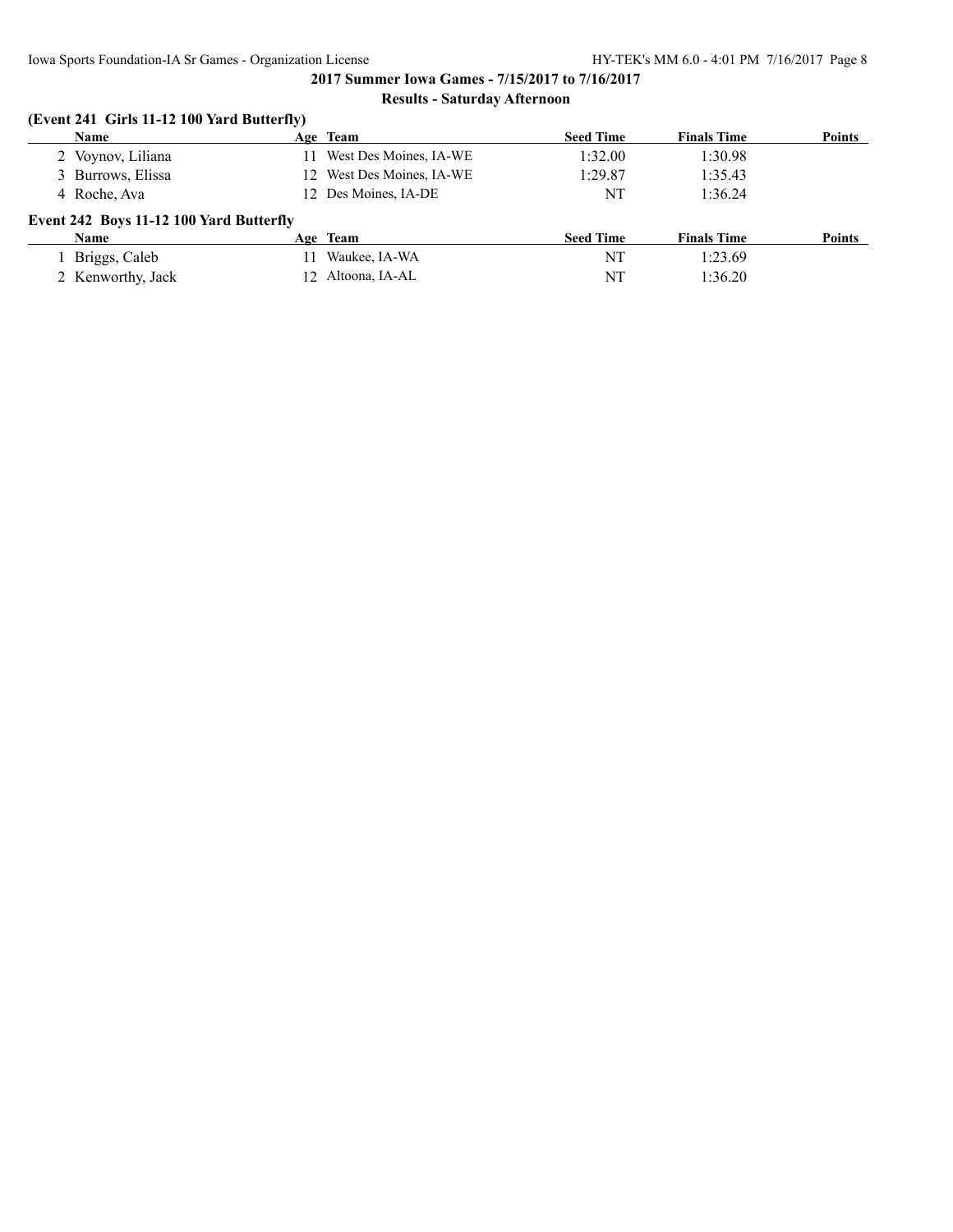| Event 301 Girls 11-12 1650 Yard Freestyle |                             |                             |                    |               |
|-------------------------------------------|-----------------------------|-----------------------------|--------------------|---------------|
| Name                                      | Age Team                    | <b>Seed Time</b>            | <b>Finals Time</b> | Points        |
| 1 Roche, Ava                              | 12 Des Moines, IA-DE        | 24:06.68                    | 22:42.45           |               |
| Event 301 Girls 13-14 1650 Yard Freestyle |                             |                             |                    |               |
| Name                                      | Age Team                    | <b>Seed Time</b>            | <b>Finals Time</b> | Points        |
| 1 Swacker, Samantha                       | 13 Altoona, IA-AL           | NT                          | 22:17.62           |               |
| Event 301 Women 55-59 1650 Yard Freestyle |                             |                             |                    |               |
| Name                                      | Age Team                    | <b>Seed Time</b>            | <b>Finals Time</b> | Points        |
| 1 Kealy, Ann                              | 58 Marion, IA-MA            | 28:00.00                    | 26:13.65           |               |
| Event 302 Boys 13-14 1650 Yard Freestyle  |                             |                             |                    |               |
| Name                                      | Age Team                    | <b>Seed Time</b>            | <b>Finals Time</b> | Points        |
| 1 Neppl, Nathan                           | 13 Ankeny, IA-AN            | NT                          | 22:24.88           |               |
| Event 302 Men 45-49 1650 Yard Freestyle   |                             |                             |                    |               |
| <b>Name</b>                               | Age Team                    | <b>Seed Time</b>            | <b>Finals Time</b> | Points        |
| 1 Guest, Kevin                            | 48 Ames, IA-AM              | NT                          | 29:52.47           |               |
| Event 302 Men 60-64 1650 Yard Freestyle   |                             |                             |                    |               |
| Name                                      | Age Team                    | <b>Seed Time</b>            | <b>Finals Time</b> | Points        |
| 1 Kealy, Tom                              | 60 Council Bluffs, IA-CO    | 21:30.00                    | 20:55.10           |               |
| 2 Kuhn, Michael                           | 62 Sioux City, IA-SI        | NT                          | 28:28.79           |               |
| Event 302 Men 65-69 1650 Yard Freestyle   |                             |                             |                    |               |
| <b>Name</b>                               | Age Team                    | <b>Seed Time</b>            | <b>Finals Time</b> | Points        |
| 1 LeMaster, Stan                          | 69 Council Bluffs, IA-CO    | 22:37.30                    | 22:15.26           |               |
| Event 302 Men 80-84 1650 Yard Freestyle   |                             |                             |                    |               |
| Name                                      | Age Team                    | <b>Seed Time</b>            | <b>Finals Time</b> | Points        |
| 1 Roberts, Daryl                          | 80 Independence, IA-IN      | NT                          | 52:12.00           |               |
| Event 303 Girls 13-14 100 Yard Backstroke |                             |                             |                    |               |
| Name                                      | Age Team                    | <b>Seed Time</b>            | <b>Finals Time</b> | Points        |
| 1 Marquardt, Bailey                       | 14 Waukee, IA-WA            | 1:10.91                     | 1:08.88            |               |
| 2 Neifert, Brianna                        | 13 Norwalk, IA-NO           | 1:09.76                     | 1:09.11            |               |
| 3 Jurgens, Ainsley                        | 13 Ames, IA-AM              | NT                          | 1:13.62            |               |
| 4 Lefeber, Lillian                        | 13 Woodbine, IA-WO          | 1:16.55                     | 1:15.04            |               |
| 5 Beukema, Valerie                        | 13 Bondurant, IA-BO         | 1:26.10                     | 1:18.46            |               |
| 6 Bearson, Bryce                          | 13 Ames, IA-AM              | NT                          | 1:24.87            |               |
| 7 Myers, Anna                             | 13 Ankeny, IA-AN            | 1:40.25                     | 1:25.95            |               |
|                                           |                             |                             |                    |               |
| Event 305 Women 15-18 100 Yard Backstroke |                             |                             | <b>Finals Time</b> |               |
| Name<br>1 Schulz, Jamie                   | Age Team<br>17 Logan, IA-LO | <b>Seed Time</b><br>1:20.00 | 1:28.24            | Points        |
|                                           |                             |                             |                    |               |
| Event 305 Boys 13-14 100 Yard Backstroke  |                             |                             |                    |               |
| Name                                      | Age Team                    | <b>Seed Time</b>            | <b>Finals Time</b> | Points        |
| 1 Beukema, Brett                          | 13 Bondurant, IA-BO         | 1:21.28                     | 1:18.34            |               |
| 2 Sallach, John                           | 13 Red Oak, IA-RE           | 1:22.59                     | 1:20.14            |               |
| Event 308 Women 55-59 100 Yard Backstroke |                             |                             |                    |               |
| Name                                      | Age Team                    | <b>Seed Time</b>            | <b>Finals Time</b> | <b>Points</b> |
| 1 Kealy, Ann                              | 58 Marion, IA-MA            | 1:35.00                     | 1:33.55            |               |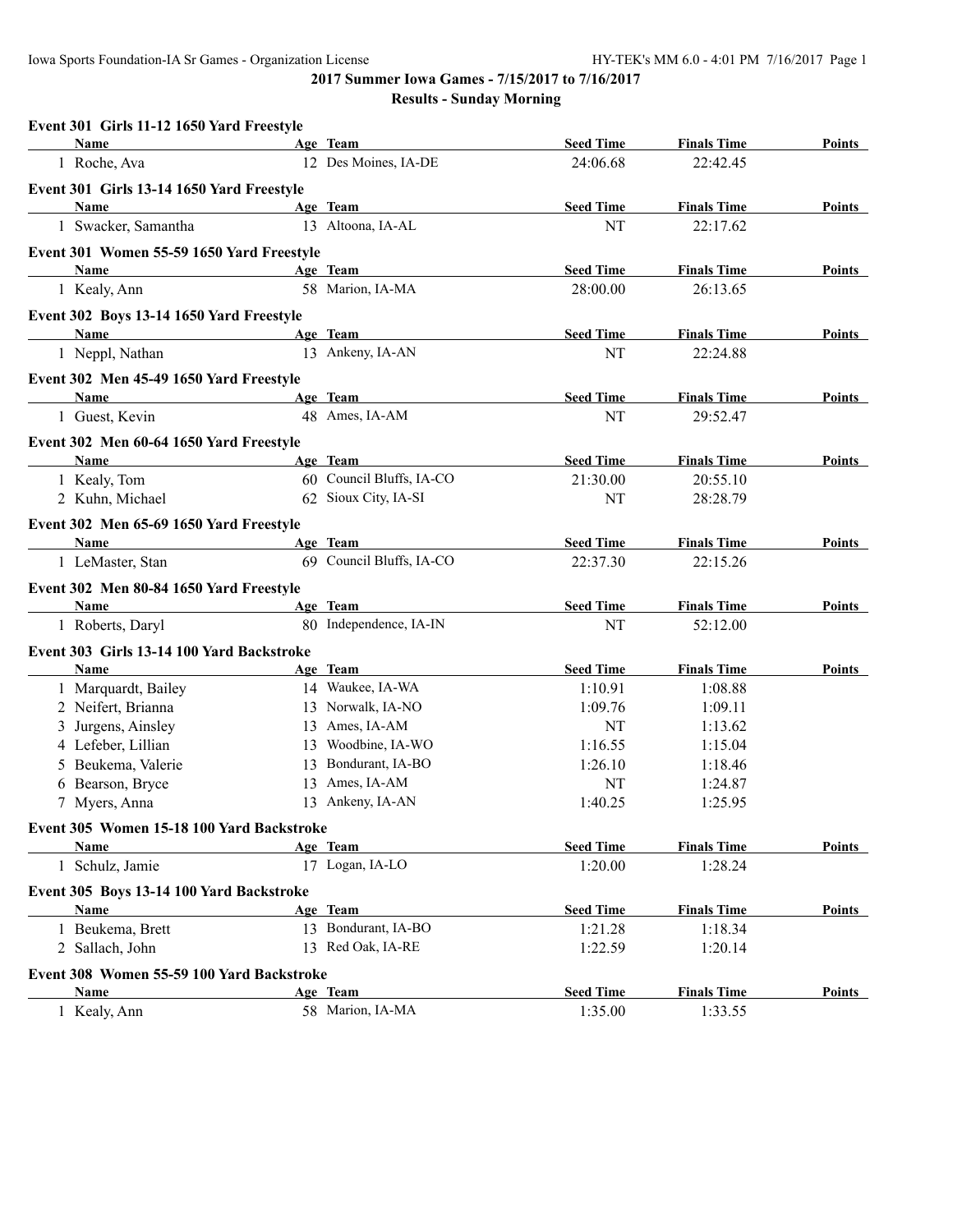Iowa Sports Foundation-IA Sr Games - Organization License HY-TEK's MM 6.0 - 4:01 PM 7/16/2017 Page 2

**2017 Summer Iowa Games - 7/15/2017 to 7/16/2017**

| Event 308 Women 60-64 100 Yard Backstroke        |                          |                  |                    |               |
|--------------------------------------------------|--------------------------|------------------|--------------------|---------------|
| Name                                             | Age Team                 | <b>Seed Time</b> | <b>Finals Time</b> | Points        |
| 1 Hauber, Cindy                                  | 63 Ames, IA-AM           | NT               | 1:33.13            |               |
| Event 308 Men 35-39 100 Yard Backstroke          |                          |                  |                    |               |
| Name                                             | Age Team                 | <b>Seed Time</b> | <b>Finals Time</b> | Points        |
| 1 Okerbloom, Neal                                | 36 Council Bluffs, IA-CO | 1:12.32          | 1:06.75            |               |
| Event 308 Men 45-49 100 Yard Backstroke          |                          |                  |                    |               |
| Name                                             | Age Team                 | <b>Seed Time</b> | <b>Finals Time</b> | Points        |
| 1 Guest, Kevin                                   | 48 Ames, IA-AM           | 1:45.00          | 1:43.41            |               |
| Event 308 Men 60-64 100 Yard Backstroke          |                          |                  |                    |               |
| Name                                             | Age Team                 | <b>Seed Time</b> | <b>Finals Time</b> | Points        |
| 1 Bower, Norman                                  | 63 Davenport, IA-DA      | 1:24.00          | 1:25.36            |               |
| Event 309 Girls 13-14 100 Yard Freestyle         |                          |                  |                    |               |
| Name                                             | Age Team                 | <b>Seed Time</b> | <b>Finals Time</b> | Points        |
| 1 Zaugg, ava                                     | 14 Carlisle, IA-CA       | 1:00.38          | 1:01.13            |               |
| 2 Mohr, Madison                                  | 14 Coon Rapids, IA-CO    | 1:09.53          | 1:04.66            |               |
| 3 Neifert, Brianna                               | 13 Norwalk, IA-NO        | 1:03.78          | 1:05.99            |               |
| 4 Jurgens, Ainsley                               | 13 Ames, IA-AM           | NT               | 1:10.37            |               |
| 5 Swacker, Samantha                              | 13 Altoona, IA-AL        | 1:09.50          | 1:11.13            |               |
| 6 Bearson, Bryce                                 | 13 Ames, IA-AM           | NT               | 1:19.55            |               |
| Event 310 Boys 13-14 100 Yard Freestyle          |                          |                  |                    |               |
| Name                                             | Age Team                 | <b>Seed Time</b> | <b>Finals Time</b> | Points        |
| 1 Danner, Trevor                                 | 14 Carroll, IA-CA        | 55.42            | 53.54              |               |
| 2 Korthals, Ryan                                 | 14 Forest City, IA-FO    | NT               | 1:00.84            |               |
| 3 Miller, Jaden                                  | 13 Blair, NE-BL          | NT               | 1:01.86            |               |
| 4 Muff, Alec                                     | 14 Clarinda, IA-CL       | 1:04.84          | 1:03.59            |               |
| 5 Beukema, Brett                                 | 13 Bondurant, IA-BO      | 1:06.89          | 1:07.34            |               |
| 6 Neppl, Nathan                                  | 13 Ankeny, IA-AN         | 1:08.71          | 1:07.90            |               |
| Event 312 Women 15-18 100 Yard Freestyle         |                          |                  |                    |               |
| Name                                             | Age Team                 | <b>Seed Time</b> | <b>Finals Time</b> | Points        |
| 1 Smyth, Jenna                                   | 15 Bondurant, IA-BO      | 1:02.17          | 1:03.00            |               |
| 2 Schulz, Jamie                                  | 17 Logan, IA-LO          | 1:12.00          | 1:13.21            |               |
| Event 312 Men 15-18 100 Yard Freestyle           |                          |                  |                    |               |
| Name                                             | Age Team                 | <b>Seed Time</b> | <b>Finals Time</b> | <b>Points</b> |
| 1 Robinson, Zachary                              | 17 Granger, IA-GR        | 54.94            | 53.75              |               |
| 2 Lux, Tyler                                     | 18 Carroll, IA-CA        | 55.48            | 55.52              |               |
| Event 313 Women 55-59 100 Yard Freestyle         |                          |                  |                    |               |
| Name                                             | Age Team                 | <b>Seed Time</b> | <b>Finals Time</b> | <b>Points</b> |
| 1 Kealy, Ann                                     | 58 Marion, IA-MA         | 1:15.00          | 1:16.93            |               |
|                                                  |                          |                  |                    |               |
| Event 313 Women 60-64 100 Yard Freestyle<br>Name | Age Team                 | <b>Seed Time</b> | <b>Finals Time</b> | Points        |
| 1 Hauber, Cindy                                  | 63 Ames, IA-AM           | NT               | 1:16.83            |               |
|                                                  |                          |                  |                    |               |
| Event 314 Men 19-24 100 Yard Freestyle           | Age Team                 |                  |                    |               |
| Name                                             |                          | <b>Seed Time</b> | <b>Finals Time</b> | <b>Points</b> |
| 1 Best, Steven                                   | 24 Des Moines, IA-DE     | NT               | 1:02.52            |               |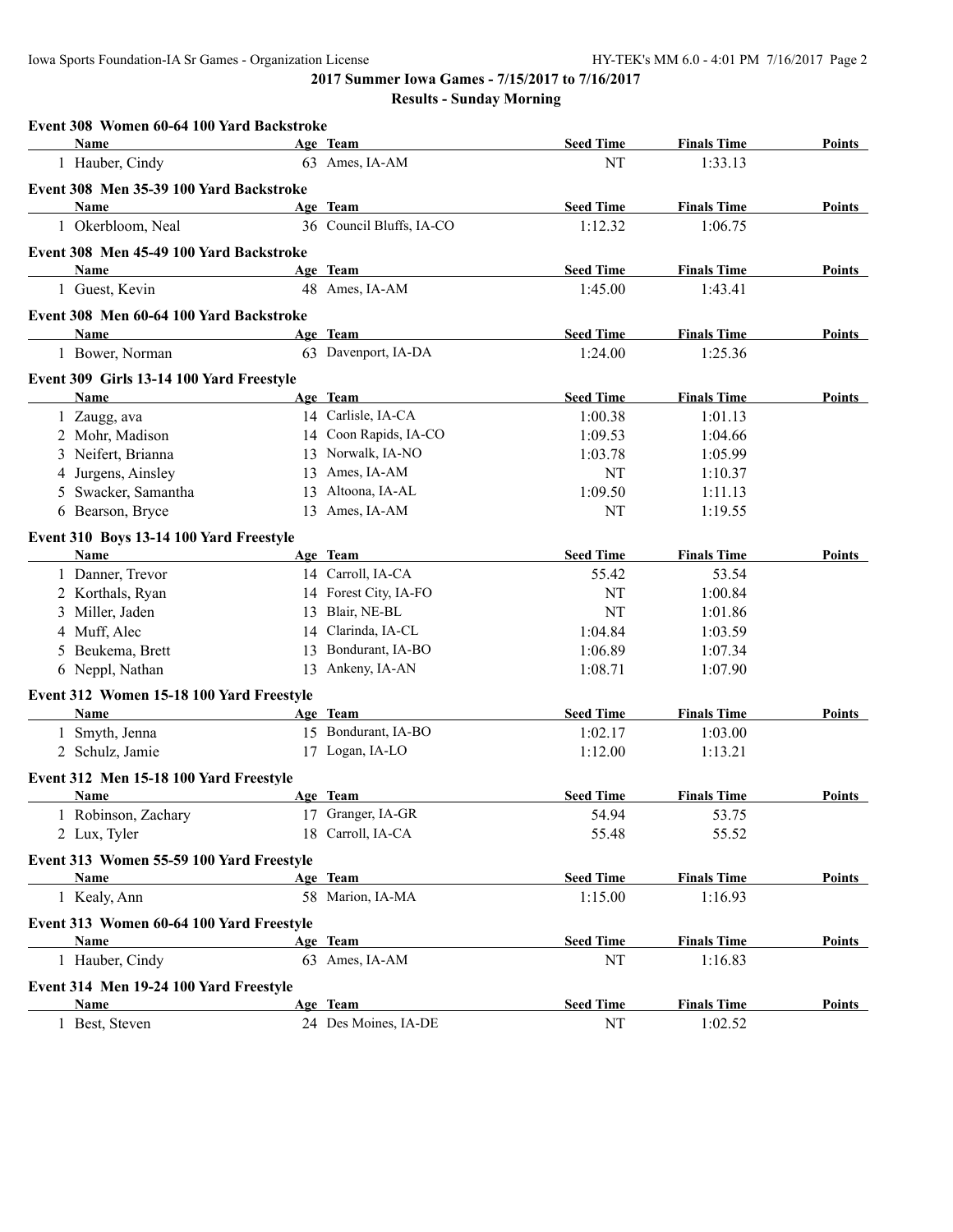| Event 314 Men 45-49 100 Yard Freestyle     |    |                           |                  |                    |               |
|--------------------------------------------|----|---------------------------|------------------|--------------------|---------------|
| Name                                       |    | Age Team                  | <b>Seed Time</b> | <b>Finals Time</b> | Points        |
| 1 Guest, Kevin                             |    | 48 Ames, IA-AM            | 1:20.00          | 1:31.11            |               |
| Event 314 Men 50-54 100 Yard Freestyle     |    |                           |                  |                    |               |
| Name                                       |    | Age Team                  | <b>Seed Time</b> | <b>Finals Time</b> | Points        |
| 1 Grove, Phillip                           |    | 52 Van Meter, IA-VA       | 1:01.00          | 59.99              |               |
| Event 314 Men 60-64 100 Yard Freestyle     |    |                           |                  |                    |               |
| Name                                       |    | Age Team                  | <b>Seed Time</b> | <b>Finals Time</b> | <b>Points</b> |
| 1 Kealy, Tom                               |    | 60 Council Bluffs, IA-CO  | 1:02.00          | 1:01.00            |               |
| 2 Bower, Norman                            |    | 63 Davenport, IA-DA       | 1:15.00          | 1:23.27            |               |
| Event 314 Men 65-69 100 Yard Freestyle     |    |                           |                  |                    |               |
| Name                                       |    | Age Team                  | <b>Seed Time</b> | <b>Finals Time</b> | Points        |
| 1 Chew, James                              |    | 68 Urbandale, IA-UR       | NT               | 1:36.06            |               |
| --- Trujillo, Juan                         |    | 68 Webster City, IA-WE    | NT               | DQ                 |               |
| Event 314 Men 80-84 100 Yard Freestyle     |    |                           |                  |                    |               |
| Name                                       |    | Age Team                  | <b>Seed Time</b> | <b>Finals Time</b> | Points        |
| 1 Roberts, Daryl                           |    | 80 Independence, IA-IN    | NT               | 2:53.67            |               |
| Event 315 Girls 13-14 50 Yard Breaststroke |    |                           |                  |                    |               |
| <b>Name</b>                                |    | Age Team                  | <b>Seed Time</b> | <b>Finals Time</b> | Points        |
| 1 Marquardt, Bailey                        |    | 14 Waukee, IA-WA          | 33.64            | 33.59              |               |
| 2 Mohr, Madison                            |    | 14 Coon Rapids, IA-CO     | 43.00            | 35.22              |               |
| 3 Lefeber, Lillian                         | 13 | Woodbine, IA-WO           | 45.45            | 42.84              |               |
| 4 Beukema, Valerie                         |    | 13 Bondurant, IA-BO       | 49.68            | 42.90              |               |
| Event 316 Boys 13-14 50 Yard Breaststroke  |    |                           |                  |                    |               |
| Name                                       |    | Age Team                  | <b>Seed Time</b> | <b>Finals Time</b> | Points        |
| 1 Danner, Trevor                           |    | 14 Carroll, IA-CA         | 33.54            | 32.84              |               |
| 2 Korthals, Ryan                           |    | 14 Forest City, IA-FO     | NT               | 34.13              |               |
| 3 Muff, Alec                               |    | 14 Clarinda, IA-CL        | NT               | 36.38              |               |
| 4 Miller, Jaden                            |    | 13 Blair, NE-BL           | NT               | 38.28              |               |
| 5 Neppl, Nathan                            |    | 13 Ankeny, IA-AN          | 38.32            | 39.12              |               |
| 6 Beukema, Brett                           |    | 13 Bondurant, IA-BO       | NT               | 44.01              |               |
| 7 Frazier, James                           |    | 13 Missouri Valley, IA-MI | 46.02            | 45.67              |               |
| Event 318 Women 15-18 50 Yard Breaststroke |    |                           |                  |                    |               |
| Name                                       |    | Age Team                  | <b>Seed Time</b> | <b>Finals Time</b> | Points        |
| 1 Smyth, Jenna                             |    | 15 Bondurant, IA-BO       | NT               | 39.97              |               |
| --- Dooley, Lilly                          |    | 15 Missouri Valley, IA-MI | NT               | DQ                 |               |
| Event 318 Men 15-18 50 Yard Breaststroke   |    |                           |                  |                    |               |
| Name                                       |    | Age Team                  | <b>Seed Time</b> | <b>Finals Time</b> | <b>Points</b> |
| 1 Lux, Tyler                               |    | 18 Carroll, IA-CA         | 32.44            | 31.48              |               |
| 2 Robinson, Zachary                        |    | 17 Granger, IA-GR         | 43.84            | 36.53              |               |
|                                            |    |                           |                  |                    |               |
| Event 319 Women 19-24 50 Yard Breaststroke |    |                           |                  |                    |               |
| Name                                       |    | Age Team                  | <b>Seed Time</b> | <b>Finals Time</b> | Points        |
| 1 Dungan, Emily                            |    | 24 Des Moines, IA-DE      | 39.21            | 38.45              |               |
| Event 319 Women 30-34 50 Yard Breaststroke |    |                           |                  |                    |               |
| Name                                       |    | Age Team                  | <b>Seed Time</b> | <b>Finals Time</b> | <b>Points</b> |
| 1 Messerschmidt, Amanda                    |    | 31 Missouri Valley, IA-MI | NT               | 48.13              |               |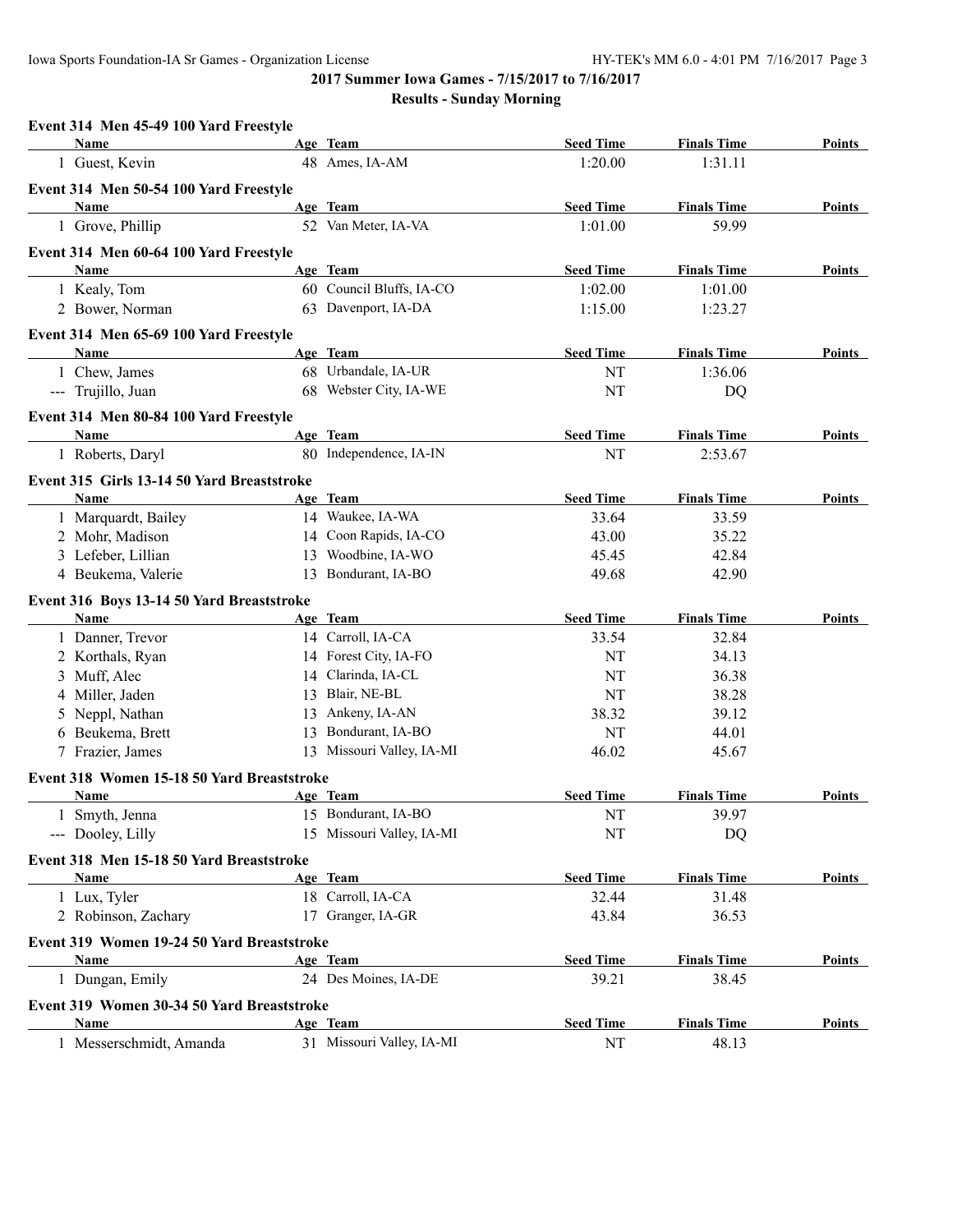Iowa Sports Foundation-IA Sr Games - Organization License HY-TEK's MM 6.0 - 4:01 PM 7/16/2017 Page 4

**2017 Summer Iowa Games - 7/15/2017 to 7/16/2017**

| Event 319 Women 35-39 50 Yard Breaststroke                                     |                          |                  |                    |               |
|--------------------------------------------------------------------------------|--------------------------|------------------|--------------------|---------------|
| <b>Name</b>                                                                    | Age Team                 | <b>Seed Time</b> | <b>Finals Time</b> | Points        |
| 1 LaBresh, Megan                                                               | 37 Des Moines, IA-DE     | 53.48            | 58.44              |               |
| Event 319 Women 40-44 50 Yard Breaststroke                                     |                          |                  |                    |               |
| <b>Name</b>                                                                    | Age Team                 | <b>Seed Time</b> | <b>Finals Time</b> | Points        |
| 1 Webster, Stacie                                                              | 40 Elkhart, IA-EL        | NT               | 42.77              |               |
| Event 320 Men 19-24 50 Yard Breaststroke                                       |                          |                  |                    |               |
| <b>Name</b><br>the control of the control of the control of the control of the | Age Team                 | <b>Seed Time</b> | <b>Finals Time</b> | Points        |
| 1 Best, Steven                                                                 | 24 Des Moines, IA-DE     | NT               | 34.93              |               |
| Event 320 Men 35-39 50 Yard Breaststroke                                       |                          |                  |                    |               |
| <b>Age Team</b><br><b>Name</b>                                                 |                          | <b>Seed Time</b> | <b>Finals Time</b> | Points        |
| 1 Okerbloom, Neal                                                              | 36 Council Bluffs, IA-CO | 35.12            | 33.56              |               |
| Event 320 Men 60-64 50 Yard Breaststroke                                       |                          |                  |                    |               |
| <b>Name</b><br><u> 1980 - Johann Barbara, martxa alemaniar a</u>               | Age Team                 | <b>Seed Time</b> | <b>Finals Time</b> | Points        |
| 1 Vernon, Rick                                                                 | 61 Des Moines, IA-DE     | NT               | 38.44              |               |
| Event 320 Men 65-69 50 Yard Breaststroke                                       |                          |                  |                    |               |
| <b>Name</b>                                                                    | Age Team                 | <b>Seed Time</b> | <b>Finals Time</b> | Points        |
| 1 Chew, James                                                                  | 68 Urbandale, IA-UR      | NT               | 1:02.99            |               |
| 2 Trujillo, Juan                                                               | 68 Webster City, IA-WE   | NT               | 1:12.08            |               |
| Event 322 Girls 13-14 200 Yard Butterfly                                       |                          |                  |                    |               |
| <b>Example 2</b> Age Team<br>Name                                              |                          | <b>Seed Time</b> | <b>Finals Time</b> | Points        |
| 1 Swacker, Samantha                                                            | 13 Altoona, IA-AL        | 3:20.00          | 3:31.35            |               |
| Event 322 Boys 13-14 200 Yard Butterfly                                        |                          |                  |                    |               |
| <b>Name</b>                                                                    | Age Team                 | <b>Seed Time</b> | <b>Finals Time</b> | Points        |
| 1 Sallach, John                                                                | 13 Red Oak, IA-RE        | NT               | 3:04.28            |               |
| Event 322 Men 60-64 200 Yard Butterfly                                         |                          |                  |                    |               |
| Name                                                                           | Age Team                 | <b>Seed Time</b> | <b>Finals Time</b> | Points        |
| 1 Kealy, Tom                                                                   | 60 Council Bluffs, IA-CO | 2:50.00          | 3:03.40            |               |
| Event 322 Men 65-69 200 Yard Butterfly                                         |                          |                  |                    |               |
| <b>Name</b>                                                                    | Age Team                 | <b>Seed Time</b> | <b>Finals Time</b> | Points        |
| 1 LeMaster, Stan                                                               | 69 Council Bluffs, IA-CO | 3:05.82          | 3:16.15            |               |
| <b>Event 323 Girls 13-14 200 Yard IM</b>                                       |                          |                  |                    |               |
| <b>Name</b>                                                                    | Age Team                 | <b>Seed Time</b> | <b>Finals Time</b> | Points        |
| Haus, Catherine                                                                | 14 Urbandale, IA-UR      | NT               | 2:26.30            |               |
| 2 Zaugg, ava                                                                   | 14 Carlisle, IA-CA       | 2:33.00          | 2:35.98            |               |
| 3 Jurgens, Ainsley                                                             | 13 Ames, IA-AM           | NT               | 2:56.78            |               |
| 4 Beukema, Valerie                                                             | 13 Bondurant, IA-BO      | 3:03.80          | 3:01.92            |               |
| Event 323 Girls 15-18 200 Yard IM                                              |                          |                  |                    |               |
| <b>Name</b>                                                                    | Age Team                 | <b>Seed Time</b> | <b>Finals Time</b> | <b>Points</b> |
| 1 Smyth, Jenna                                                                 | 15 Bondurant, IA-BO      | 2:47.21          | 2:48.97            |               |
| 2 Schulz, Jamie                                                                | 17 Logan, IA-LO          | 2:05.00          | 3:04.16            |               |
| Event 323 Girls 35-39 200 Yard IM                                              |                          |                  |                    |               |
| Name                                                                           | Age Team                 | <b>Seed Time</b> | <b>Finals Time</b> | <b>Points</b> |
| 1 LaBresh, Megan                                                               | 37 Des Moines, IA-DE     | NT               | 3:54.70            |               |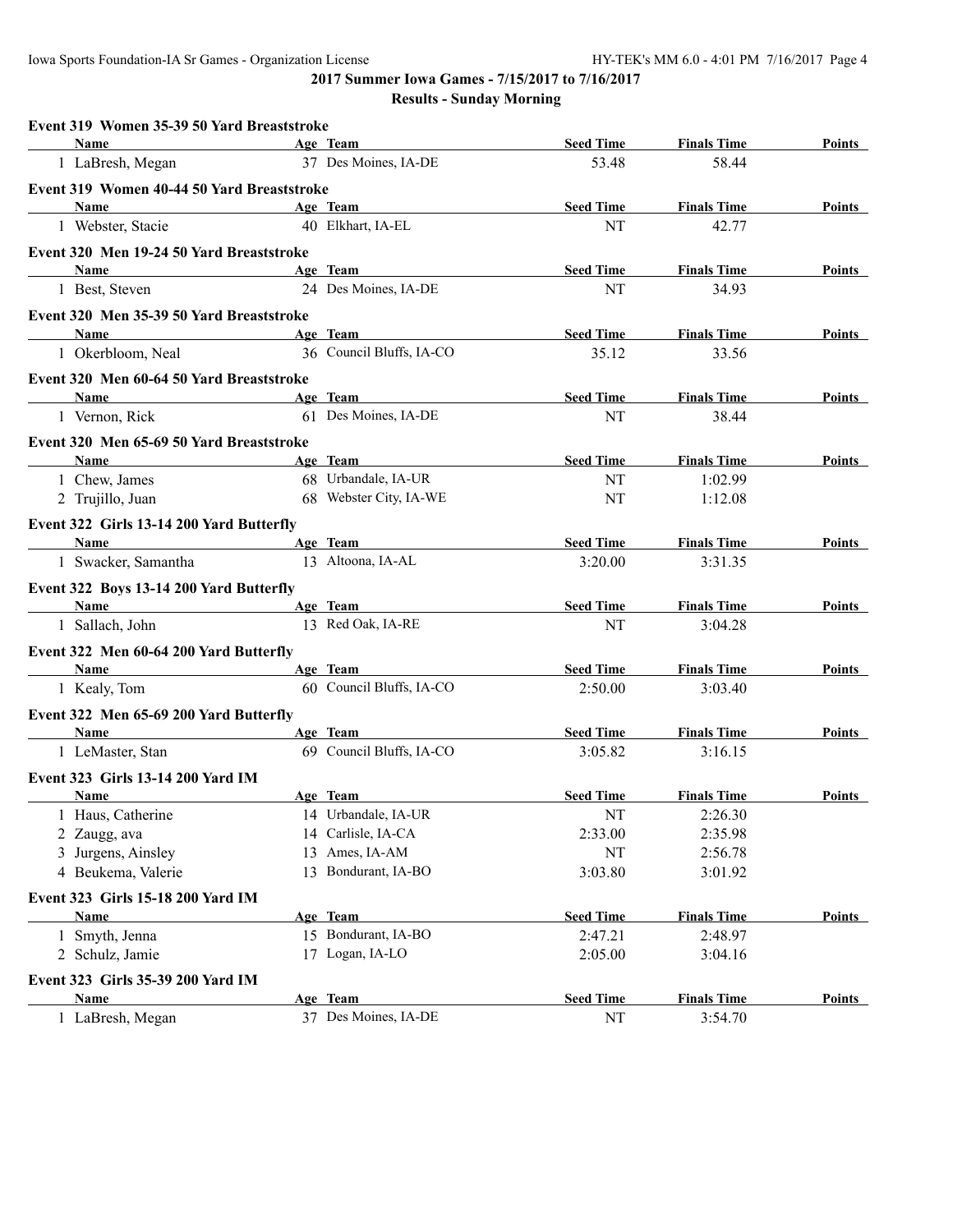#### **Event 324 Boys 13-14 200 Yard IM**

| Name                                     | Age Team                  | <b>Seed Time</b> | <b>Finals Time</b> | <b>Points</b> |
|------------------------------------------|---------------------------|------------------|--------------------|---------------|
| 1 Danner, Trevor                         | 14 Carroll, IA-CA         | 2:20.65          | 2:18.09            |               |
| 2 Miller, Jaden                          | 13 Blair, NE-BL           | NT               | 2:46.49            |               |
| Event 324 Boys 15-18 200 Yard IM         |                           |                  |                    |               |
| <b>Name</b>                              | Age Team                  | <b>Seed Time</b> | <b>Finals Time</b> | Points        |
| --- Robinson, Zachary                    | 17 Granger, IA-GR         | 2:25.50          | <b>DQ</b>          |               |
| Event 324 Boys 35-39 200 Yard IM         |                           |                  |                    |               |
| Name                                     | Age Team                  | <b>Seed Time</b> | <b>Finals Time</b> | Points        |
| 1 Okerbloom, Neal                        | 36 Council Bluffs, IA-CO  | 2:21.26          | 2:21.45            |               |
| <b>Event 324 Boys 50-54 200 Yard IM</b>  |                           |                  |                    |               |
| <b>Name</b>                              | Age Team                  | <b>Seed Time</b> | <b>Finals Time</b> | Points        |
| 1 Grove, Phillip                         | 52 Van Meter, IA-VA       | 2:40.00          | 2:41.76            |               |
| Event 324 Boys 60-64 200 Yard IM         |                           |                  |                    |               |
| Name                                     | Age Team                  | <b>Seed Time</b> | <b>Finals Time</b> | Points        |
| --- Kuhn, Michael                        | 62 Sioux City, IA-SI      | NT               | <b>DQ</b>          |               |
| Event 324 Boys 65-69 200 Yard IM         |                           |                  |                    |               |
| <b>Name</b>                              | Age Team                  | <b>Seed Time</b> | <b>Finals Time</b> | <b>Points</b> |
| 1 LeMaster, Stan                         | 69 Council Bluffs, IA-CO  | 2:54.78          | 2:59.07            |               |
| Event 329 Girls 13-14 50 Yard Backstroke |                           |                  |                    |               |
| Name                                     | Age Team                  | <b>Seed Time</b> | <b>Finals Time</b> | Points        |
| 1 Neifert, Brianna                       | 13 Norwalk, IA-NO         | 32.68            | 32.12              |               |
| 2 Zaugg, ava                             | 14 Carlisle, IA-CA        | 32.32            | 32.27              |               |
| 3 Lefeber, Lillian                       | 13 Woodbine, IA-WO        | 34.96            | 33.82              |               |
| 4 Beukema, Valerie                       | 13 Bondurant, IA-BO       | 37.89            | 37.07              |               |
| 5 Myers, Anna                            | 13 Ankeny, IA-AN          | NT               | 40.53              |               |
| Event 332 Boys 13-14 50 Yard Backstroke  |                           |                  |                    |               |
| Name                                     | Age Team                  | <b>Seed Time</b> | <b>Finals Time</b> | Points        |
| 1 Sallach, John                          | 13 Red Oak, IA-RE         | 37.84            | 37.02              |               |
| 2 Frazier, James                         | 13 Missouri Valley, IA-MI | 48.16            | 45.98              |               |
| Event 333 Women 30-34 50 Yard Backstroke |                           |                  |                    |               |
| Name                                     | Age Team                  | <b>Seed Time</b> | <b>Finals Time</b> | Points        |
| 1 Messerschmidt, Amanda                  | 31 Missouri Valley, IA-MI | NT               | 44.56              |               |
| Event 333 Women 55-59 50 Yard Backstroke |                           |                  |                    |               |
| <u>Name</u>                              | Age Team                  | <b>Seed Time</b> | <b>Finals Time</b> | Points        |
| 1 Kealy, Ann                             | 58 Marion, IA-MA          | 45.00            | 43.28              |               |
| Event 333 Women 60-64 50 Yard Backstroke |                           |                  |                    |               |
| Name                                     | Age Team                  | <b>Seed Time</b> | <b>Finals Time</b> | Points        |
| 1 Hauber, Cindy                          | 63 Ames, IA-AM            | NT               | 42.90              |               |
| Event 334 Men 19-24 50 Yard Backstroke   |                           |                  |                    |               |
| <b>Name</b>                              | Age Team                  | <b>Seed Time</b> | <b>Finals Time</b> | <b>Points</b> |
| 1 Best, Steven                           | 24 Des Moines, IA-DE      | NT               | 35.89              |               |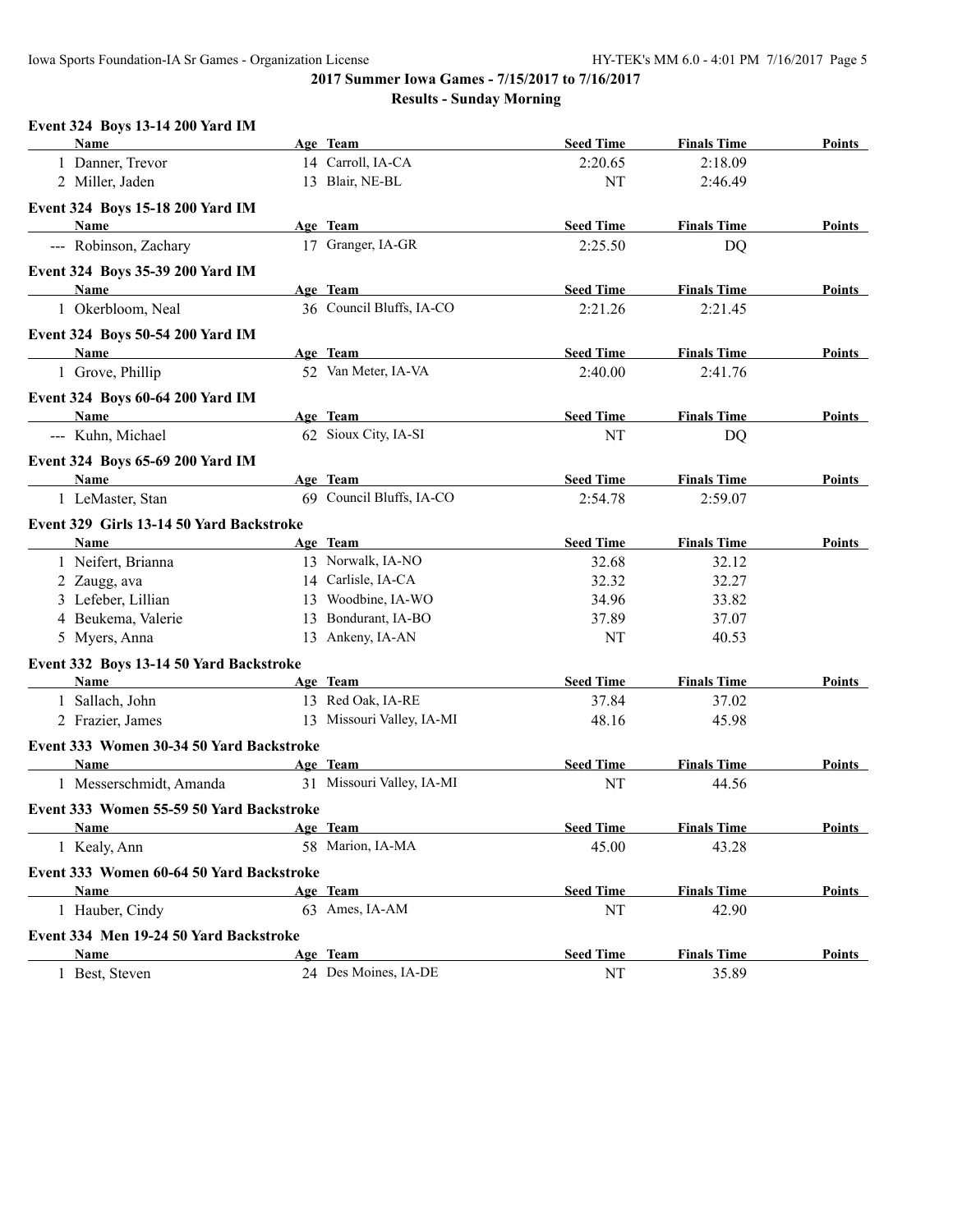| Event 334 Men 45-49 50 Yard Backstroke      |    |                           |                  |                    |               |
|---------------------------------------------|----|---------------------------|------------------|--------------------|---------------|
| Name                                        |    | Age Team                  | <b>Seed Time</b> | <b>Finals Time</b> | Points        |
| 1 Guest, Kevin                              |    | 48 Ames, IA-AM            | 50.00            | 48.80              |               |
| Event 334 Men 50-54 50 Yard Backstroke      |    |                           |                  |                    |               |
| Name                                        |    | Age Team                  | <b>Seed Time</b> | <b>Finals Time</b> | Points        |
| 1 Grove, Phillip                            |    | 52 Van Meter, IA-VA       | 37.00            | 35.36              |               |
| Event 334 Men 60-64 50 Yard Backstroke      |    |                           |                  |                    |               |
| <b>Name</b>                                 |    | Age Team                  | <b>Seed Time</b> | <b>Finals Time</b> | Points        |
| 1 Bower, Norman                             |    | 63 Davenport, IA-DA       | 33.00            | 35.32              |               |
| 2 Kealy, Tom                                |    | 60 Council Bluffs, IA-CO  | NT               | 36.88              |               |
| 3 Vernon, Rick                              |    | 61 Des Moines, IA-DE      | NT               | 42.70              |               |
| Event 334 Men 65-69 50 Yard Backstroke      |    |                           |                  |                    |               |
| Name                                        |    | Age Team                  | <b>Seed Time</b> | <b>Finals Time</b> | Points        |
| 1 Chew, James                               |    | 68 Urbandale, IA-UR       | NT               | 57.98              |               |
| 2 Trujillo, Juan                            |    | 68 Webster City, IA-WE    | NT               | 1:25.97            |               |
| Event 336 Boys 13-14 200 Yard Breaststroke  |    |                           |                  |                    |               |
| <b>Name</b>                                 |    | Age Team                  | <b>Seed Time</b> | <b>Finals Time</b> | Points        |
| 1 Korthals, Ryan                            |    | 14 Forest City, IA-FO     | NT               | 2:42.86            |               |
| 2 Neppl, Nathan                             |    | 13 Ankeny, IA-AN          | 3:23.53          | 3:07.62            |               |
| 3 Sallach, John                             |    | 13 Red Oak, IA-RE         | 3:18.35          | 3:29.81            |               |
| 4 Frazier, James                            |    | 13 Missouri Valley, IA-MI | 3:52.38          | 3:57.27            |               |
| Event 337 Girls 13-14 200 Yard Breaststroke |    |                           |                  |                    |               |
| Name                                        |    | Age Team                  | <b>Seed Time</b> | <b>Finals Time</b> | Points        |
| 1 Haus, Catherine                           |    | 14 Urbandale, IA-UR       | NT               | 2:43.24            |               |
| 2 Swacker, Samantha                         |    | 13 Altoona, IA-AL         | 3:15.81          | 3:32.48            |               |
|                                             |    |                           |                  |                    |               |
| Event 337 Girls 15-18 200 Yard Breaststroke |    |                           |                  |                    |               |
| Name                                        |    | Age Team                  | <b>Seed Time</b> | <b>Finals Time</b> | Points        |
| 1 Dooley, Lilly                             |    | 15 Missouri Valley, IA-MI | NT               | 3:04.99            |               |
| 2 Schulz, Jamie                             |    | 17 Logan, IA-LO           | 3:20.00          | 3:21.88            |               |
| Event 340 Women 19-24 200 Yard Breaststroke |    |                           |                  |                    |               |
| Name                                        |    | Age Team                  | <b>Seed Time</b> | <b>Finals Time</b> | Points        |
| 1 Dungan, Emily                             |    | 24 Des Moines, IA-DE      | 3:19.44          | 3:06.32            |               |
| Event 340 Women 40-44 200 Yard Breaststroke |    |                           |                  |                    |               |
| <b>Name</b>                                 |    | Age Team                  | <b>Seed Time</b> | <b>Finals Time</b> | Points        |
| 1 Webster, Stacie                           |    | 40 Elkhart, IA-EL         | NT               | 3:30.36            |               |
| Event 340 Men 65-69 200 Yard Breaststroke   |    |                           |                  |                    |               |
| <b>Name</b>                                 |    | Age Team                  | <b>Seed Time</b> | <b>Finals Time</b> | <b>Points</b> |
| 1 LeMaster, Stan                            |    | 69 Council Bluffs, IA-CO  | NT               | 3:04.61            |               |
| Event 341 Girls 13-14 100 Yard IM           |    |                           |                  |                    |               |
| <b>Name</b>                                 |    | Age Team                  | <b>Seed Time</b> | <b>Finals Time</b> | Points        |
| 1 Marquardt, Bailey                         |    | 14 Waukee, IA-WA          | 1:09.50          | 1:10.19            |               |
| 2 Mohr, Madison                             |    | 14 Coon Rapids, IA-CO     | 1:32.00          | 1:13.32            |               |
| 3 Neifert, Brianna                          | 13 | Norwalk, IA-NO            | 1:19.60          | 1:16.70            |               |
| 4 Jurgens, Ainsley                          | 13 | Ames, IA-AM               | NT               | 1:19.38            |               |
| 5 Lefeber, Lillian                          | 13 | Woodbine, IA-WO           | 1:19.00          | 1:19.69            |               |
| 6 Myers, Anna                               |    | 13 Ankeny, IA-AN          | NT               | 1:26.40            |               |
|                                             |    |                           |                  |                    |               |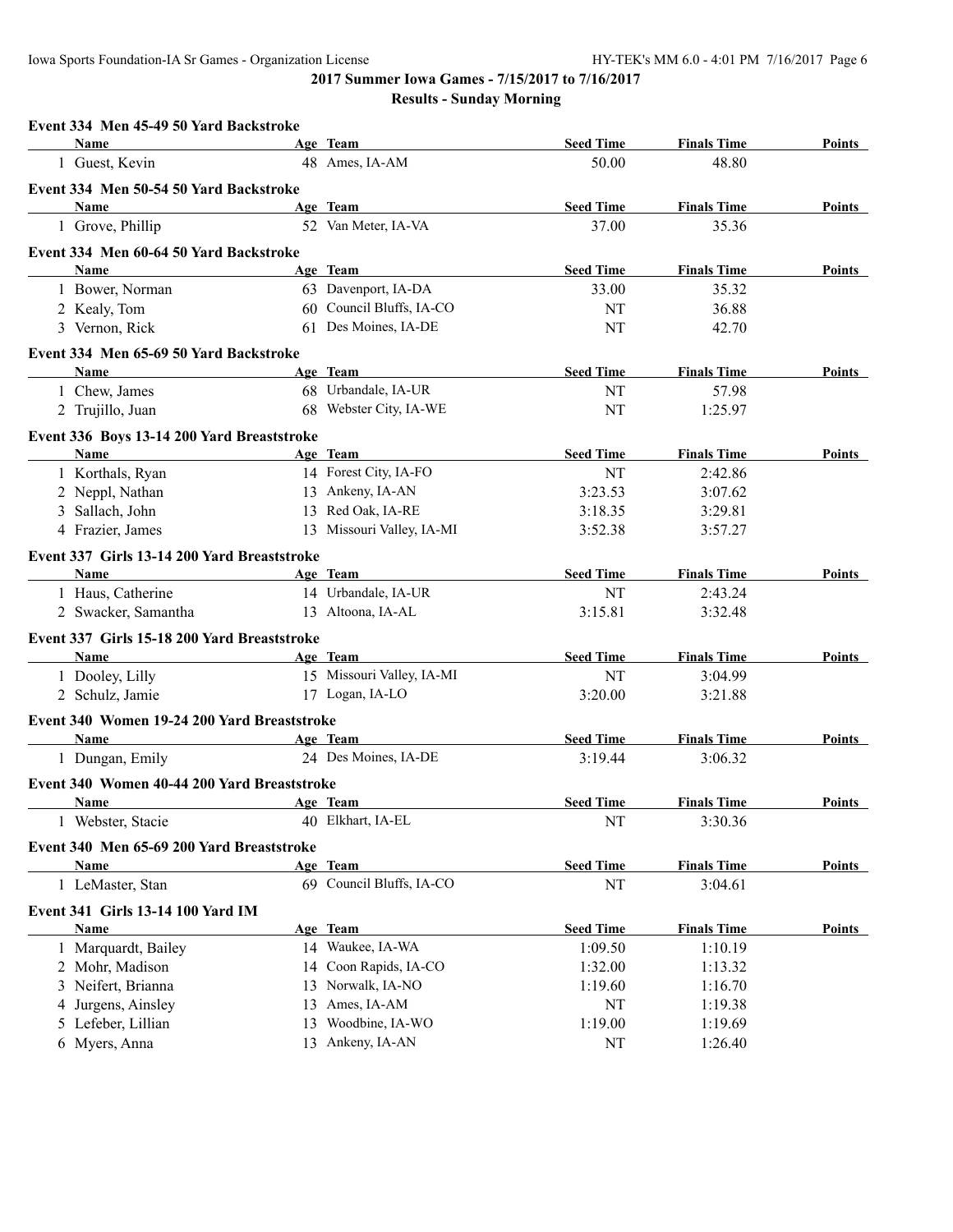# **Event 342 Boys 13-14 100 Yard IM**

| Name                                     |    | Age Team                  | <b>Seed Time</b> | <b>Finals Time</b> | <b>Points</b> |
|------------------------------------------|----|---------------------------|------------------|--------------------|---------------|
| 1 Danner, Trevor                         |    | 14 Carroll, IA-CA         | 1:09.20          | 1:06.09            |               |
| 2 Miller, Jaden                          |    | 13 Blair, NE-BL           | NT               | 1:12.30            |               |
| 3 Muff, Alec                             |    | 14 Clarinda, IA-CL        | 1:23.80          | 1:13.15            |               |
| 4 Beukema, Brett                         | 13 | Bondurant, IA-BO          | NT               | 1:17.98            |               |
| 5 Frazier, James                         |    | 13 Missouri Valley, IA-MI | 1:37.70          | 1:43.69            |               |
| Event 344 Women 15-18 100 Yard IM        |    |                           |                  |                    |               |
| Name                                     |    | Age Team                  | <b>Seed Time</b> | <b>Finals Time</b> | Points        |
| 1 Smyth, Jenna                           |    | 15 Bondurant, IA-BO       | NT               | 1:16.29            |               |
| 2 Dooley, Lilly                          |    | 15 Missouri Valley, IA-MI | NT               | 1:16.44            |               |
| --- Schulz, Jamie                        |    | 17 Logan, IA-LO           | NT               | X1:26.84           |               |
| Event 344 Men 15-18 100 Yard IM          |    |                           |                  |                    |               |
| Name                                     |    | Age Team                  | <b>Seed Time</b> | <b>Finals Time</b> | Points        |
| 1 Robinson, Zachary                      |    | 17 Granger, IA-GR         | NT               | 1:06.39            |               |
| <b>Event 345 Women 19-24 100 Yard IM</b> |    |                           |                  |                    |               |
| Name                                     |    | Age Team                  | <b>Seed Time</b> | <b>Finals Time</b> | Points        |
| 1 Dungan, Emily                          |    | 24 Des Moines, IA-DE      | 1:25.40          | 1:19.56            |               |
| <b>Event 345 Women 30-34 100 Yard IM</b> |    |                           |                  |                    |               |
| Name                                     |    | Age Team                  | <b>Seed Time</b> | <b>Finals Time</b> | Points        |
| 1 Messerschmidt, Amanda                  |    | 31 Missouri Valley, IA-MI | NT               | 1:37.70            |               |
| Event 345 Women 35-39 100 Yard IM        |    |                           |                  |                    |               |
| Name                                     |    | Age Team                  | <b>Seed Time</b> | <b>Finals Time</b> | <b>Points</b> |
| 1 LaBresh, Megan                         |    | 37 Des Moines, IA-DE      | 1:35.30          | 1:47.39            |               |
| <b>Event 345 Women 40-44 100 Yard IM</b> |    |                           |                  |                    |               |
| Name                                     |    | Age Team                  | <b>Seed Time</b> | <b>Finals Time</b> | Points        |
| 1 Webster, Stacie                        |    | 40 Elkhart, IA-EL         | NT               | 1:35.53            |               |
| <b>Event 345 Women 60-64 100 Yard IM</b> |    |                           |                  |                    |               |
| Name                                     |    | Age Team                  | <b>Seed Time</b> | <b>Finals Time</b> | Points        |
| 1 Hauber, Cindy                          |    | 63 Ames, IA-AM            | NT               | 1:30.61            |               |
| Event 348 Men 35-39 100 Yard IM          |    |                           |                  |                    |               |
| Name                                     |    | Age Team                  | <b>Seed Time</b> | <b>Finals Time</b> | Points        |
| 1 Okerbloom, Neal                        |    | 36 Council Bluffs, IA-CO  | 1:06.00          | 1:05.59            |               |
| Event 348 Men 50-54 100 Yard IM          |    |                           |                  |                    |               |
| <b>Name</b>                              |    | Age Team                  | <b>Seed Time</b> | <b>Finals Time</b> | <b>Points</b> |
| 1 Grove, Phillip                         |    | 52 Van Meter, IA-VA       | 1:18.00          | 1:14.18            |               |
| Event 348 Men 60-64 100 Yard IM          |    |                           |                  |                    |               |
| <b>Name</b>                              |    | Age Team                  | <b>Seed Time</b> | <b>Finals Time</b> | <b>Points</b> |
| 1 Bower, Norman                          |    | 63 Davenport, IA-DA       | 1:16.00          | 1:24.68            |               |
| 2 Vernon, Rick                           |    | 61 Des Moines, IA-DE      | NT               | 1:27.27            |               |
| Event 348 Men 65-69 100 Yard IM          |    |                           |                  |                    |               |
| Name                                     |    | Age Team                  | <b>Seed Time</b> | <b>Finals Time</b> | Points        |
| Chew, James<br>1                         |    | 68 Urbandale, IA-UR       | NT               | 1:58.38            |               |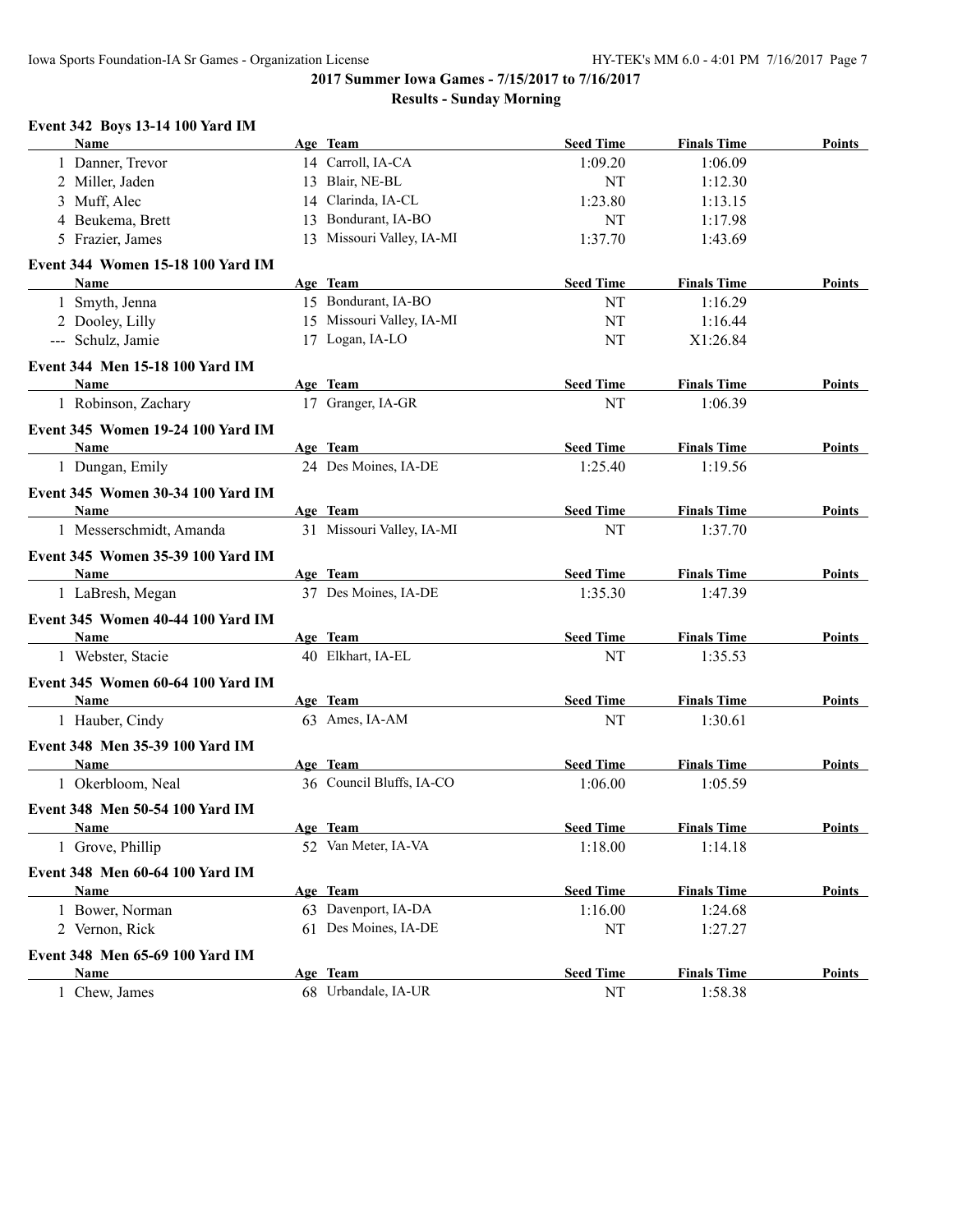**Event 401 Girls 8 & Under 25 Yard Butterfly**

**2017 Summer Iowa Games - 7/15/2017 to 7/16/2017**

#### **Results - Sunday Afternoon**

| <b>Name</b>                             |                                     | Age Team                                   | <b>Seed Time</b>                                                                                                                                                                                                                                                                                                                                                                                                        | <b>Finals Time</b> | <b>Points</b>  |
|-----------------------------------------|-------------------------------------|--------------------------------------------|-------------------------------------------------------------------------------------------------------------------------------------------------------------------------------------------------------------------------------------------------------------------------------------------------------------------------------------------------------------------------------------------------------------------------|--------------------|----------------|
| 1 White, Tori                           |                                     |                                            | 18.65                                                                                                                                                                                                                                                                                                                                                                                                                   | 20.92              |                |
| 2 Hergenreter, Alexis                   | 8                                   | Elkhart, IA-EL                             | NT                                                                                                                                                                                                                                                                                                                                                                                                                      | 21.98              |                |
| Anderson, Jariah<br>3                   | 8                                   | Altoona, IA-AL                             | NT                                                                                                                                                                                                                                                                                                                                                                                                                      | 27.32              |                |
| Moore, Lily<br>4                        |                                     | Missouri Valley, IA-MI                     | NT                                                                                                                                                                                                                                                                                                                                                                                                                      | 27.97              |                |
| Hansen, Ava<br>5                        |                                     | Missouri Valley, IA-MI                     | NT                                                                                                                                                                                                                                                                                                                                                                                                                      | 31.92              |                |
| 6 Lewis Kargarzadeh, Hope               | 5.                                  | West Des Moines, IA-WE                     | NT                                                                                                                                                                                                                                                                                                                                                                                                                      | 49.35              |                |
| --- Machan, Bailey                      | 7                                   | Ankeny, IA-AN                              | NT                                                                                                                                                                                                                                                                                                                                                                                                                      | DQ                 |                |
|                                         |                                     |                                            |                                                                                                                                                                                                                                                                                                                                                                                                                         |                    |                |
| Name                                    |                                     |                                            | <b>Seed Time</b>                                                                                                                                                                                                                                                                                                                                                                                                        | <b>Finals Time</b> | Points         |
| 1 Bishop, Hunter                        |                                     |                                            | 16.28                                                                                                                                                                                                                                                                                                                                                                                                                   | 17.96              |                |
| 2 Scuffham, Parker                      | 8                                   |                                            | 18.15                                                                                                                                                                                                                                                                                                                                                                                                                   | 19.30              |                |
| 3 Machan, Mason                         | 8                                   |                                            | 19.30                                                                                                                                                                                                                                                                                                                                                                                                                   | 24.57              |                |
|                                         | 7                                   |                                            | 33.00                                                                                                                                                                                                                                                                                                                                                                                                                   |                    |                |
| --- Lefeber, Emmett                     |                                     |                                            | 39.45                                                                                                                                                                                                                                                                                                                                                                                                                   | DQ                 |                |
| --- Oiler, Charles                      |                                     |                                            | 28.00                                                                                                                                                                                                                                                                                                                                                                                                                   | DQ                 |                |
| Event 403 Girls 9-10 50 Yard Butterfly  |                                     |                                            |                                                                                                                                                                                                                                                                                                                                                                                                                         |                    |                |
| Name                                    |                                     |                                            | <b>Seed Time</b>                                                                                                                                                                                                                                                                                                                                                                                                        | <b>Finals Time</b> | Points         |
| 1 McCrary, Sara                         |                                     |                                            | 36.80                                                                                                                                                                                                                                                                                                                                                                                                                   | 38.94              |                |
| 2 Bishop, Josie                         |                                     |                                            | 39.10                                                                                                                                                                                                                                                                                                                                                                                                                   | 39.21              |                |
| Woolums, Brynnly<br>3                   | 9                                   |                                            | 46.65                                                                                                                                                                                                                                                                                                                                                                                                                   | 46.21              |                |
| 4 Lefeber, Aubrey                       |                                     |                                            | 49.12                                                                                                                                                                                                                                                                                                                                                                                                                   | 49.53              |                |
| Braun, Gracyn<br>5                      | 9.                                  |                                            | NT                                                                                                                                                                                                                                                                                                                                                                                                                      | 53.12              |                |
| 6 Fichter, Nikayla                      |                                     |                                            | NT                                                                                                                                                                                                                                                                                                                                                                                                                      | 55.20              |                |
|                                         | 9                                   |                                            | NT                                                                                                                                                                                                                                                                                                                                                                                                                      | 1:20.99            |                |
| --- Oiler, Allison                      |                                     |                                            | 55.00                                                                                                                                                                                                                                                                                                                                                                                                                   | DQ                 |                |
| Event 404 Boys 9-10 50 Yard Butterfly   |                                     |                                            |                                                                                                                                                                                                                                                                                                                                                                                                                         |                    |                |
| Name                                    |                                     |                                            | <b>Seed Time</b>                                                                                                                                                                                                                                                                                                                                                                                                        | <b>Finals Time</b> | <b>Points</b>  |
| 1 Eighmy, Harrison                      |                                     |                                            | 1:01.37                                                                                                                                                                                                                                                                                                                                                                                                                 | 54.92              |                |
| 2 Moore, Hunter                         |                                     |                                            | NT                                                                                                                                                                                                                                                                                                                                                                                                                      | 1:13.52            |                |
| --- Bearson, Dunkin                     |                                     | 9 Ames, IA-AM                              |                                                                                                                                                                                                                                                                                                                                                                                                                         |                    |                |
|                                         |                                     |                                            |                                                                                                                                                                                                                                                                                                                                                                                                                         |                    |                |
| Event 405 Girls 11-12 50 Yard Butterfly |                                     |                                            |                                                                                                                                                                                                                                                                                                                                                                                                                         |                    |                |
| Name                                    |                                     | Age Team                                   | <b>Seed Time</b>                                                                                                                                                                                                                                                                                                                                                                                                        | <b>Finals Time</b> | Points         |
| 1 Eide, Anna                            |                                     | 12 Des Moines, IA-DE                       | 28.75                                                                                                                                                                                                                                                                                                                                                                                                                   | 29.32              |                |
| 2 Braun, Jenna                          |                                     | 12 Mason City, IA-MA                       | 34.36                                                                                                                                                                                                                                                                                                                                                                                                                   | 31.18              |                |
| 3 Eide, Maria                           |                                     | 12 Des Moines, IA-DE                       | 30.34                                                                                                                                                                                                                                                                                                                                                                                                                   | 31.52              |                |
| 4 Lux, Haley                            |                                     | 12 Carroll, IA-CA                          | 32.90                                                                                                                                                                                                                                                                                                                                                                                                                   | 32.33              |                |
| Klimova, Tasha<br>5.                    | 11                                  | Johnston, IA-JO                            | 32.20                                                                                                                                                                                                                                                                                                                                                                                                                   | 33.86              |                |
| Burrows, Elissa<br>6                    | 12                                  | West Des Moines, IA-WE                     | 33.50                                                                                                                                                                                                                                                                                                                                                                                                                   | 34.38              |                |
| Hansen, Mia<br>7                        | 11                                  | Missouri Valley, IA-MI                     | NT                                                                                                                                                                                                                                                                                                                                                                                                                      | 35.01              |                |
| Voynov, Liliana                         | 11                                  | West Des Moines, IA-WE                     | 38.05                                                                                                                                                                                                                                                                                                                                                                                                                   | 35.73              |                |
| Enos, Avery<br>9                        | 11                                  | Altoona, IA-AL                             | 38.95                                                                                                                                                                                                                                                                                                                                                                                                                   | 37.70              |                |
| 10                                      | 12                                  | Melbourne, IA-ME                           | 39.15                                                                                                                                                                                                                                                                                                                                                                                                                   | 39.20              |                |
| Propp, Samantha                         | 11                                  | Ankeny, IA-AN                              | 43.06                                                                                                                                                                                                                                                                                                                                                                                                                   | 39.97              |                |
| Parton, Josie<br>Chafa, Madison<br>12   | 11                                  | Mitchellville, IA-MI                       | 41.08                                                                                                                                                                                                                                                                                                                                                                                                                   | 41.24              |                |
|                                         | --- Voynov, Clive<br>Miller, Sydney | Event 402 Boys 8 & Under 25 Yard Butterfly | 8 Newton, IA-NE<br>Age Team<br>8 Ankeny, IA-AN<br>Urbandale, IA-UR<br>Ankeny, IA-AN<br>West Des Moines, IA-WE<br>Woodbine, IA-WO<br>7 Urbandale, IA-UR<br>Age Team<br>10 West Des Moines, IA-WE<br>10 Ankeny, IA-AN<br>Des Moines, IA-DE<br>10 Woodbine, IA-WO<br>Mason City, IA-MA<br>10 Missouri Valley, IA-MI<br>Blair, NE-BL<br>10 Urbandale, IA-UR<br>Age Team<br>10 Indianola, IA-IN<br>10 Missouri Valley, IA-MI |                    | DQ<br>NT<br>DQ |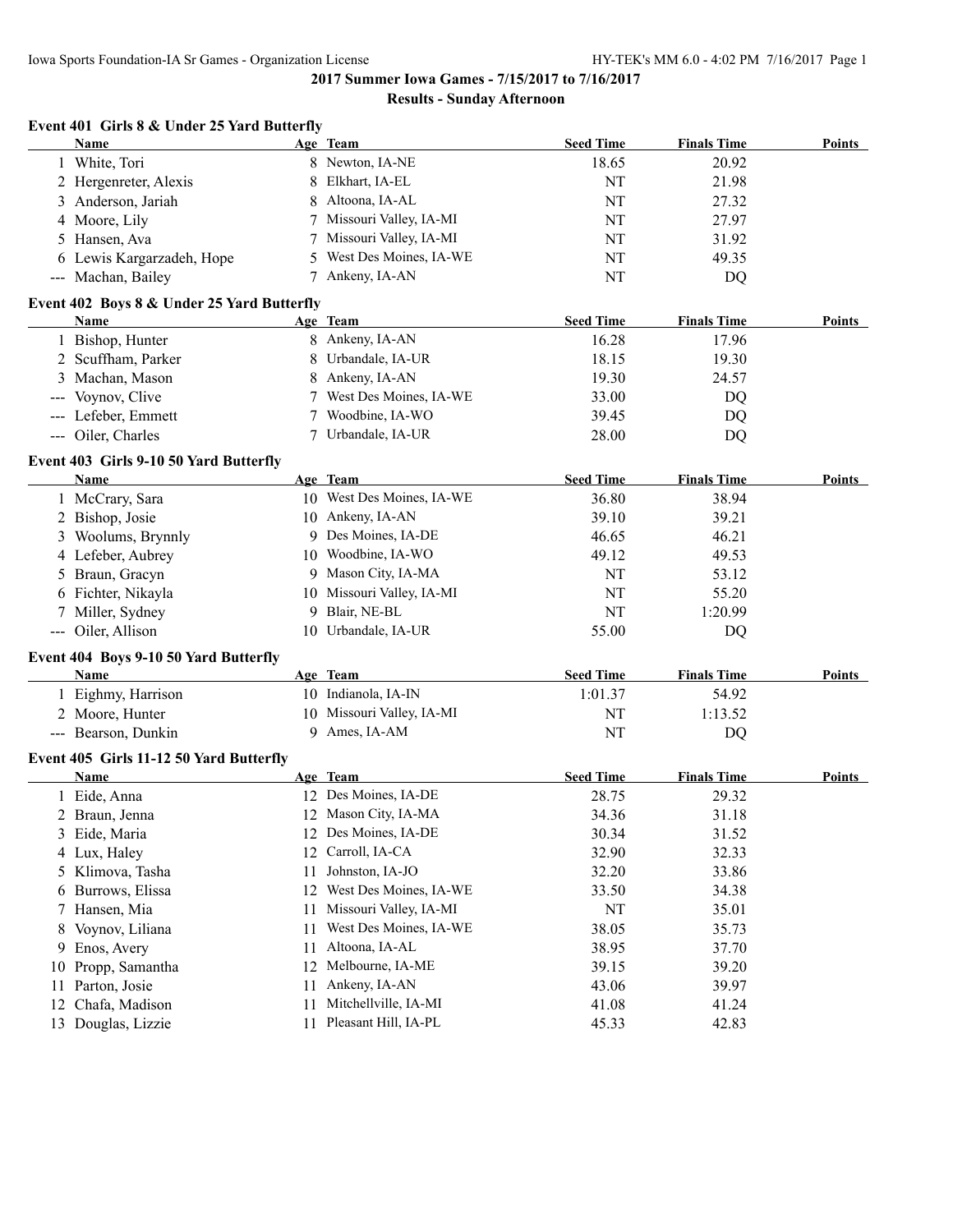**2017 Summer Iowa Games - 7/15/2017 to 7/16/2017 Results - Sunday Afternoon**

|    | Event 406 Boys 11-12 50 Yard Butterfly         |    |                           |                  |                    |               |
|----|------------------------------------------------|----|---------------------------|------------------|--------------------|---------------|
|    | Name                                           |    | Age Team                  | <b>Seed Time</b> | <b>Finals Time</b> | <b>Points</b> |
|    | Shafer, Samson                                 |    | 11 Clive, IA-CL           | 39.53            | 35.78              |               |
|    | 2 Gleason, Britt                               |    | 12 Altoona, IA-AL         | 39.74            | 35.85              |               |
|    | 3 Kenworthy, Jack                              |    | 12 Altoona, IA-AL         | 43.32            | 39.53              |               |
|    | 4 Frazier, Titus                               |    | 11 Missouri Valley, IA-MI | 52.86            | 57.63              |               |
|    | Event 407 Girls 8 & Under 50 Yard Breaststroke |    |                           |                  |                    |               |
|    | Name                                           |    | Age Team                  | <b>Seed Time</b> | <b>Finals Time</b> | Points        |
|    | 1 White, Tori                                  |    | 8 Newton, IA-NE           | NT               | 58.45              |               |
|    | 2 Hergenreter, Alexis                          | 8  | Elkhart, IA-EL            | NT               | 1:05.54            |               |
|    | --- Lewis Kargarzadeh, Hope                    | 5  | West Des Moines, IA-WE    | NT               | DQ                 |               |
|    | --- Moore, Lily                                | 7  | Missouri Valley, IA-MI    | NT               | DQ                 |               |
|    | --- Hansen, Ava                                |    | 7 Missouri Valley, IA-MI  | NT               | DQ                 |               |
|    | Event 408 Boys 8 & Under 50 Yard Breaststroke  |    |                           |                  |                    |               |
|    | Name                                           |    | Age Team                  | <b>Seed Time</b> | <b>Finals Time</b> | <b>Points</b> |
|    | 1 Bishop, Hunter                               |    | 8 Ankeny, IA-AN           | 42.63            | 44.98              |               |
|    | 2 Oiler, Charles                               |    | 7 Urbandale, IA-UR        | NT               | 1:10.88            |               |
|    | 3 Lefeber, Emmett                              |    | Woodbine, IA-WO           | 1:05.45          | 1:15.36            |               |
|    | 4 Voynov, Clive                                |    | West Des Moines, IA-WE    | <b>NT</b>        | 1:44.45            |               |
|    | Event 409 Girls 9-10 100 Yard Breaststroke     |    |                           |                  |                    |               |
|    | Name                                           |    | Age Team                  | <b>Seed Time</b> | <b>Finals Time</b> | Points        |
|    | 1 Bishop, Josie                                |    | 10 Ankeny, IA-AN          | NT               | 1:45.25            |               |
|    | 2 McCrary, Sara                                |    | 10 West Des Moines, IA-WE | 1:52.28          | 1:46.00            |               |
|    | 3 Oiler, Allison                               |    | 10 Urbandale, IA-UR       | NT               | 1:54.13            |               |
|    | 4 Lefeber, Aubrey                              |    | 10 Woodbine, IA-WO        | 1:50.45          | 1:56.46            |               |
|    | 5 Braun, Gracyn                                | 9  | Mason City, IA-MA         | NT               | 1:58.58            |               |
|    | Event 410 Boys 9-10 100 Yard Breaststroke      |    |                           |                  |                    |               |
|    | Name                                           |    | Age Team                  | <b>Seed Time</b> | <b>Finals Time</b> | Points        |
|    | 1 Suresh, Jacob                                |    | 10 West Des Moines, IA-WE | NT               | 2:03.05            |               |
|    | 2 Moore, Hunter                                |    | 10 Missouri Valley, IA-MI | NT               | 2:18.88            |               |
|    | 3 Buckley, Michael                             |    | 10 Missouri Valley, IA-MI | NT               | 3:09.67            |               |
|    | --- Bearson, Dunkin                            |    | 9 Ames, IA-AM             | NT               | DQ                 |               |
|    | Event 411 Girls 11-12 100 Yard Breaststroke    |    |                           |                  |                    |               |
|    | Name                                           |    | Age Team                  | <b>Seed Time</b> | <b>Finals Time</b> | Points        |
|    | 1 Braun, Jenna                                 |    | 12 Mason City, IA-MA      | 1:23.47          | 1:18.85            |               |
| 2  | Parton, Mariah                                 |    | 12 Ankeny, IA-AN          | 1:25.39          | 1:24.41            |               |
| 3  | Eide, Anna                                     | 12 | Des Moines, IA-DE         | 1:21.85          | 1:25.13            |               |
| 4  | Eide, Maria                                    | 12 | Des Moines, IA-DE         | 1:23.13          | 1:27.82            |               |
| 5. | Voynov, Liliana                                | 11 | West Des Moines, IA-WE    | 1:30.87          | 1:28.24            |               |
| 6. | Hansen, Mia                                    | 11 | Missouri Valley, IA-MI    | NT               | 1:30.05            |               |
| 7  | Parton, Josie                                  | 11 | Ankeny, IA-AN             | 1:34.68          | 1:30.11            |               |
| 8  | Lux, Haley                                     | 12 | Carroll, IA-CA            | 1:25.07          | 1:31.97            |               |
|    | 9 Enos, Avery                                  | 11 | Altoona, IA-AL            | 1:35.51          | 1:33.60            |               |
|    | 10 Roche, Ava                                  | 12 | Des Moines, IA-DE         | 1:39.35          | 1:36.08            |               |
|    | Event 412 Boys 11-12 100 Yard Breaststroke     |    |                           |                  |                    |               |
|    | <b>Name</b>                                    |    | Age Team                  | <b>Seed Time</b> | <b>Finals Time</b> | <b>Points</b> |
|    | 1 Shafer, Samson                               |    | 11 Clive, IA-CL           | 1:32.08          | 1:37.49            |               |
|    | 2 Gleason, Britt                               | 12 | Altoona, IA-AL            | 1:44.16          | 1:39.46            |               |
|    | 3 Frazier, Titus                               |    | 11 Missouri Valley, IA-MI | 2:00.49          | 1:50.76            |               |
|    |                                                |    |                           |                  |                    |               |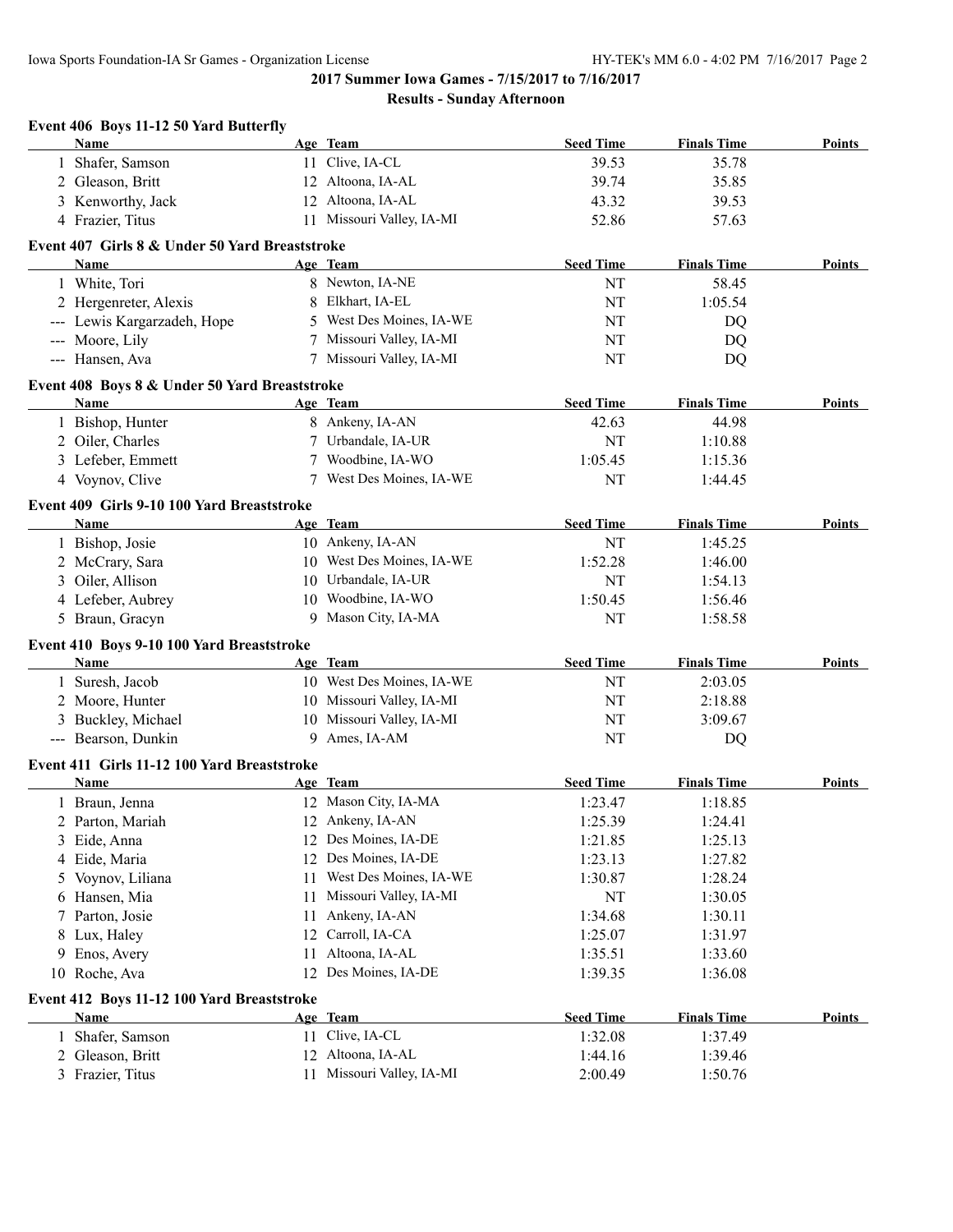#### **Results - Sunday Afternoon**

|                | Name                                       |          | Age Team                         | <b>Seed Time</b> | <b>Finals Time</b> | Points        |
|----------------|--------------------------------------------|----------|----------------------------------|------------------|--------------------|---------------|
|                | 1 White, Tori                              |          | 8 Newton, IA-NE                  | 43.10            | 38.99              |               |
|                | 2 Hergenreter, Alexis                      |          | 8 Elkhart, IA-EL                 | NT               | 39.82              |               |
|                | 3 Anderson, Jariah                         | 8.       | Altoona, IA-AL                   | 54.56            | 42.60              |               |
| 4              | Woolums, Zoe                               |          | Des Moines, IA-DE                | 53.92            | 46.03              |               |
| 5              | Moore, Lily                                |          | Missouri Valley, IA-MI           | <b>NT</b>        | 49.45              |               |
|                | 6 Hansen, Ava                              |          | Missouri Valley, IA-MI           | <b>NT</b>        | 51.30              |               |
|                | 7 Lewis Kargarzadeh, Hope                  |          | West Des Moines, IA-WE           | <b>NT</b>        | 1:20.67            |               |
|                | Event 414 Boys 8 & Under 50 Yard Freestyle |          |                                  |                  |                    |               |
|                | Name                                       |          | Age Team                         | <b>Seed Time</b> | <b>Finals Time</b> | Points        |
|                | 1 Bishop, Hunter                           |          | 8 Ankeny, IA-AN                  | 33.35            | 34.65              |               |
|                | 2 Scuffham, Parker                         |          | 8 Urbandale, IA-UR               | 37.04            | 37.34              |               |
|                | 3 Machan, Mason                            |          | 8 Ankeny, IA-AN                  | 41.34            | 38.89              |               |
|                | 4 Oiler, Charles                           | 7        | Urbandale, IA-UR                 | 44.50            | 46.63              |               |
| 5 <sup>5</sup> | Voynov, Clive                              |          | West Des Moines, IA-WE           | 49.00            | 47.30              |               |
|                | 6 Lefeber, Emmett                          |          | Woodbine, IA-WO                  | 59.56            | 56.43              |               |
|                | Event 415 Girls 9-10 100 Yard Freestyle    |          |                                  |                  |                    |               |
|                | <b>Name</b>                                |          | Age Team                         | <b>Seed Time</b> | <b>Finals Time</b> | <b>Points</b> |
|                | 1 Bishop, Josie                            |          | 10 Ankeny, IA-AN                 | 1:18.62          | 1:16.11            |               |
|                | 2 Woolums, Brynnly                         |          | 9 Des Moines, IA-DE              | 1:20.89          | 1:19.54            |               |
|                | 3 Oiler, Allison                           |          | 10 Urbandale, IA-UR              | 1:21.00          | 1:25.32            |               |
|                | 4 Lefeber, Aubrey                          |          | 10 Woodbine, IA-WO               | 1:45.45          | 1:28.07            |               |
|                | 5 Fichter, Nikayla                         |          | 10 Missouri Valley, IA-MI        | NT               | 1:36.87            |               |
|                | 6 Braun, Gracyn                            |          | 9 Mason City, IA-MA              | NT               | 1:39.23            |               |
|                | 7 Miller, Sydney                           |          | 9 Blair, NE-BL                   | <b>NT</b>        | 2:22.93            |               |
|                | Event 416 Boys 9-10 100 Yard Freestyle     |          |                                  |                  |                    |               |
|                | Name                                       |          | Age Team                         | <b>Seed Time</b> | <b>Finals Time</b> | Points        |
|                |                                            |          |                                  |                  |                    |               |
|                | 1 Eighmy, Harrison                         |          | 10 Indianola, IA-IN              | 1:23.01          | 1:25.27            |               |
|                | 2 Suresh, Jacob                            |          | 10 West Des Moines, IA-WE        | NT               | 1:51.14            |               |
|                |                                            |          | 9 Ames, IA-AM                    | NT               | 1:53.42            |               |
|                | 3 Bearson, Dunkin<br>4 Buckley, Michael    |          | 10 Missouri Valley, IA-MI        | NT               | 2:03.34            |               |
|                | Event 417 Girls 11-12 100 Yard Freestyle   |          |                                  |                  |                    |               |
|                | Name                                       |          | Age Team                         | <b>Seed Time</b> | <b>Finals Time</b> | <b>Points</b> |
|                | 1 Braun, Jenna                             |          | 12 Mason City, IA-MA             | 1:03.32          | 1:02.04            |               |
|                | 2 Eide, Anna                               |          | 12 Des Moines, IA-DE             | 1:00.63          | 1:02.40            |               |
| 3              | Enos, Avery                                |          | 11 Altoona, IA-AL                | 1:02.98          | 1:04.54            |               |
|                | 4 Roche, Ava                               |          | 12 Des Moines, IA-DE             | 1:04.61          | 1:05.13            |               |
| 5.             | Hansen, Mia                                | 11       | Missouri Valley, IA-MI           | NT               | 1:05.23            |               |
|                | 6 Eide, Maria                              |          | 12 Des Moines, IA-DE             | 58.59            | 1:06.32            |               |
| 7              | Burrows, Elissa                            | 12       | West Des Moines, IA-WE           | 1:08.43          | 1:06.83            |               |
| 8              | Parton, Mariah                             |          | 12 Ankeny, IA-AN                 | 1:13.41          | 1:07.06            |               |
| 9              | Voynov, Liliana                            | 11       | West Des Moines, IA-WE           |                  |                    |               |
| 10             |                                            | 11       | Ankeny, IA-AN                    | 1:10.59          | 1:07.07            |               |
|                | Parton, Josie                              | 11       | Mitchellville, IA-MI             | 1:07.25          | 1:10.03            |               |
| 11             | Chafa, Madison                             |          |                                  | 1:11.79          | 1:12.57            |               |
| 12             | Klimova, Tasha                             | 11       | Johnston, IA-JO                  | 1:08.12          | 1:13.74            |               |
| 13<br>14       | Lux, Haley<br>Neifert, Hayley              | 12<br>12 | Carroll, IA-CA<br>Norwalk, IA-NO | 1:09.73<br>NT    | 1:14.81<br>1:16.13 |               |